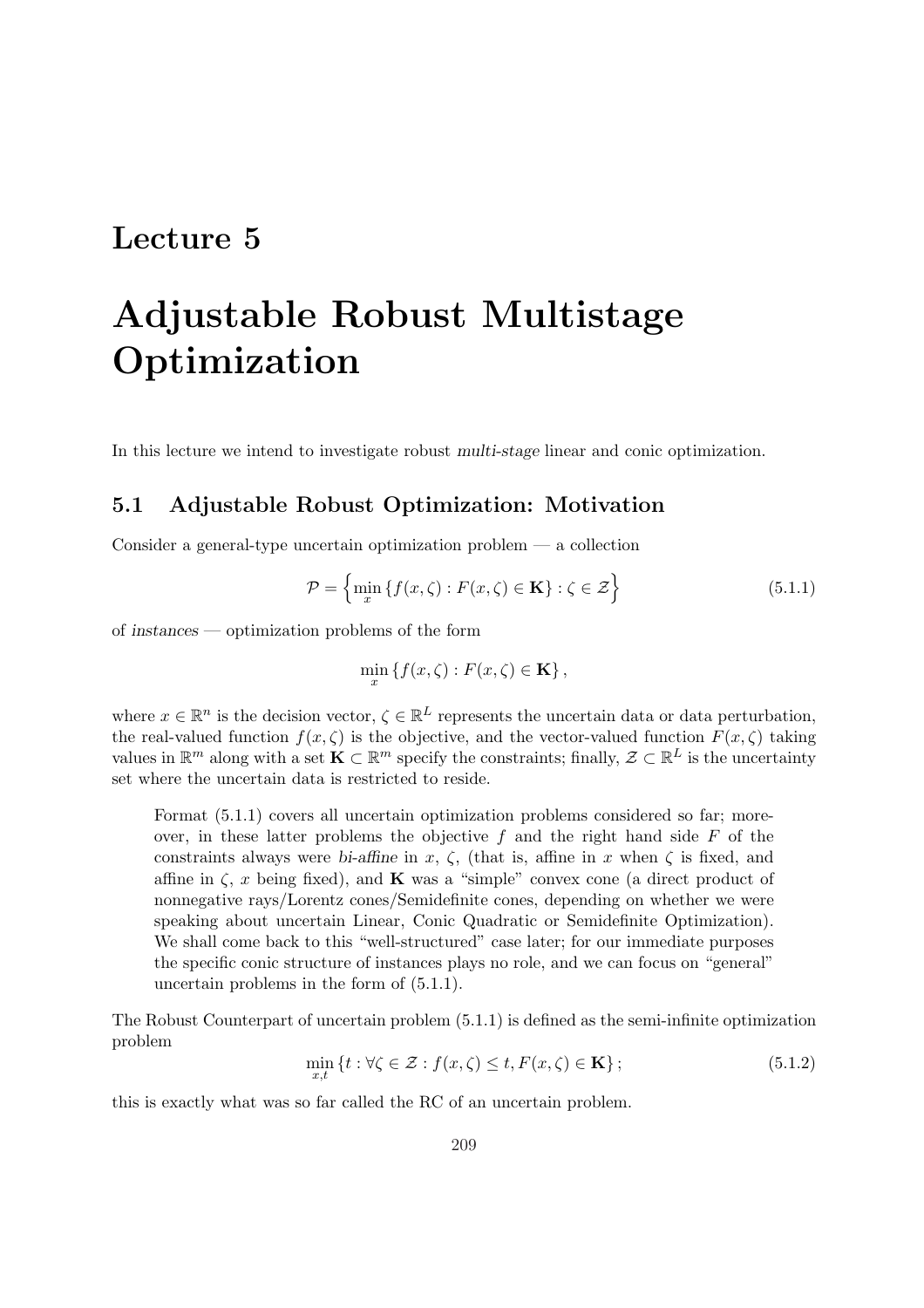Recall that our interpretation of the RC (5.1.2) as the natural source of robust/robust optimal solutions to the uncertain problem (5.1.1) is not self-evident, and its "informal justification" relies upon the specific assumptions A.1–3 on our "decision environment," see page 8. We have already relaxed somehow the last of these assumptions, thus arriving at the notion of Globalized Robust Counterpart, lecture 4. What is on our agenda now is to revise the first assumption, which reads

A.1. All decision variables in (5.1.1) represent "here and now" decisions; they should get specific numerical values as a result of solving the problem before the actual data "reveals itself" and as such should be independent of the actual values of the data.

We have considered numerous examples of situations where this assumption is valid. At the same time, there are situations when it is too restrictive, since "in reality" some of the decision variables can adjust themselves, to some extent, to the actual values of the data. One can point out at least two sources of such adjustability: presence of analysis variables and wait-and-see decisions.

Analysis variables. Not always all decision variables  $x_j$  in (5.1.1) represent actual decisions; in many cases, some of  $x_i$  are slack, or analysis, variables introduced in order to convert the instances into a desired form, e.g., the one of Linear Optimization programs. It is very natural to allow for the analysis variables to depend on the true values of the data — why not?

Example 5.1 [cf. Example 1.3] Consider an  $\mathscr{C}_1$  constraint"

$$
\sum_{k=1}^{K} |a_k^T x - b_k| \le \tau;
$$
\n(5.1.3)

you may think, e.g., about the Antenna Design problem (Example 1.1) where the "fit" between the actual diagram of the would-be antenna array and the target diagram is quantified by the  $\|\cdot\|_1$  distance. Assuming that the data and  $x$  are real,  $(5.1.3)$  can be represented equivalently by the system of linear inequalities  $\overline{\phantom{a}}$ 

$$
-y_k \le a_k^T x - b_k \le y_k, \sum_k y_k \le \tau
$$

in variables  $x, y, \tau$ . Now, when the data  $a_k, b_k$  are uncertain and the components of x do represent "here and now" decisions and should be independent of the actual values of the data, there is absolutely no reason to impose the latter requirement on the slack variables  $y_k$  as well: they do not represent decisions at all and just certify the fact that the actual decisions  $x, \tau$  meet the requirement (5.1.3). While we can, of course, impose this requirement "by force," this perhaps will lead to a too conservative model. It seems to be completely natural to allow for the certificates  $y_k$  to depend on actual values of the data it may well happen that then we shall be able to certify robust feasibility for (5.1.3) for a larger set of pairs  $(x, \tau)$ .

Wait-and-see decisions. This source of adjustability comes from the fact that some of the variables  $x_i$  represent decisions that are not "here and now" decisions, i.e., those that should be made before the true data "reveals itself." In multi-stage decision making processes, some  $x_i$ can represent "wait and see" decisions, which could be made after the controlled system "starts to live," at time instants when part (or all) of the true data is revealed. It is fully legitimate to allow for these decisions to depend on the part of the data that indeed "reveals itself" before the decision should be made.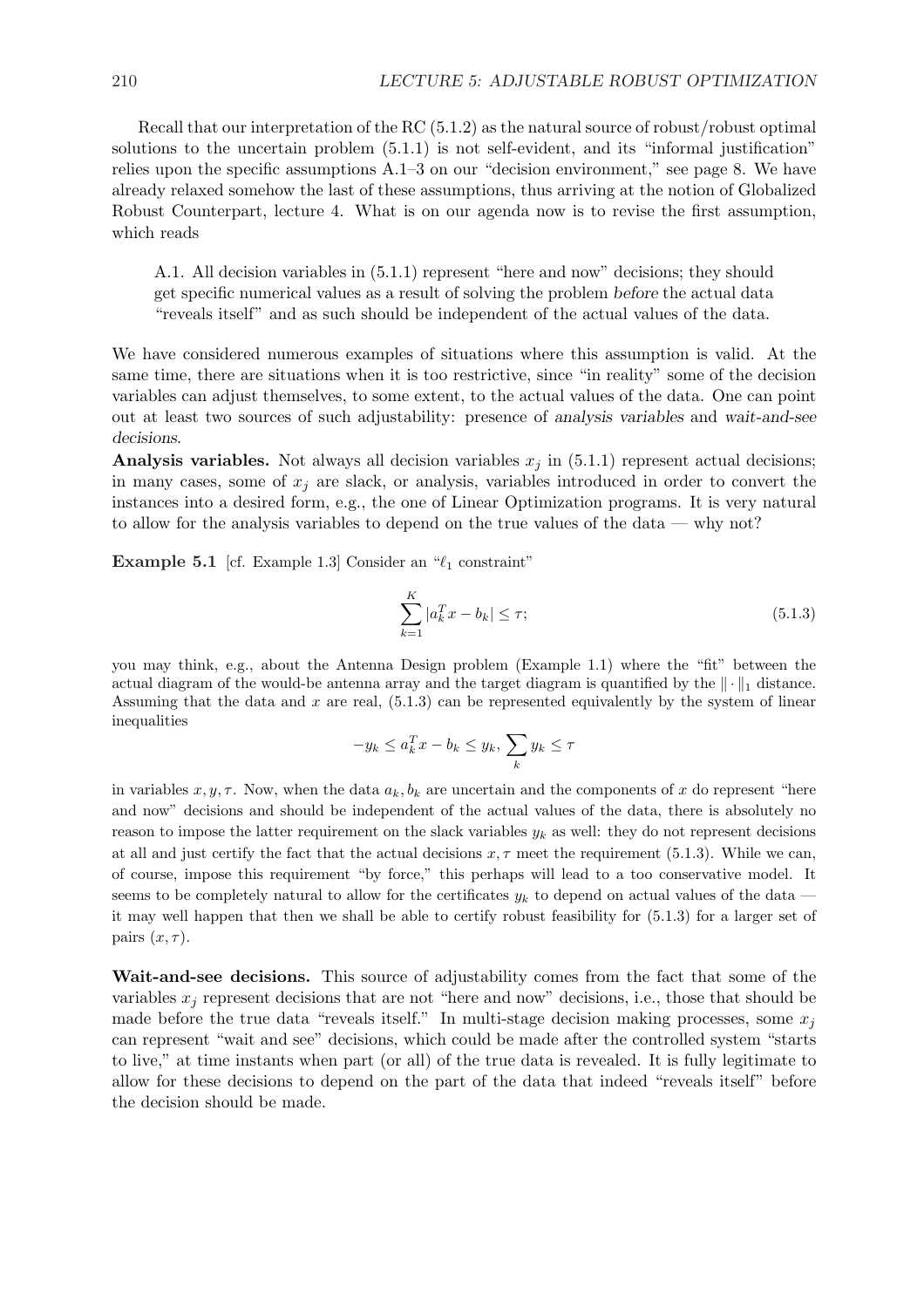Example 5.2 Consider a multi-stage inventory system affected by uncertain demand. The most interesting of the associated decisions — the replenishment orders — are made one at a time, and the replenishment order of "day" t is made when we already know the actual demands in the preceding days. It is completely natural to allow for the orders of day t to depend on the preceding demands.

## 5.2 Adjustable Robust Counterpart

A natural way to model adjustability of variables is as follows: for every  $j \leq n$ , we allow for  $x_j$ to depend on a prescribed "portion"  $P_i \zeta$  of the true data  $\zeta$ :

$$
x_j = X_j(P_j\zeta),\tag{5.2.1}
$$

where  $P_1, ..., P_n$  are given in advance matrices specifying the "information base" of the decisions  $x_j$ , and  $X_j(\cdot)$  are decision rules to be chosen; these rules can in principle be arbitrary functions on the corresponding vector spaces. For a given j, specifying  $P_j$  as the zero matrix, we force  $x_j$ to be completely independent of  $\zeta$ , that is, to be a "here and now" decision; specifying  $P_i$  as the unit matrix, we allow for  $x_i$  to depend on the entire data (this is how we would like to describe the analysis variables). And the "in-between" situations, choosing  $P_i$  with  $1 \leq \text{Rank}(P_i) < L$ enables one to model the situation where  $x_j$  is allowed to depend on a "proper portion" of the true data.

We can now replace in the usual RC  $(5.1.2)$  of the uncertain problem  $(5.1.1)$  the independent of  $\zeta$  decision variables  $x_j$  with functions  $X_j(P_j\zeta)$ , thus arriving at the problem

$$
\min_{t, \{X_j(\cdot)\}_{j=1}^n} \{ t : \forall \zeta \in \mathcal{Z} : f(X(\zeta), \zeta) \le t, F(X(\zeta), \zeta) \in \mathbf{K} \},\
$$
\n
$$
X(\zeta) = [X_1(P_1\zeta); \dots; X_n(P_n\zeta)].
$$
\n(5.2.2)

The resulting optimization problem is called the Adjustable Robust Counterpart (ARC) of the uncertain problem (5.1.1), and the (collections of) decision rules  $X(\zeta)$ , which along with certain t are feasible for the ARC, are called robust feasible decision rules. The ARC is then the problem of specifying a collection of decision rules with prescribed information base that is feasible for as small  $t$  as possible. The robust optimal decision rules now replace the constant (non-adjustable, data-independent) robust optimal decisions that are yielded by the usual Robust Counterpart (5.1.2) of our uncertain problem. Note that the ARC is an extension of the RC; the latter is a "trivial" particular case of the former corresponding to the case of trivial information base in which all matrices  $P_j$  are zero.

#### 5.2.1 Examples

We are about to present two instructive examples of uncertain optimization problems with adjustable variables.

Information base induced by time precedences. In many cases, decisions are made subsequently in time; whenever this is the case, a natural information base of the decision to be made at instant  $t$  ( $t = 1, ..., N$ ) is the part of the true data that becomes known at time t. As an instructive example, consider a simple Multi-Period Inventory model mentioned in Example 5.2:

**Example 5.2 continued.** Consider an inventory system where d products share common warehouse capacity, the time horizon is comprised of  $N$  periods, and the goal is to minimize the total inventory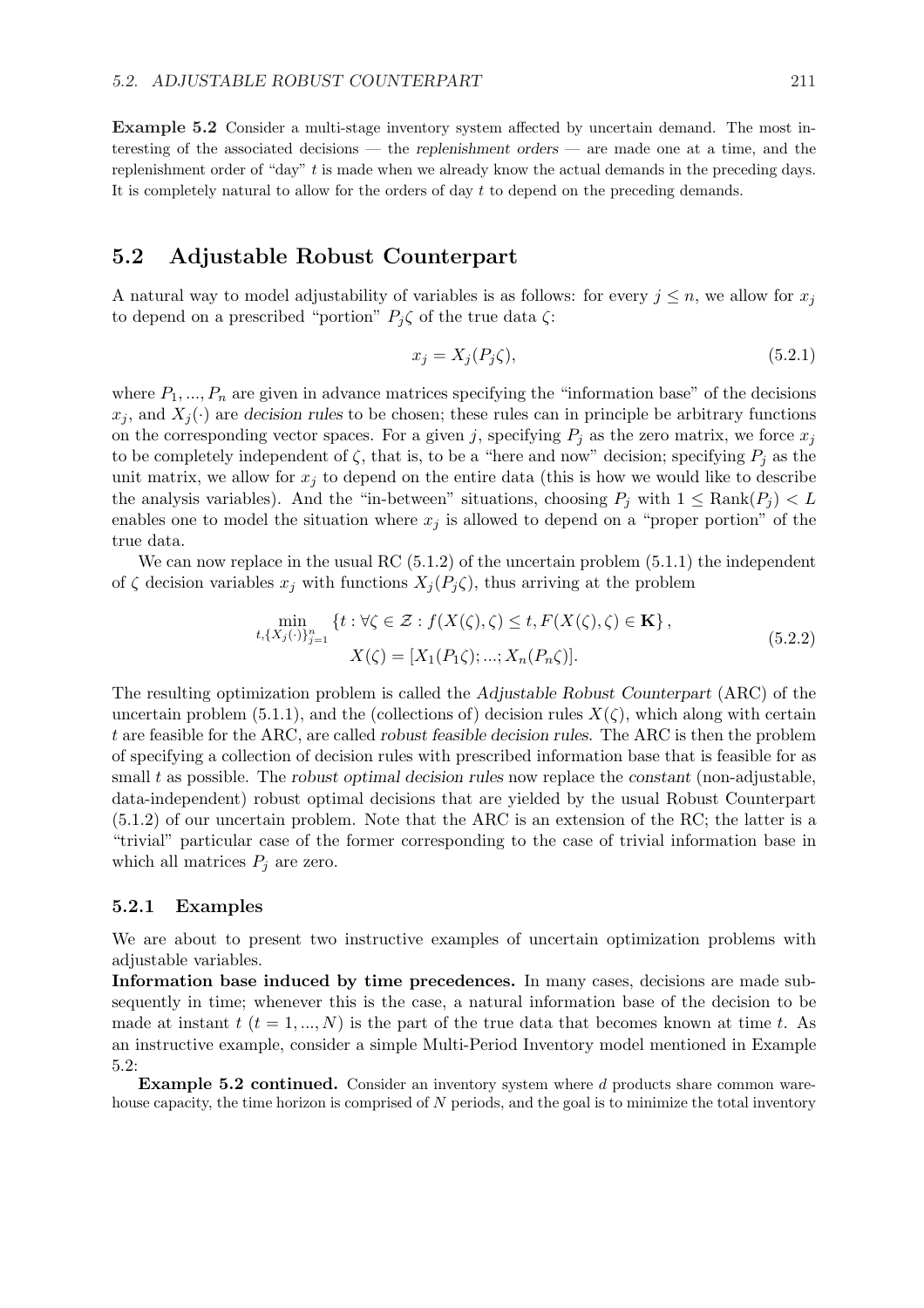management cost. Allowing for backlogged demand, the simplest model of such an inventory looks as follows:

minimize 
$$
C
$$
 [inventory management cost]  
\ns.t.  
\n(a)  $C \ge \sum_{t=1}^{N} \left[ c_{\text{h},t}^{T} y_t + c_{\text{b},t}^{T} z_t + c_{\text{o},t}^{T} w_t \right]$  [cost description]  
\n(b)  $x_t = x_{t-1} + w_t - \zeta_t, 1 \le t \le N$  [state equations]  
\n(c)  $y_t \ge 0, y_t \ge x_t, 1 \le t \le N$   
\n(d)  $z_t \ge 0, z_t \ge -x_t, 1 \le t \le N$   
\n(e)  $\underbrace{w_t}_{q} \le w_t \le \overline{w}_t, 1 \le t \le N$   
\n(f)  $\underbrace{q^T} y_t \le r$ 

The variables in this problem are:

- $C \in \mathbb{R}$  (upper bound on) the total inventory management cost;
- $x_t \in \mathbb{R}^d$ ,  $t = 1, ..., N$  states. *i*-th coordinate  $x_t^i$  of vector  $x_t$  is the amount of product of type i that is present in the inventory at the time instant  $t$  (end of time interval  $\# t$ ). This amount can be nonnegative, meaning that the inventory at this time has  $x_t^i$  units of free product  $\#$  *i*; it may be also negative, meaning that the inventory at the moment in question owes the customers  $|x_t^i|$ units of the product i ("backlogged demand"). The initial state  $x_0$  of the inventory is part of the data, and not part of the decision vector;
- $y_t \in \mathbb{R}^d$  are upper bounds on the positive parts of the states  $x_t$ , that is, (upper bounds on) the "physical" amounts of products stored in the inventory at time t, and the quantity  $c_{\text{h},t}^T y_t$  is the (upper bound on the) holding cost in the period t; here  $c_{h,t} \in \mathbb{R}^d_+$  is a given vector of the holding costs per unit of the product. Similarly, the quantity  $q^T y_t$  is (an upper bound on) the warehouse capacity used by the products that are "physically present" in the inventory at time  $t, q \in \mathbb{R}^d_+$ being a given vector of the warehouse capacities per units of the products;
- $z_t \in \mathbb{R}^d$  are (upper bounds on) the backlogged demands at time t, and the quantities  $c_{\text{b},t}^T z_t$  are (upper bounds on) the penalties for these backlogged demands. Here  $c_{b,t} \in \mathbb{R}^d_+$  are given vectors of the penalties per units of the backlogged demands;
- $w_t \in \mathbb{R}^d$  is the vector of replenishment orders executed in period t, and the quantities  $c_{0,t}^T w_t$  are the costs of executing these orders. Here  $c_{0,t} \in \mathbb{R}^d_+$  are given vectors of per unit ordering costs.

With these explanations, the constraints become self-evident:

- $\bullet$  (a) is the "cost description": it says that the total inventory management cost is comprised of total holding and ordering costs and of the total penalty for the backlogged demand;
- (b) are state equations: "what will be in the inventory at the end of period  $t(x_t)$  is what was there at the end of preceding period  $(x_{t-1})$  plus the replenishment orders of the period  $(w_t)$  minus the demand of the period  $(\zeta_t)$ ;
- (c), (d) are self-evident;
- (e) represents the upper and lower bounds on replenishment orders, and  $(f)$  expresses the requirement that (an upper bound on) the total warehouse capacity  $q^T y_t$  utilized by products that are "physically present" in the inventory at time  $t$  should not be greater than the warehouse capacity r.

In our simple example, we assume that out of model's parameters

$$
x_0, \{c_{h,t}, c_{b,t}, c_{o,t}, \underline{w}_t, \overline{w}_t\}_{t=1}^N, q, r, \{\zeta_t\}_{t=1}^N
$$

the only uncertain element is the demand trajectory  $\zeta = [\zeta_1; \dots; \zeta_N] \in \mathbb{R}^{dN}$ , and that this trajectory is known to belong to a given uncertainty set  $\mathcal{Z}$ . The resulting uncertain Linear Optimization problem is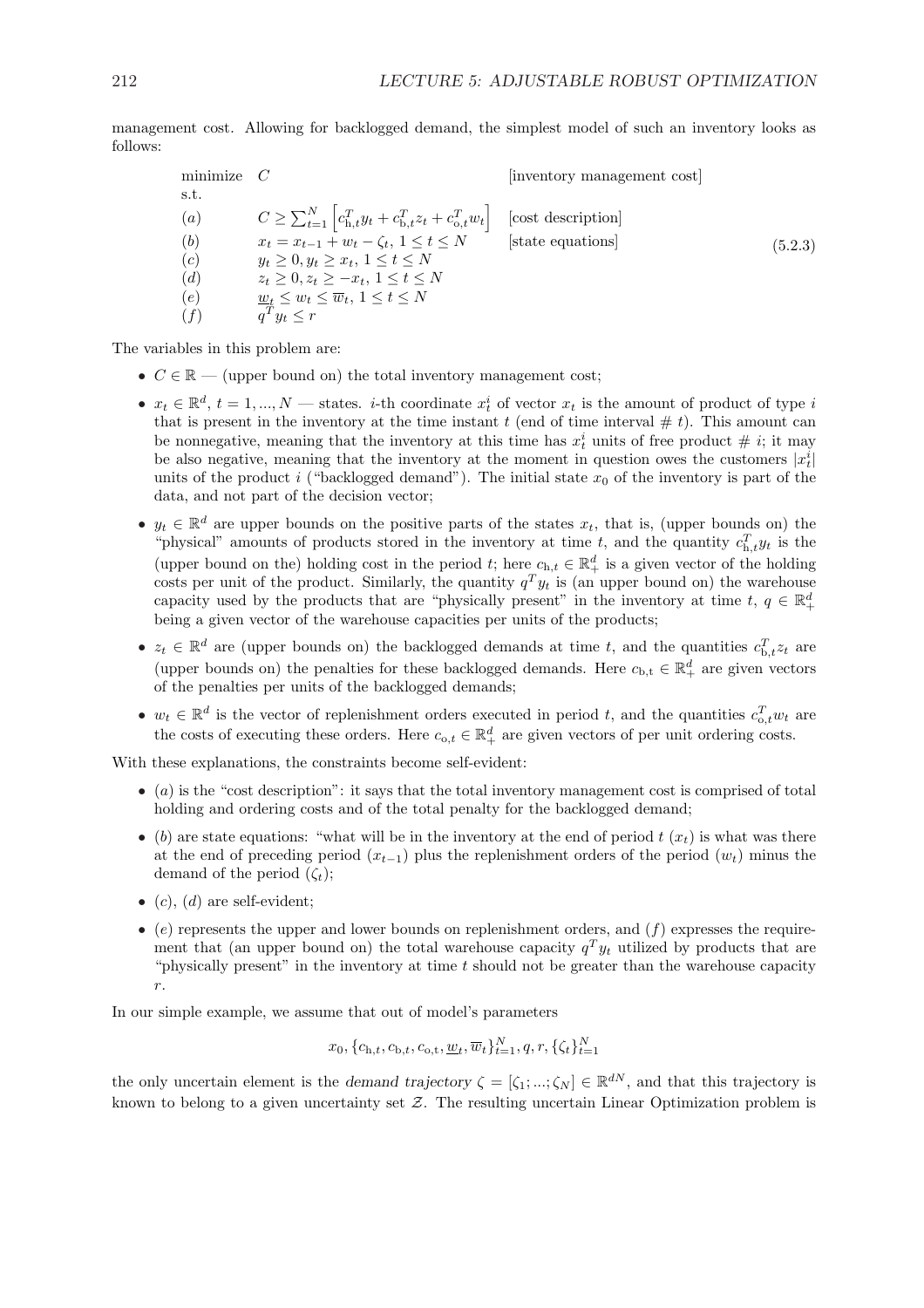comprised of instances (5.2.3) parameterized by the uncertain data — demand trajectory  $\zeta$  — running through a given set Z.

As far as the adjustability is concerned, all variables in our problem, except for the replenishment orders  $w_t$ , are analysis variables. As for the orders, the simplest assumption is that  $w_t$ should get numerical value at time  $t$ , and that at this time we already know the past demands  $\zeta^{t-1} = [\zeta_1; \dots; \zeta_{t-1}]$ . Thus, the information base for  $w_t$  is  $\zeta^{t-1} = P_t \zeta$  (with the convention that  $\zeta^s = 0$  when  $s < 0$ ). For the remaining analysis variables the information base is the entire demand trajectory ζ. Note that we can easily adjust this model to the case when there are lags in demand acquisition, so that  $w_t$  should depend on a prescribed initial segment  $\zeta^{\tau(t)-1}$ ,  $\tau(t) \leq t$ , of  $\zeta^{t-1}$  rather than on the entire  $\zeta^{t-1}$ . We can equally easily account for the possibility, if any, to observe the demand "on line," by allowing  $w_t$  to depend on  $\zeta^t$  rather than on  $\zeta^{t-1}$ . Note that in all these cases the information base of the decisions is readily given by the natural time precedences between the "actual decisions" augmented by a specific demand acquisition protocol.

Example 5.3 Project management. Figure 5.1 is a simple PERT diagram — a graph representing a Project Management problem. This is an acyclic directed graph with nodes corresponding to events, and arcs corresponding to activities. Among the nodes there is a start node S with no incoming arcs and an end node F with no outgoing arcs, interpreted as "start of the project" and "completion of the project," respectively. The remaining nodes correspond to the events "a specific stage of the project is completed, and one can pass to another stage". For example, the diagram could represent creating a factory, with A, B, C being, respectively, the events "equipment to be installed is acquired and delivered," "facility #1 is built and equipped," "facility  $# 2$  is built and equipped." The activities are jobs comprising the project. In our example, these jobs could be as follows:

- a: acquiring and delivering the equipment for facilities  $\#\# 1,2$
- b: building facility  $\# 1$
- c: building facility  $\# 2$
- d: installing equipment in facility  $# 1$
- e: installing equipment in facility  $\# 2$
- f: training personnel and preparing production at facility  $# 1$
- g: training personnel and preparing production at facility  $\# 2$

The topology of a PERT diagram represents logical precedences between the activities and events: a particular activity, say g, can start only after the event C occurs, and the latter event happens when both activities c and e are completed.



Figure 5.1: A PERT diagram.

In PERT models it is assumed that activities  $\gamma$  have nonnegative durations  $\tau_{\gamma}$  (perhaps depending on control parameters), and are executed without interruptions, with possible idle periods between the moment when the start of an activity is allowed by the logical precedences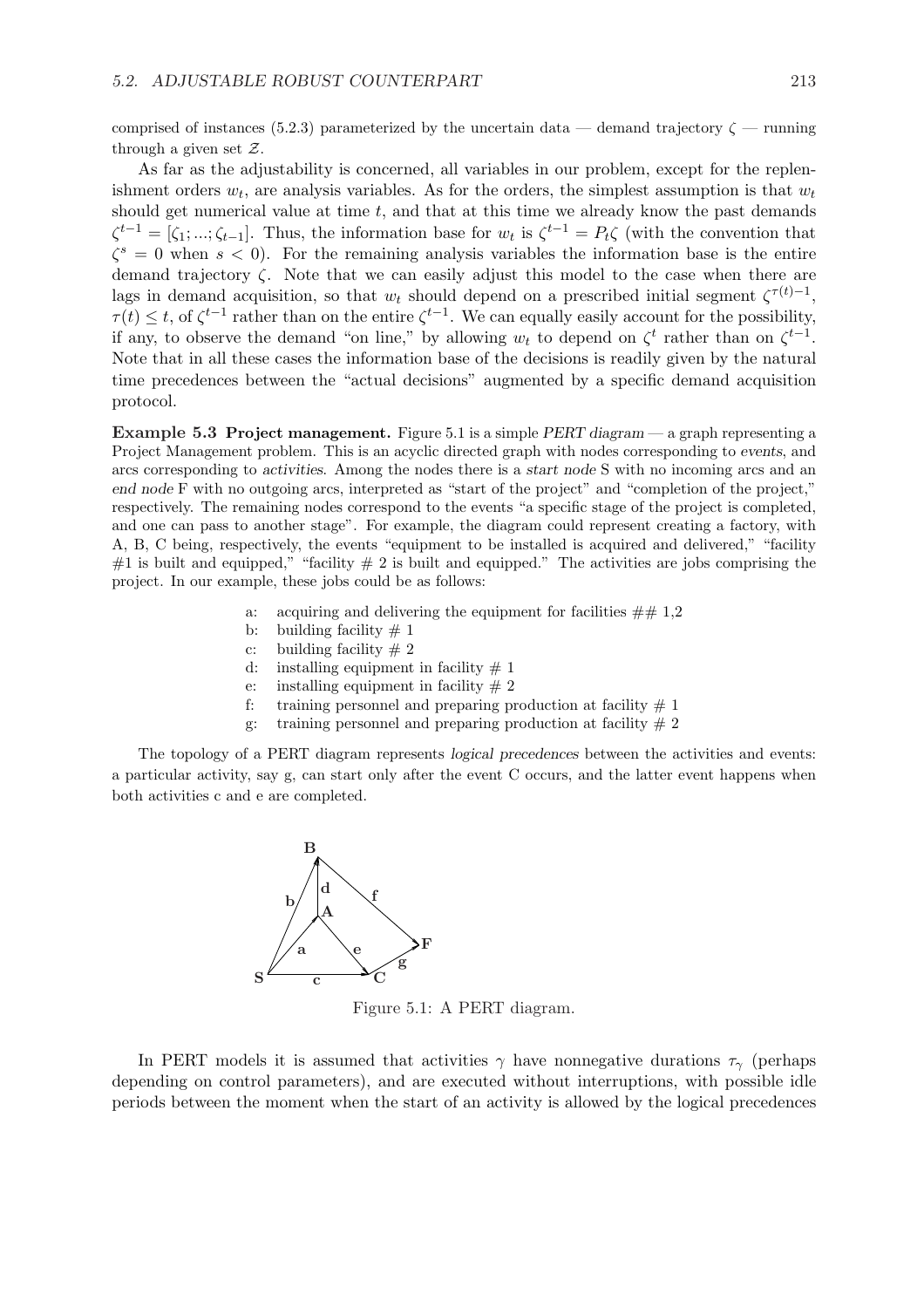and the moment when it is actually started. With these assumptions, one can write down a system of constraints on the time instants  $t_{\nu}$  when events  $\nu$  can take place. Denoting by  $\Gamma = {\gamma = (\mu_{\gamma}, \nu_{\gamma})}$  the set of arcs in a PERT diagram  $(\mu_{\gamma})$  is the start- and  $\nu_{\gamma}$  is the end-node of an arc  $\gamma$ ), this system reads

$$
t_{\mu_{\gamma}} - t_{\nu_{\gamma}} \ge \tau_{\gamma} \,\forall \gamma \in \Gamma. \tag{5.2.4}
$$

"Normalizing" this system by the requirement

 $t_s = 0$ .

the values of  $t_F$ , which can be obtained from feasible solutions to the system, are achievable durations of the entire project. In a typical Project Management problem, one imposes an upper bound on  $t_F$  and minimizes, under this restriction, coupled with the system of constraints (5.2.4), some objective function.

As an example, consider the situation where the "normal" durations  $\tau_{\gamma}$  of activities can be reduced at certain price ("in reality" this can correspond to investing into an activity extra manpower, machines, etc.). The corresponding model becomes

$$
\tau_{\gamma} = \zeta_{\gamma} - x_{\gamma}, \ c_{\gamma} = f_{\gamma}(x_{\gamma}),
$$

where  $\zeta_{\gamma}$  is the "normal duration" of the activity,  $x_{\gamma}$  ("crush") is a nonnegative decision variable, and  $c_{\gamma} = f_{\gamma}(x_{\gamma})$  is the cost of the crush; here  $f_{\gamma}(\cdot)$  is a given function. The associated optimization model might be, e.g., the problem of minimizing the total cost of the crushes under a given upper bound  $T$  on project's duration:

$$
\min_{\substack{x=\{x_{\gamma}: \gamma \in \Gamma\} \\ \{t_{\nu}\}}} \left\{ \sum_{\gamma} f_{\gamma}(x_{\gamma}) : \begin{array}{l} t_{\mu_{\gamma}} - t_{\nu_{\gamma}} \geq \zeta_{\gamma} - x_{\gamma} \\ 0 \leq x_{\gamma} \leq \overline{x}_{\gamma} \end{array} \right\} \forall \gamma \in \Gamma, t_{S} = 0, t_{F} \leq T \right\},\tag{5.2.5}
$$

where  $\bar{x}_{\gamma}$  are given upper bounds on crushes. Note that when  $f_{\gamma}(\cdot)$  are convex functions, (5.2.5) is an explicit convex problem, and when, in addition to convexity,  $f_{\gamma}(\cdot)$  are piecewise linear, (which is usually the case in reality and which we assume from now on), (5.2.5) can be straightforwardly converted to a Linear Optimization program.

Usually part of the data of a PERT problem are uncertain. Consider the simplest case when the only uncertain elements of the data in (5.2.5) are the normal durations  $\zeta_{\gamma}$  of the activities (their uncertainty may come from varying weather conditions, inaccuracies in estimating the forthcoming effort, etc.). Let us assume that these durations are random variables, say, independent of each other, distributed in given segments  $\Delta_{\gamma} = [\underline{\zeta}_{\gamma}, \overline{\zeta}_{\gamma}]$ . To avoid pathologies, assume also that  $\zeta_{\gamma} \ge \overline{x}_{\gamma}$  for every  $\gamma$  ("you cannot make the duration negative"). Now (5.2.5) becomes an uncertain LO program with uncertainties affecting only the right hand sides of the constraints. A natural way to "immunize" the solutions to the problem against data uncertainty is to pass to the usual RC of the problem — to think of both  $t<sub>\gamma</sub>$  and  $x<sub>\gamma</sub>$  as of variables with values to be chosen in advance in such a way that the constraints in (5.2.4) are satisfied for all values of the data  $\zeta$  from the uncertainty set. With our model of the latter set the RC is nothing but the "worst instance" of our uncertain problem, the one where  $\zeta_{\gamma}$  are set to their maximum possible values  $\overline{\zeta}_{\gamma}$ . For large PERT graphs, such an approach is very conservative: why should we care about the highly improbable case where all the normal durations — independent random variables! — are simultaneously at their worst-case values? Note that even taking into account that the normal durations are random and replacing the uncertain constraints in (5.2.5) by their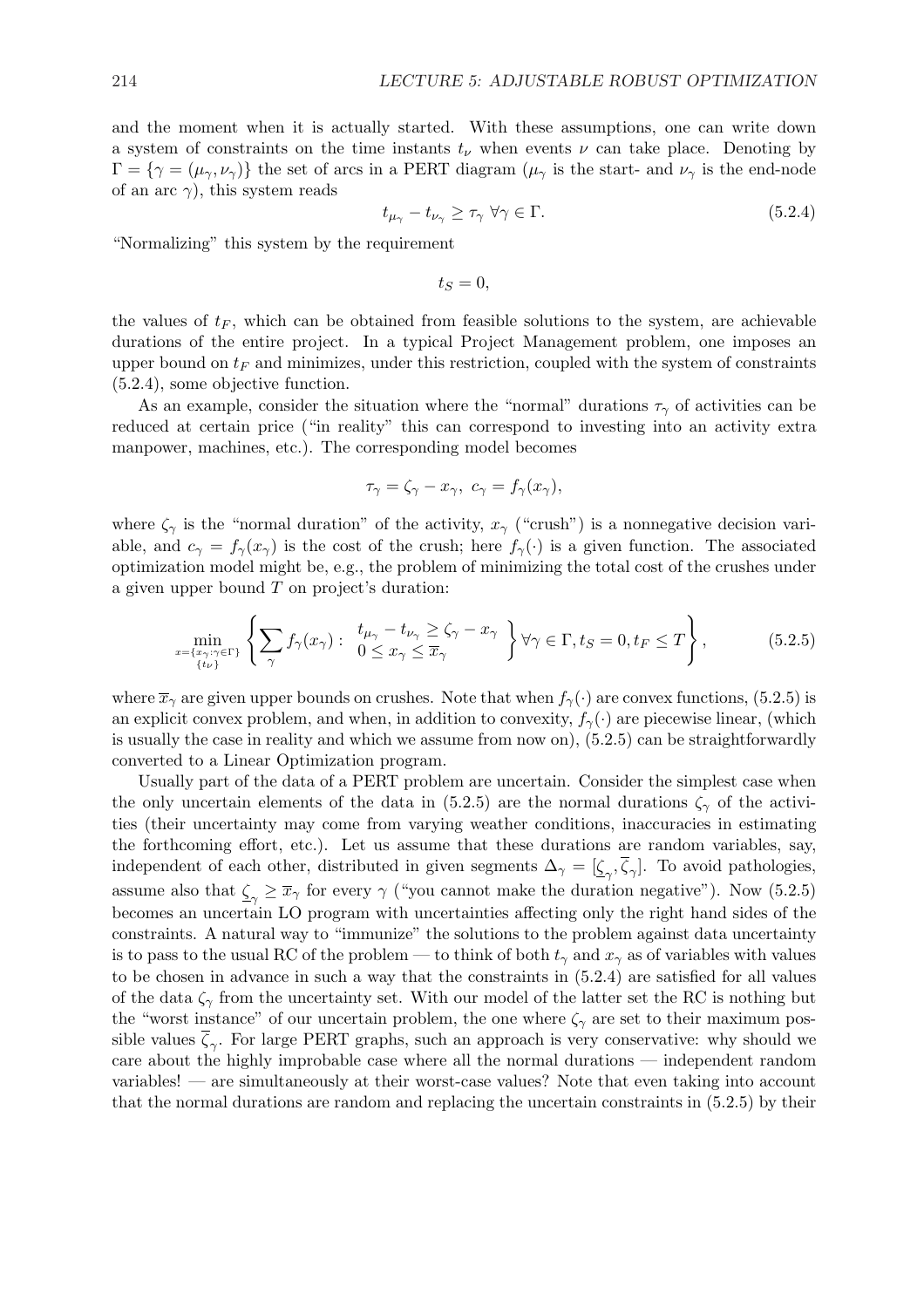chance constrained versions, we essentially do not reduce the conservatism. Indeed, every one of randomly perturbed constraints in (5.2.5) contains a single random perturbation, so that we cannot hope that random perturbations of a constraint will to some extent cancel each other. As a result, to require the validity of every uncertain constraint with probability 0.9 or 0.99 is the same as to require its validity "in the worst case" with just slightly reduced maximal normal durations of the activities.

A much more promising approach is to try to adjust our decisions "on line." Indeed, we are speaking about a process that evolves in time, with "actual decisions" represented by variables  $x_{\gamma}$  and  $t_{\nu}$ 's being the analysis variables. Assuming that the decision on  $x_{\gamma}$  can be postponed till the event  $\mu_{\gamma}$  (the earliest time when the activity  $\gamma$  can be started) takes place, at that time we already know the actual durations of the activities terminated before the event  $\mu_{\gamma}$ , we could then adjust our decision on  $x_{\gamma}$  in accordance with this information. The difficulty is that we do not know in advance what will be the actual time precedences between the events — these precedences depend on our decisions and on the actual values of the uncertain data. For example, in the situation described by figure 5.1, we, in general, cannot know in advance which one of the events B, C will precede the other one in time. As a result, in our present situation, in sharp contrast to the situation of Example 5.2, an attempt to fully utilize the possibilities to adjust the decisions to the actual values of the data results in an extremely complicated problem, where not only the decisions themselves, but the very information base of the decisions become dependent on the uncertain data and our policy. However, we could stick to something in-between "no adjustability at all" and "as much adjustability as possible." Specifically, we definitely know that if a pair of activities  $\gamma'$ ,  $\gamma$  are linked by a logical precedence, so that there exists an oriented route in the graph that starts with  $\gamma'$  and ends with  $\gamma$ , then the actual duration of  $\gamma'$  will be known before  $\gamma$  can start. Consequently, we can take, as the information base of an activity  $\gamma$ , the collection  $\zeta^{\gamma} = {\zeta_{\gamma'} : \gamma' \in \Gamma_-(\gamma)}$ , where  $\Gamma_-(\gamma)$  is the set of all activities that logically precede the activity  $\gamma$ . In favorable circumstances, such an approach could reduce significantly the price of robustness as compared to the non-adjustable RC. Indeed, when plugging into the randomly perturbed constraints of (5.2.5) instead of constants  $x_{\gamma}$  functions  $X_{\gamma}(\zeta^{\gamma})$ , and requiring from the resulting inequalities to be valid with probability  $1 - \epsilon$ , we end up with a system of chance constraints such that some of them (in good cases, even most of them) involve many independent random perturbations each. When the functions  $X_{\gamma}(\zeta^{\gamma})$  are regular enough, (e.g., are affine), we can hope that the numerous independent perturbations affecting a chance constraint will to some extent cancel each other, and consequently, the resulting system of chance constraints will be significantly less conservative than the one corresponding to non-adjustable decisions.

#### 5.2.2 Good News on the ARC

Passing from a trivial information base to a nontrivial one — passing from robust optimal data-independent decisions to robust optimal data-based decision rules can indeed dramatically reduce the associated robust optimal value.

Example 5.4 Consider the toy uncertain LO problem

$$
\left\{\min_{x} \left\{x_1 : \begin{array}{ll} x_2 \geq \frac{1}{2}\zeta x_1 + 1 & (a_{\zeta}) \\ x_1 \geq (2 - \zeta)x_2 & (b_{\zeta}) \\ x_1, x_2 \geq 0 & (c_{\zeta}) \end{array}\right\} : 0 \leq \zeta \leq \rho \right\},\right.
$$

where  $\rho \in (0, 1)$  is a parameter (uncertainty level). Let us compare the optimal value of its non-adjustable RC (where both  $x_1$  and  $x_2$  must be independent of  $\zeta$ ) with the optimal value of the ARC where  $x_1$  still is assumed to be independent of  $\zeta$  ( $P_1\zeta \equiv 0$ ) but  $x_2$  is allowed to depend on  $\zeta$  ( $P_2\zeta \equiv \zeta$ ).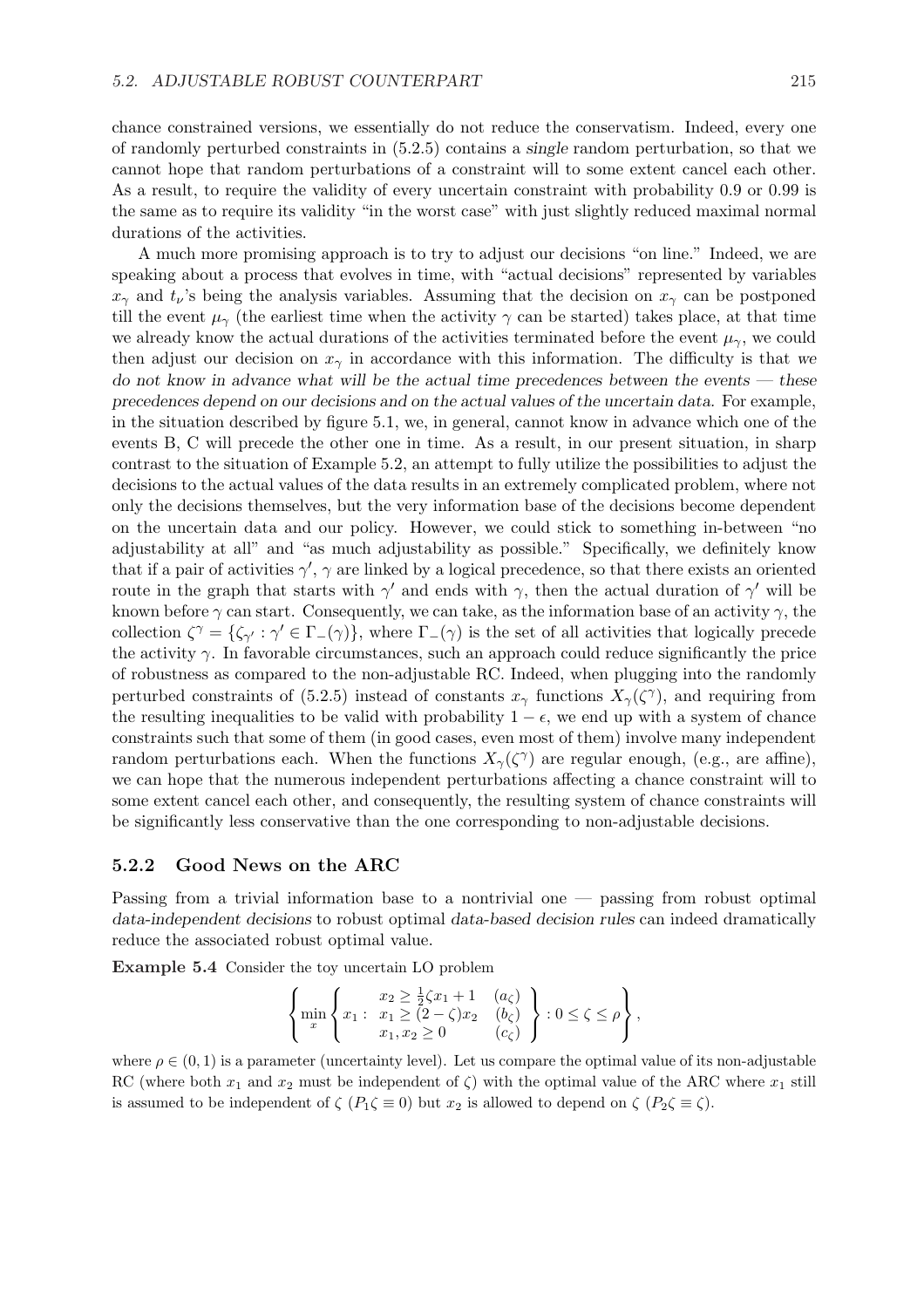A feasible solution  $(x_1, x_2)$  of the RC should remain feasible for the constraint  $(a<sub>c</sub>)$  when  $\zeta = \rho$ , meaning that  $x_2 \geq \frac{\rho}{2}$  $\frac{\rho}{2}x_1 + 1$ , and should remain feasible for the constraint  $(b_{\zeta})$  when  $\zeta = 0$ , meaning that  $x_1 \geq 2x_2$ . The two resulting inequalities imply that  $x_1 \geq \rho x_1 + 2$ , whence  $x_1 \geq \frac{2}{1-}$  $\frac{2}{1-\rho}$ . Thus, Opt(RC) $\geq \frac{2}{1-\rho}$  $\frac{2}{1-\rho}$ , whence Opt(RC) $\rightarrow \infty$  as  $\rho \rightarrow 1-0$ .

Now let us solve the ARC. Given  $x_1 \geq 0$  and  $\zeta \in [0, \rho]$ , it is immediately seen that  $x_1$  can be extended, by properly chosen  $x_2$ , to a feasible solution of  $(a_\zeta)$  through  $(c_\zeta)$  if and only if the pair  $(x_1, x_2 = \frac{1}{2})$  $\frac{1}{2}\zeta x_1 + 1$ ) is feasible for  $(a_{\zeta})$  through  $(c_{\zeta})$ , that is, if and only if  $x_1 \geq (2-\zeta) \left[\frac{1}{2}\right]$  $\frac{1}{2}\zeta x_1 + 1$ whenever  $1 \le \zeta \le \rho$ . The latter relation holds true when  $x_1 = 4$  and  $\rho \le 1$  (since  $(2 - \zeta)\zeta \le 1$ ) for  $0 \le \zeta \le 2$ . Thus,  $Opt(ARC) \le 4$ , and the difference between  $Opt(RC)$  and  $Opt(ARC)$  and the ratio  $Opt(RC)/Opt(ARC)$  go to  $\infty$  as  $\rho \to 1-0$ .

#### 5.2.3 Bad News on the ARC

Unfortunately, from the computational viewpoint the ARC of an uncertain problem more often than not is wishful thinking rather than an actual tool. The reason comes from the fact that the ARC is typically severely computationally intractable. Indeed, (5.2.2) is an infinite-dimensional problem, where one wants to optimize over functions — decision rules — rather than vectors, and these functions, in general, depend on many real variables. It is unclear even how to represent a general-type candidate decision rule — a general-type multivariate function — in a computer. Seemingly the only option here is sticking to a chosen in advance parametric family of decision rules, like piece-wise constant/linear/quadratic functions of  $P_i\zeta$  with simple domains of the pieces (say, boxes). With this approach, a candidate decision rule is identified by the vector of values of the associated parameters, and the ARC becomes a finite-dimensional problem, the parameters being our new decision variables. This approach is indeed possible and in fact will be the focus of what follows. However, it should be clear from the very beginning that if the parametric family in question is "rich enough" to allow for good approximation of "truly optimal" decision rules (think of polynomial splines of high degree as approximations to "not too rapidly varying" general-type multivariate functions), the number of parameters involved should be astronomically large, unless the dimension of  $\zeta$  is really small, like  $1 - 3$  (think of how many coefficients there are in a single algebraic polynomial of degree 10 with 20 variables). Thus, aside of "really low dimensional" cases, "rich" general-purpose parametric families of decision rules are for all practical purposes as intractable as non-parametric families. In other words, when the dimension L of  $\zeta$  is not too small, tractability of parametric families of decision rules is something opposite to their "approximation abilities," and sticking to tractable parametric families, we lose control of how far the optimal value of the "parametric" ARC is away from the optimal value of the "true" infinite-dimensional ARC. The only exception here seems to be the case when we are smart enough to utilize our knowledge of the structure of instances of the uncertain problem in question in order to identify the optimal decision rules up to a moderate number of parameters. If we indeed are that smart and if the parameters in question can be further identified numerically in a computationally efficient fashion, we indeed can end up with an optimal solution to the "true" ARC. Unfortunately, the two "if's" in the previous sentence are big if's indeed — to the best of our knowledge, the only generic situation when these conditions are satisfied is one treated the Dynamic Programming techniques. It seems that these techniques form the only component in the existing "optimization toolbox" that could be used to process the ARC numerically, at least when approximations of a provably high quality are sought. Unfortunately, the Dynamic Programming techniques are very "fragile" — they require instances of a very specific structure, suffer from "curse of dimensionality," etc. The bottom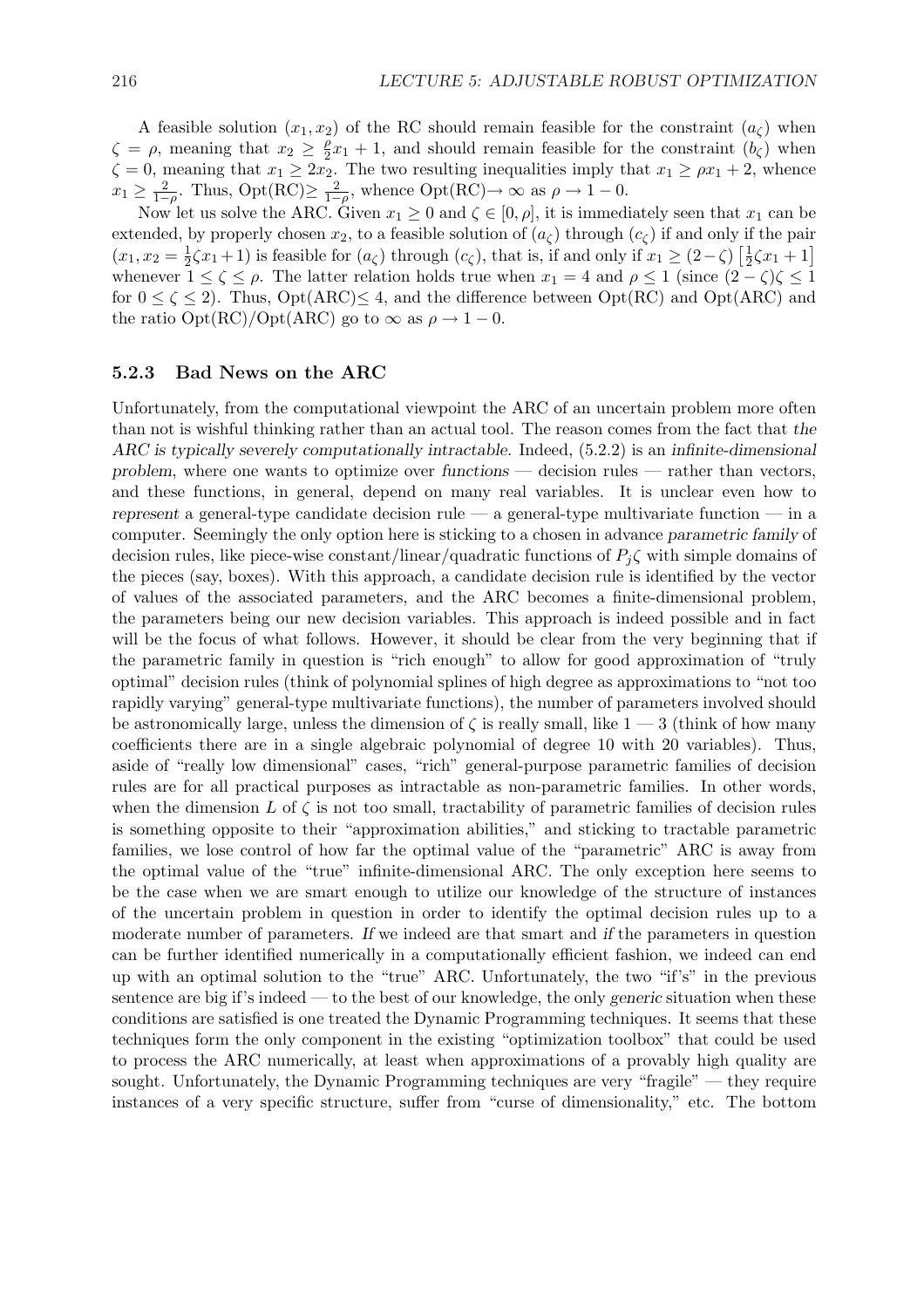line, in our opinion, is that aside of situations where Dynamic Programming is computationally efficient, (which is an exception rather than a rule), the only hopefully computationally tractable approach to optimizing over decision rules is to stick to their simple parametric families, even at the price of giving up full control over the losses in optimality that can be incurred by such a simplification.

Before moving to an in-depth investigation of (a version of) the just outlined "simple approximation" approach to adjustable robust decision-making, it is worth pointing out two situations when no simple approximations are necessary, since the situations in question are very simple from the very beginning.

#### Simple case I: fixed recourse and scenario-generated uncertainty set

Consider an uncertain conic problem

$$
\mathcal{P} = \left\{ \min_{x} \left\{ c_{\zeta}^{T} x + d_{\zeta} : A_{\zeta} x + b_{\zeta} \in \mathbf{K} \right\} : \zeta \in \mathcal{Z} \right\}
$$
(5.2.6)

 $(A_\zeta, b_\zeta, c_\zeta, d_\zeta)$  are affine in  $\zeta$ , **K** is a computationally tractable convex cone) and assume that

- 1.  $Z$  is a scenario-generated uncertainty set, that is, a set given as a convex hull of finitely many "scenarios"  $\zeta^s$ ,  $1 \leq s \leq S$ ;
- 2. The information base ensures that every variable  $x_j$  either is non-adjustable  $(P_j = 0)$ , or is fully adjustable  $(P_j = I);$
- 3. We are in the situation of fixed recourse, that is, for every adjustable variable  $x_i$  (one with  $P_i \neq 0$ , all its coefficients in the objective and the left hand side of the constraint are certain, (i.e., are independent of  $\zeta$ ).

W.l.o.g. we can assume that  $x = [u, v]$ , where the u variables are non-adjustable, and the v variables are fully adjustable; under fixed recourse, our uncertain problem can be written down as ½  $\mathbf{A}^{\dagger}$ 

$$
\mathcal{P} = \left\{ \min_{u,v} \left\{ p_{\zeta}^T u + q^T v + d_{\zeta} : P_{\zeta} u + Qv + r_{\zeta} \in \mathbf{K} \right\} : \zeta \in \text{Conv}\{\zeta^1, ..., \zeta^S\} \right\}
$$

 $(p_{\zeta}, d_{\zeta}, P_{\zeta}, r_{\zeta})$  are affine in  $\zeta$ ). An immediate observation is that:

**Theorem 5.1** Under assumptions  $1 - 3$ , the ARC of the uncertain problem  $\mathcal P$  is equivalent to the computationally tractable conic problem

$$
Opt = \min_{t, u, \{v^s\}_{s=1}^S} \left\{ t : p_{\zeta^s} u + q^T v^s + d_{\zeta^s} \le t, \ P_{\zeta^s} u + Q v^s + r_{\zeta^s} \in \mathbf{K} \right\}.
$$
 (5.2.7)

Specifically, the optimal values in the latter problem and in the ARC of  $P$  are equal. Moreover, if  $\bar{t}, \bar{u}, {\bar{v}}^s\}_{s=1}^S$  is a feasible solution to (5.2.7), then the pair  $\bar{t}, \bar{u}$  augmented by the decision rule for the adjustable variables:

$$
v = \bar{V}(\zeta) = \sum_{s=1}^{S} \lambda_s(\zeta) \bar{v}^s
$$

form a feasible solution to the ARC. Here  $\lambda(\zeta)$  is an arbitrary nonnegative vector with the unit sum of entries such that

$$
\zeta = \sum_{s=1}^{S} \lambda_s(\zeta) \zeta^S. \tag{5.2.8}
$$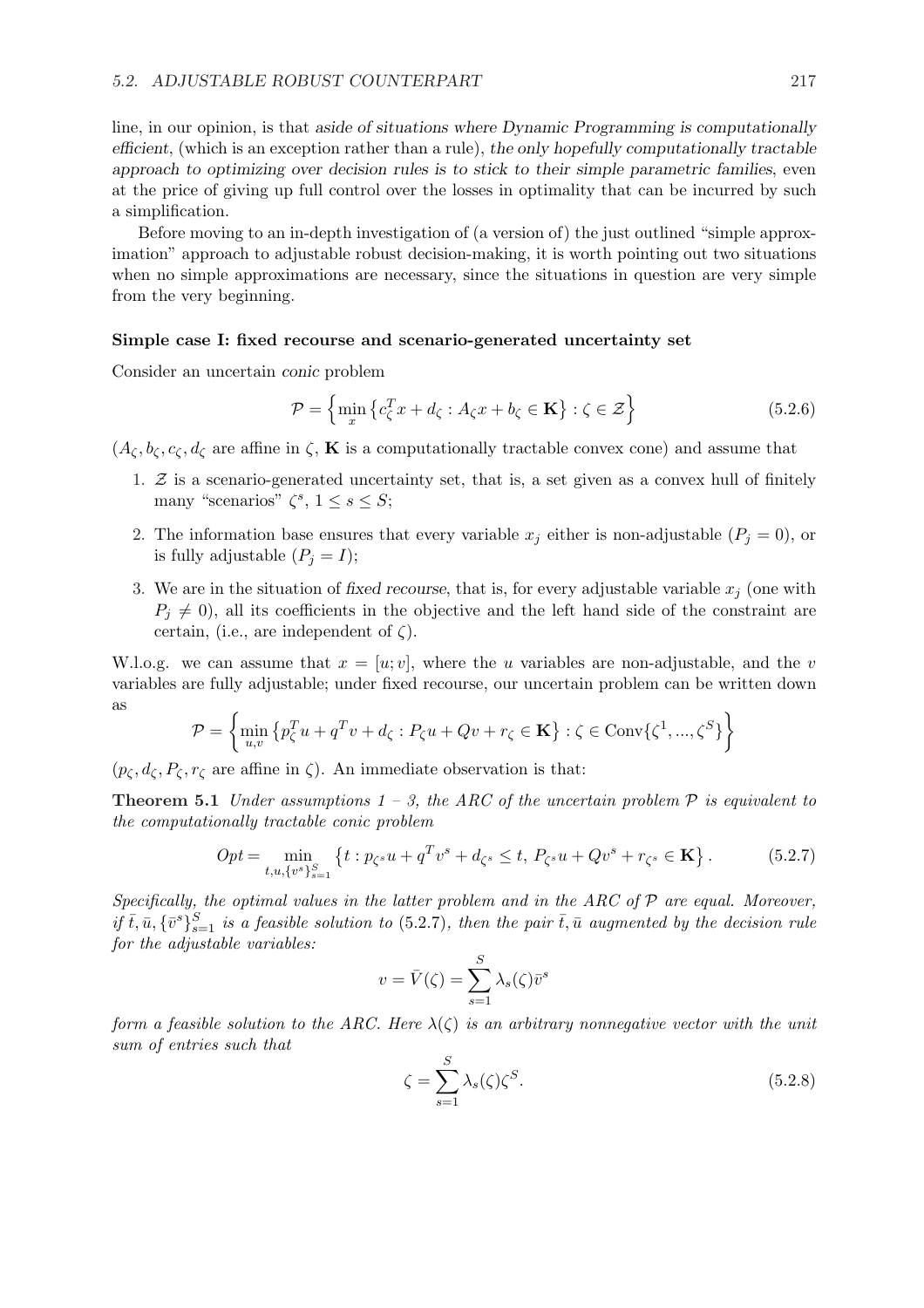**Proof.** Observe first that  $\lambda(\zeta)$  is well-defined for every  $\zeta \in \mathcal{Z}$  due to  $\mathcal{Z} = \text{Conv}\{\zeta^1, ..., \zeta^S\}$ . Further, if  $\bar{t}, \bar{u}, {\bar{v}^s}$  is a feasible solution of (5.2.7) and  $\bar{V}(\zeta)$  is as defined above, then for every  $\zeta \in \mathcal{Z}$  the following implications hold true:

$$
\bar{t} \ge p_{\zeta^s} \bar{u} + q^T \bar{v}^s + d_{\zeta^s} \forall s \Rightarrow \bar{t} \ge \sum_s \lambda_s(\zeta) \left[ p_{\zeta^s}^T \bar{u} + q^T \bar{v}^s + d_{\zeta^s} \right]
$$
\n
$$
= p_{\zeta}^T \bar{u} + q^T \bar{V}(\zeta) + d_{\zeta},
$$
\n
$$
\mathbf{K} \ni P_{\zeta^s} \bar{u} + Q \bar{v}^s + r_{\zeta^s} \forall s \Rightarrow \mathbf{K} \ni \sum_s \lambda_s(\zeta) \left[ P_{\zeta^s} \bar{u} + Q \bar{v}^s + r_{\zeta^s} \right]
$$
\n
$$
= P_{\zeta} \bar{u} + Q \bar{V}(\zeta) + r_{\zeta}
$$

(recall that  $p_{\zeta},...,r_{\zeta}$  are affine in  $\zeta$ ). We see that  $(\bar{t},\bar{u},\bar{V}(\cdot))$  is indeed a feasible solution to the ARC  $\epsilon$ 

$$
\min_{t, u, V(\cdot)} \left\{ t : p_{\zeta}^T u + q^T V(\zeta) + d_{\zeta} \le t, P_{\zeta} u + QV(\zeta) + r_{\zeta} \in \mathbf{K} \,\forall \zeta \in \mathcal{Z} \right\}
$$

of P. As a result, the optimal value of the latter problem is  $\leq$  Opt. It remains to verify that the optimal value of the ARC and Opt are equal. We already know that the first quantity is  $\leq$ the second one. To prove the opposite inequality, note that if  $(t, u, V(\cdot))$  is feasible for the ARC, then clearly  $(t, u, \{v^s = V(\zeta^s)\})$  is feasible for (5.2.7).

The outlined result shares the same shortcoming as Theorem 3.1 from section 3.2.1: scenariogenerated uncertainty sets are usually too "small" to be of much interest, unless the number  $L$ of scenarios is impractically large. It is also worth noticing that the assumption of fixed recourse is essential: it is easy to show (see [14]) that without it, the ARC may become intractable.

#### Simple case II: uncertain LO with constraint-wise uncertainty

Consider an uncertain LO problem

$$
\mathcal{P} = \left\{ \min_{x} \left\{ c_{\zeta}^{T} x + d_{\zeta} : a_{i\zeta}^{T} x \le b_{i\zeta}, i = 1, ..., m \right\} : \zeta \in \mathcal{Z} \right\},\tag{5.2.9}
$$

where, as always,  $c_{\zeta}, d_{\zeta}, a_{i\zeta}, b_{i\zeta}$  are affine in  $\zeta$ . Assume that

- 1. The uncertainty is constraint-wise:  $\zeta$  can be split into blocks  $\zeta = [\zeta^0; \dots; \zeta^m]$  in such a way that the data of the objective depend solely on  $\zeta^0$ , the data of the *i*-th constraint depend solely on  $\zeta^i$ , and the uncertainty set  $\mathcal Z$  is the direct product of convex compact sets  $\mathcal{Z}_0, \mathcal{Z}_1, ..., \mathcal{Z}_m$  in the spaces of  $\zeta^0, ..., \zeta^m$ ;
- 2. One can point out a convex compact set  $\mathcal X$  in the space of x variables such that whenever  $\zeta \in \mathcal{Z}$  and x is feasible for the instance of P with the data  $\zeta$ , one has  $x \in \mathcal{X}$ . The validity of the latter, purely technical, assumption can be guaranteed, e.g., when the constraints of the uncertain problem contain (certain) finite upper and lower bounds on every one of the decision variables. The latter assumption, for all practical purposes, is non-restrictive.

Our goal is to prove the following

**Theorem 5.2** Under the just outlined assumptions i) and ii), the ARC of  $(5.2.9)$  is equivalent to its usual RC (no adjustable variables): both ARC and RC have equal optimal values.

**Proof.** All we need is to prove that the optimal value in the ARC is  $>$  the one of the RC. When achieving this goal, we can assume w.l.o.g. that all decision variables are fully adjustable — are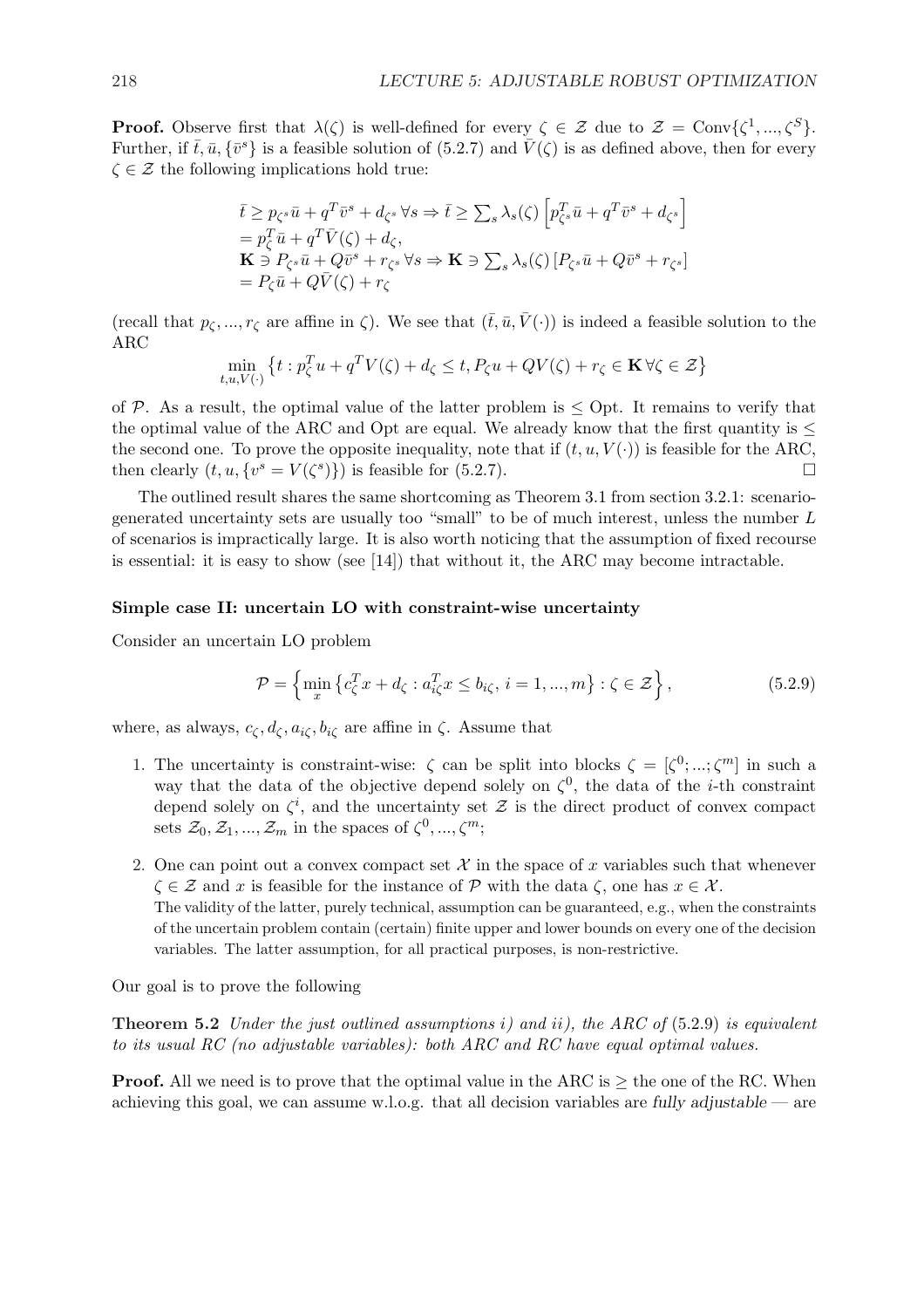allowed to depend on the entire vector  $\zeta$ . The "fully adjustable" ARC of (5.2.9) reads

$$
Opt(ARC) = \min_{X(\cdot),t} \left\{ t : \begin{aligned} c_{\zeta^0}^T X(\zeta) + d_{\zeta^0} - t &\le 0 \\ a_{i\zeta^i}^T X(\zeta) - b_{i\zeta^i} &\le 0, 1 \le i \le m \\ \forall (\zeta \in \mathcal{Z}_0 \times \ldots \times \mathcal{Z}_m) \right\} \\ = \inf \left\{ t : \forall (\zeta \in \mathcal{Z}_0 \times \ldots \times \mathcal{Z}_m) \exists x \in \mathcal{X} : \\ \alpha_{i,\zeta^i}^T x - \beta_i t + \gamma_{i,\zeta^i} &\le 0, 0 \le i \le m \right\}, \end{aligned} \tag{5.2.10}
$$

(the restriction  $x \in \mathcal{X}$  can be added due to assumption i)), while the RC is the problem

$$
Opt(RC) = \inf \left\{ t : \exists x \in \mathcal{X} : \alpha_{i\zeta}^T x - \beta_i t + \gamma_{i\zeta^i} \le 0 \forall (\zeta \in \mathcal{Z}_0 \times ... \times \mathcal{Z}_m) \right\};\tag{5.2.11}
$$

here  $\alpha_{i\zeta^{i}}$ ,  $\gamma_{i\zeta^{i}}$  are affine in  $\zeta^{i}$  and  $\beta_{i} \geq 0$ .

In order to prove that  $Opt(ARC) \ge Opt(RC)$ , it suffices to consider the case when  $\mathrm{Opt}(\mathrm{ARC}) < \infty$  and to show that whenever a real  $\bar{t}$  is  $> \mathrm{Opt}(\mathrm{ARC})$ , we have  $\bar{t} \geq \mathrm{Opt}(\mathrm{RC})$ . Looking at (5.2.11), we see that to this end it suffices to lead to a contradiction the statement that for some  $\bar{t} > \text{Opt}(ARC)$  one has

$$
\forall x \in \mathcal{X} \exists (i = i_x \in \{0, 1, ..., m\}, \zeta^i = \zeta_x^{i_x} \in \mathcal{Z}_{i_x}) : \alpha_{i_x \zeta_x^{i_x}}^T x - \beta_{i_x} \bar{t} + \gamma_{i_x \zeta_x^{i_x}} > 0. \tag{5.2.12}
$$

Assume that  $\bar{t} > \text{Opt}(ARC)$  and that (5.2.12) holds. For every  $x \in \mathcal{X}$ , the inequality

$$
\alpha_{i_x\zeta_x^{i_x}}^Ty-\beta_{i_x}\bar t+\gamma_{i_x\zeta_x^{i_x}}>0
$$

is valid when  $y = x$ ; therefore, for every  $x \in \mathcal{X}$  there exist  $\epsilon_x > 0$  and a neighborhood  $U_x$  of x such that

$$
\forall y \in U_x : \alpha_{i_x \zeta_x^{i_x}}^T y - \beta_{i_x} \overline{t} + \gamma_{i_x \zeta_x^{i_x}} \ge \epsilon_x.
$$

Since X is a compact set, we can find finitely many points  $x^1, ..., x^N$  such that  $\mathcal{X} \subset \bigcup^N$  $\bigcup_{j=1} U_{x^j}.$ Setting  $\epsilon = \min_j \epsilon_{x^j}$ ,  $i[j] = i_{x^j}$ ,  $\zeta[j] = \zeta_{x^j}^{i_{x^j}} \in \mathcal{Z}_{i[j]}$ , and

$$
\lim_{\nu \to \infty} c_{x,\nu}, \, c_{\nu} = c_{x,\nu}, \, s_{\nu} = s_{x,\nu} \in \mathbb{Z}_{\{0\}}, \, \text{and}
$$

$$
f_j(y) = \alpha_{i[j],\zeta[j]}^T y - \beta_{i[j]}\bar{t} + \gamma_{i[j],\zeta[j]},
$$

we end up with  $N$  affine functions of  $y$  such that

$$
\max_{1 \le j \le N} f_j(y) \ge \epsilon > 0 \,\,\forall y \in \mathcal{X}.
$$

Since X is a convex compact set and  $f_i(\cdot)$  are affine (and thus convex and continuous) functions, the latter relation, by well-known facts from Convex Analysis (namely, the von Neumann Lemma), implies that there exists a collection of nonnegative weights  $\lambda_j$  with  $\sum_j \lambda_j = 1$  such that

$$
f(y) \equiv \sum_{j=1}^{N} \lambda_j f_j(y) \ge \epsilon \,\forall y \in \mathcal{X}.\tag{5.2.13}
$$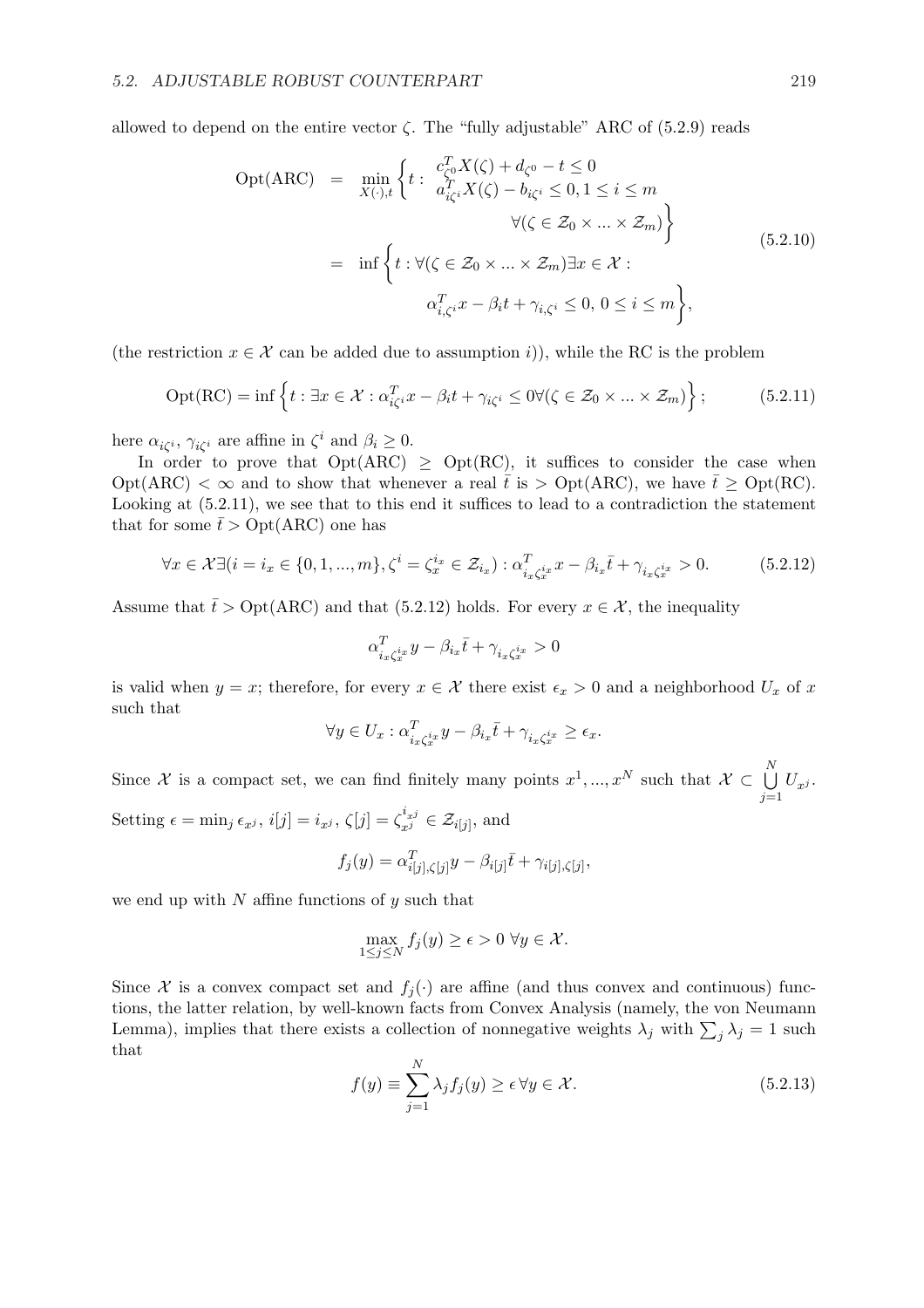Now let

$$
\omega_i = \sum_{j:i[j]=i} \lambda_j, i = 0, 1, ..., m;
$$
  
\n
$$
\bar{\zeta}^i = \begin{cases}\n\sum_{j:i[j]=i} \frac{\lambda_j}{\omega_i} \zeta[j], & \omega_i > 0 \\
\text{a point from } \mathcal{Z}_i, & \omega_i = 0\n\end{cases},
$$
  
\n
$$
\bar{\zeta} = [\bar{\zeta}^0; \dots; \bar{\zeta}^m].
$$

Due to its origin, every one of the vectors  $\bar{\zeta}^i$  is a convex combination of points from  $\mathcal{Z}_i$  and as such belongs to  $\mathcal{Z}_i$ , since the latter set is convex. Since the uncertainty is constraint-wise, we conclude that  $\bar{\zeta} \in \mathcal{Z}$ . Since  $\bar{t} > \text{Opt}(ARC)$ , we conclude from (5.2.10) that there exists  $\bar{x} \in \mathcal{X}$ such that the inequalities

$$
\alpha_{i\bar{\zeta}^i}^T\bar{x}-\beta_i\bar{t}+\gamma_{i\bar{\zeta}^i}\leq 0
$$

hold true for every i,  $0 \le i \le m$ . Taking a weighted sum of these inequalities, the weights being  $\omega_i$ , we get  $\overline{\phantom{a}}$ 

$$
\sum_{i:\omega_i>0} \omega_i [\alpha_{i\overline{\zeta}^i}^T \bar{x} - \beta_i \bar{t} + \gamma_{i\overline{\zeta}^i}] \le 0.
$$
\n(5.2.14)

At the same time, by construction of  $\bar{\zeta}^i$  and due to the fact that  $\alpha_{i\zeta^i}$ ,  $\gamma_{i\zeta^i}$  are affine in  $\zeta^i$ , for every *i* with  $\omega_i > 0$  we have

$$
[\alpha_{i\overline{\zeta}i}^T \overline{x} - \beta_i \overline{t} + \gamma_{i\overline{\zeta}i}] = \sum_{j:i[j]=i} \frac{\lambda_j}{\omega_i} f_j(\overline{x}),
$$

so that (5.2.14) reads

$$
\sum_{j=1}^{N} \lambda_j f_j(\bar{x}) \le 0,
$$

which is impossible due to  $(5.2.13)$  and to  $\bar{x} \in \mathcal{X}$ . We have arrived at the desired contradiction. ¤

## 5.3 Affinely Adjustable Robust Counterparts

We are about to investigate in-depth a specific version of the "parametric decision rules" approach we have outlined previously. At this point, we prefer to come back from general-type uncertain problem (5.1.1) to affinely perturbed uncertain conic problem

$$
\mathcal{C} = \left\{ \min_{x \in \mathbb{R}^n} \left\{ c_{\zeta}^T x + d_{\zeta} : A_{\zeta} x + b_{\zeta} \in \mathbf{K} \right\} : \zeta \in \mathcal{Z} \right\},\tag{5.3.1}
$$

where  $c_{\zeta}, d_{\zeta}, A_{\zeta}, b_{\zeta}$  are affine in  $\zeta$ , **K** is a "nice" cone (direct product of nonnegative rays/Lorentz cones/semidefinite cones, corresponding to uncertain  $LP/CQP/SDP$ , respectively), and  $\mathcal Z$  is a convex compact uncertainty set given by a strictly feasible SDP representation

$$
\mathcal{Z} = \{ \zeta \in \mathbb{R}^L : \exists u : \mathcal{P}(\zeta, u) \succeq 0 \},
$$

where  $P$  is affine in  $[\zeta; u]$ . Assume that along with the problem, we are given an information base  ${P_j}_{j=1}^n$  for it; here  $P_j$  are  $m_j \times n$  matrices. To save words (and without risk of ambiguity), we shall call such a pair "uncertain problem  $C$ , information base" merely an uncertain conic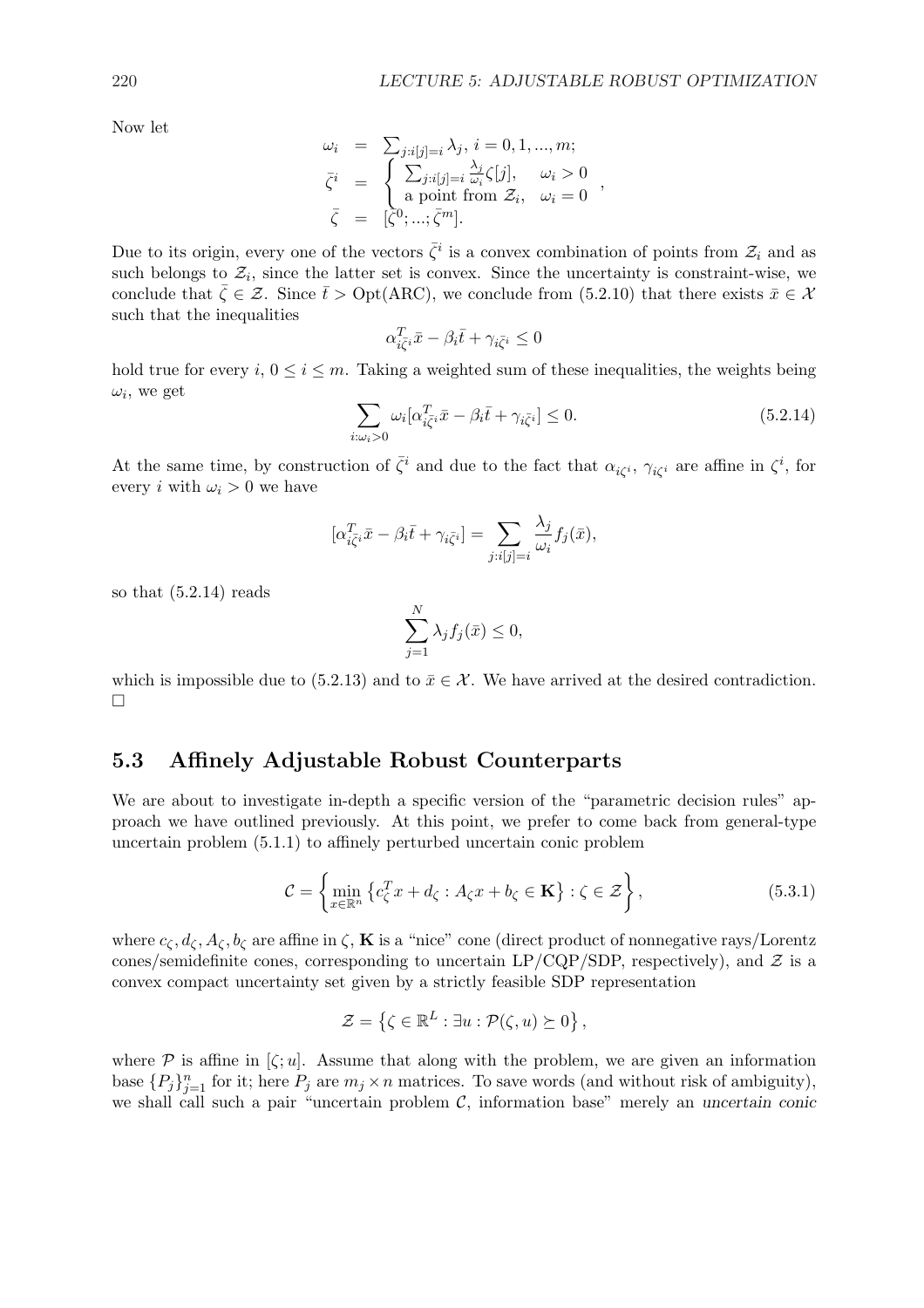problem. Our course of action is to restrict the ARC of the problem to a specific parametric family of decision rules, namely, the *affine* ones:

$$
x_j = X_j(P_j \zeta) = p_j + q_j^T P_j \zeta, \ j = 1, ..., n. \tag{5.3.2}
$$

The resulting restricted version of the ARC of (5.3.1), which we call the Affinely Adjustable Robust Counterpart (AARC), is the semi-infinite optimization program

$$
\min_{t, \{p_j, q_j\}_{j=1}^n} \left\{ t : \sum_{j=1}^n c_{\zeta}^j [p_j + q_j^T P_j \zeta] + d_{\zeta} - t \le 0 \atop \sum_{j=1}^n A_{\zeta}^j [p_j + q_j^T P_j \zeta] + b_{\zeta} \in \mathbf{K} \right\} \forall \zeta \in \mathcal{Z} \right\},
$$
\n(5.3.3)

where  $c^j_c$  $j(\sigma)$  is j-th entry in  $c_{\zeta}$ , and  $A_{\zeta}^{j}$ <sup>*j*</sup> is *j*-th column of  $A_{\zeta}$ . Note that the variables in this problem are t and the coefficients  $p_j, q_j$  of the affine decision rules (5.3.2). As such, these variables do not specify uniquely the actual decisions  $x_j$ ; these decisions are uniquely defined by these coefficients and the corresponding portions  $P_i \zeta$  of the true data once the latter become known.

#### 5.3.1 Tractability of the AARC

The rationale for focusing on affine decision rules rather than on other parametric families is that there exists at least one important case when the AARC of an uncertain conic problem is, essentially, as tractable as the RC of the problem. The "important case" in question is the one of fixed recourse and is defined as follows:

Definition 5.1 Consider an uncertain conic problem (5.3.1) augmented by an information base  ${P_j}_{j=1}^n$ . We say that this pair is with fixed recourse, if the coefficients of every adjustable, (i.e., with  $P_j \neq 0$ ), variable  $x_j$  are certain:

$$
\forall (j : P_j \neq 0) : \text{ both } c_{\zeta}^j \text{ and } A_{\zeta}^j \text{ are independent of } \zeta.
$$

For example, both Examples 5.1 (Inventory) and 5.2 (Project Management) are uncertain problems with fixed recourse.

An immediate observation is as follows:

(!) In the case of fixed recourse, the AARC, similarly to the RC, is a semi-infinite conic problem  $-$  it is the problem

$$
\min_{t,y=\{p_j,q_j\}}\left\{t:\begin{array}{c}\hat{c}_\zeta^T y + d_\zeta \le t\\ \hat{A}_\zeta y + b_\zeta \in \mathbf{K}\end{array}\right\} \forall \zeta \in \mathcal{Z}\right\},\tag{5.3.4}
$$

with  $\widehat{c}_{\zeta}, d_{\zeta}, \widehat{A}_{\zeta}, b_{\zeta}$  affine in  $\zeta$ :

$$
\begin{array}{rcl}\n\widehat{c}_\zeta^T y & = & \sum_j c_\zeta^j [p_j + q_j^T P_j \zeta] \\
\widehat{A}_\zeta y & = & \sum_j A_\zeta^j [p_j + q_j^T P_j \zeta].\n\end{array} \qquad \qquad [y = \{[p_j, q_j]\}_{j=1}^n]
$$

Note that it is exactly fixed recourse that makes  $\hat{c}_\zeta$ ,  $\hat{A}_\zeta$  affine in  $\zeta$ ; without this assumption, these entities are quadratic in  $\zeta$ .

As far as the tractability issues are concerned, observation (!) is the main argument in favor of affine decision rules, provided we are in the situation of fixed recourse. Indeed, in the latter situation the AARC is a semi-infinite conic problem, and we can apply to it all the results of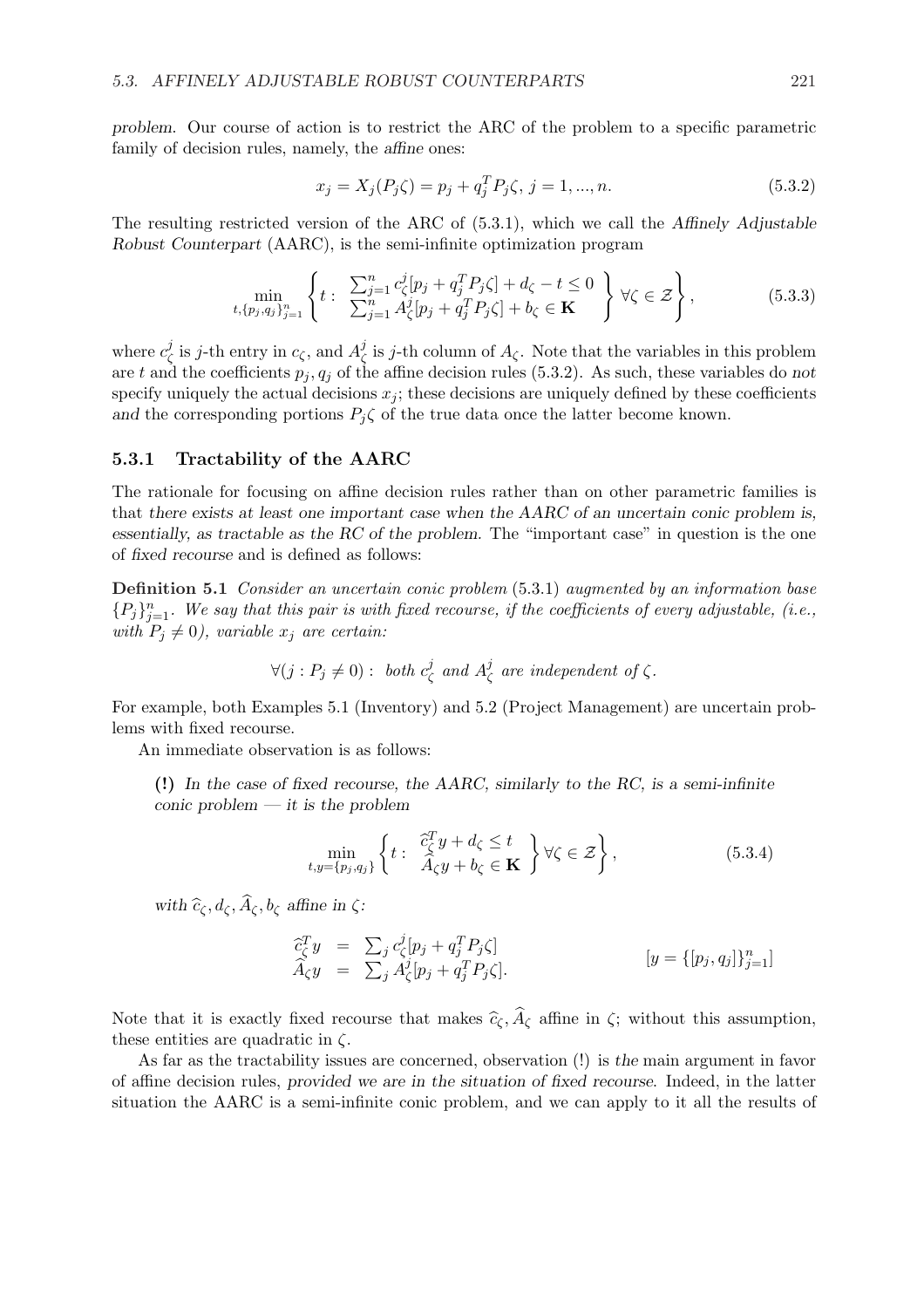previous lectures related to tractable reformulations/tight safe tractable approximations of semiinfinite conic problems. Note that many of these results, while imposing certain restrictions on the geometries of the uncertainty set and the cone  $K$ , require from the objective (if it is uncertain) and the left hand sides of the uncertain constraints nothing more than bi-affinity in the decision variables and in the uncertain data. Whenever this is the case, the "tractability status" of the AARC is not worse than the one of the usual RC. In particular, in the case of fixed recourse we can:

- 1. Convert the AARC of an uncertain LO problem into an explicit efficiently solvable "wellstructured" convex program (see Theorem 1.1).
- 2. Process efficiently the AARC of an uncertain conic quadratic problem with (common to all uncertain constraints) simple ellipsoidal uncertainty (see section 3.2.5).
- 3. Use a tight safe tractable approximation of an uncertain problem with linear objective and convex quadratic constraints with (common for all uncertain constraints) ∩-ellipsoidal uncertainty (see section 3.3.2): whenever  $\mathcal Z$  is the intersection of M ellipsoids centered at the origin, the problem admits a safe tractable approximation tight within the factor at the origin, the problem admits<br> $O(1)\sqrt{\ln(M)}$  (see Theorem 3.11).

The reader should be aware, however, that the AARC, in contrast to the usual RC, is not a constraint-wise construction, since when passing to the coefficients of affine decision rules as our new decision variables, the portion of the uncertain data affecting a particular constraint can change when allowing the original decision variables entering the constraint to depend on the uncertain data not affecting the constraint directly. This is where the words "common" in the second and the third of the above statements comes from. For example, the RC of an uncertain conic quadratic problem with the constraints of the form

$$
||A_{\zeta}^{i}x+b_{\zeta}^{i}||_{2}\leq x^{T}c_{\zeta}^{i}+d_{\zeta}^{i},\,i=1,...,m,
$$

is computationally tractable, provided that the projection  $\mathcal{Z}_i$  of the overall uncertainty set  $\mathcal Z$ onto the subspace of data perturbations of  $i$ -th constraint is an ellipsoid (section 3.2.5). To get a similar result for the AARC, we need the overall uncertainty set  $\mathcal Z$  itself to be an ellipsoid, since otherwise the projection of  $\mathcal Z$  on the data of the "AARC counterparts" of original uncertain constraints can be different from ellipsoids. The bottom line is that the claim that with fixed recourse, the AARC of an uncertain problem is "as tractable" as its RC should be understood with some caution. This, however, is not a big deal, since the "recipe" is already here: Under the assumption of fixed recourse, the AARC is a semi-infinite conic problem, and in order to process it computationally, we can use all the machinery developed in the previous lectures. If this machinery allows for tractable reformulation/tight safe tractable approximation of the problem, fine, otherwise too bad for us." Recall that there exists at least one really important case when everything is fine — this is the case of uncertain LO problem with fixed recourse.

It should be added that when processing the AARC in the case of fixed recourse, we can enjoy all the results on safe tractable approximations of chance constrained affinely perturbed scalar, conic quadratic and linear matrix inequalities developed in previous lectures. Recall that these results imposed certain restrictions on the distribution of  $\zeta$  (like independence of  $\zeta_1, ..., \zeta_L$ ), but never required more than affinity of the bodies of the constraints w.r.t.  $\zeta$ , so that these results work equally well in the cases of RC and AARC.

Last, but not least, the concept of an Affinely Adjustable Robust Counterpart can be straightforwardly "upgraded" to the one of Affinely Adjustable Globalized Robust Counterpart. We have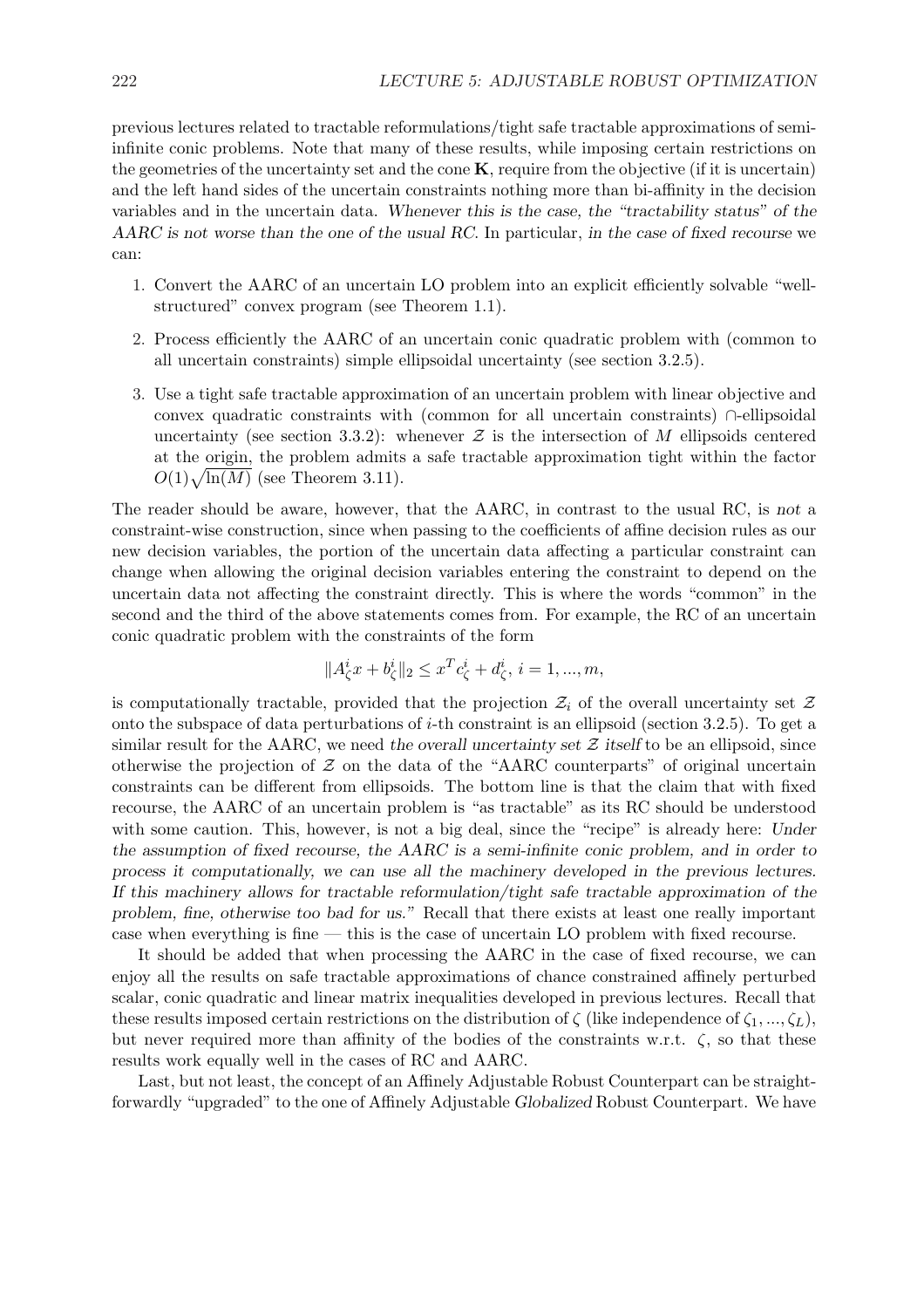no doubts that a reader can carry out such an "upgrade" on his/her own and understands that in the case of fixed recourse, the above "recipe" is equally applicable to the AARC and the AAGRC.

#### 5.3.2 Is Affinity an Actual Restriction?

Passing from arbitrary decision rules to affine ones seems to be a dramatic simplification. On a closer inspection, the simplification is not as severe as it looks, or, better said, the "dramatics" is not exactly where it is seen at first glance. Indeed, assume that we would like to use decision rules that are quadratic in  $P_i \zeta$  rather than linear. Are we supposed to introduce a special notion of a "Quadratically Adjustable Robust Counterpart"? The answer is negative. All we need is to augment the data vector  $\zeta = [\zeta_1; \dots; \zeta_L]$  by extra entries — the pairwise products  $\zeta_i \zeta_j$  of the original entries — and to treat the resulting "extended" vector  $\hat{\zeta} = \hat{\zeta}[\zeta]$  as our new uncertain data. With this, the decision rules that are quadratic in  $P_i\zeta$  become affine in  $\hat{P}_i\hat{\zeta}[\zeta]$ , where  $\hat{P}_i$ is a matrix readily given by  $P_i$ . More generally, assume that we want to use decision rules of the form

$$
X_j(\zeta) = p_j + q_j^T \widehat{P}_j \widehat{\zeta}[\zeta],\tag{5.3.5}
$$

where  $p_j \in \mathbb{R}, q_j \in \mathbb{R}^{m_j}$  are "free parameters," (which can be restricted to reside in a given convex set),  $\widehat{P}_j$  are given  $m_j \times D$  matrices and

$$
\zeta\mapsto\widehat{\zeta}[\zeta]:\mathbb{R}^L\to\mathbb{R}^D
$$

is a given, possibly nonlinear, mapping. Here again we can pass from the original data vector  $\zeta$  to the data vector  $\zeta[\zeta]$ , thus making the desired decision rules (5.3.5) merely affine in the "portions"  $\hat{P}_j\hat{\zeta}$  of the new data vector. We see that when allowing for a seemingly harmless redefinition of the data vector, affine decision rules become as powerful as arbitrary affinely parameterized parametric families of decision rules. This latter class is really huge and, for all practical purposes, is as rich as the class of all decision rules. Does it mean that the concept of AARC is basically as flexible as the one of ARC? Unfortunately, the answer is negative, and the reason for the negative answer comes not from potential difficulties with extremely complicated nonlinear transformations  $\zeta \mapsto \tilde{\zeta}[\zeta]$  and/or "astronomically large" dimension D of the transformed data vector. The difficulty arises already when the transformation is pretty simple, as is the case, e.g., when the coordinates in  $\zeta[\zeta]$  are just the entries of  $\zeta$  and the pairwise products of these entries. Here is where the difficulty arises. Assume that we are speaking about a single uncertain affinely perturbed scalar linear constraint, allow for quadratic dependence of the original decision variables on the data and pass to the associated adjustable robust counterpart of the constraint. As it was just explained, this counterpart is nothing but a semi-infinite scalar inequality

$$
\forall (\widehat{\zeta} \in \mathcal{U}): a_{0, \widehat{\zeta}} + \sum_{j=1}^J a_{j, \widehat{\zeta}} y_j \leq 0
$$

where  $a_{i,\hat{\zeta}}$  are affine in  $\hat{\zeta}$ , the entries in  $\hat{\zeta} = \hat{\zeta}[\zeta]$  are the entries in  $\zeta$  and their pairwise products, U is the image of the "true" uncertainty set Z under the nonlinear mapping  $\zeta \to \hat{\zeta}[\zeta]$ , and  $y_i$ are our new decision variables (the coefficients of the quadratic decision rules). While the body of the constraint in question is bi-affine in y and in  $\zeta$ , this semi-infinite constraint can well be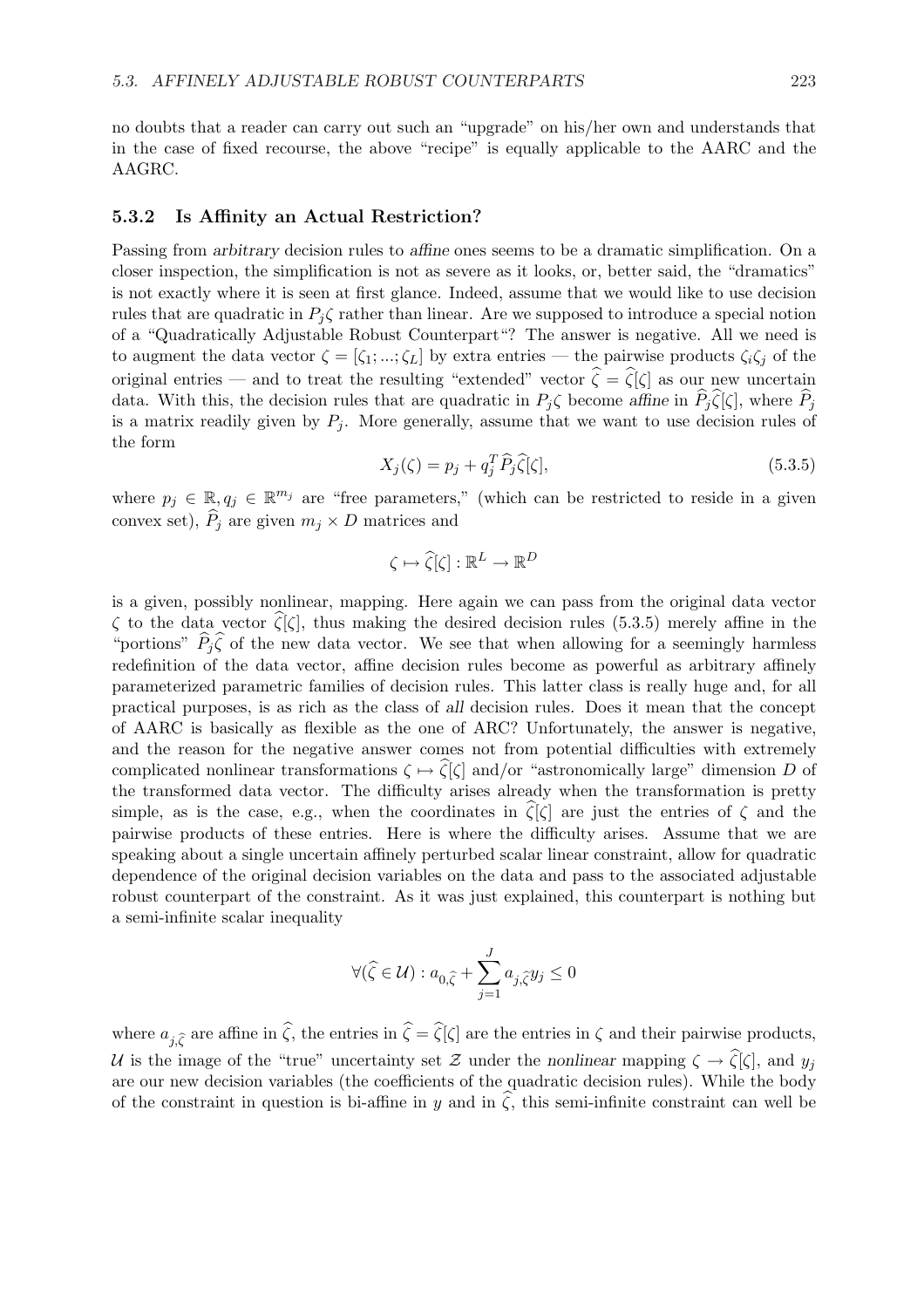intractable, since the uncertainty set U may happen to be intractable, even when  $\mathcal Z$  is tractable. Indeed, the tractability of a semi-infinite bi-affine scalar constraint

$$
\forall (u \in \mathcal{U}) : f(y, u) \leq 0
$$

heavily depends on whether the underlying uncertainty set  $\mathcal U$  is convex and computationally tractable. When it is the case, we can, modulo minor technical assumptions, solve efficiently the Analysis problem of checking whether a given candidate solution  $y$  is feasible for the constraint to this end, it suffices to maximize the affine function  $f(y, \cdot)$  over the computationally tractable convex set  $U$ . This, under minor technical assumptions, can be done efficiently. The latter fact, in turn, implies (again modulo minor technical assumptions) that we can optimize efficiently linear/convex objectives under the constraints with the above features, and this is basically all we need. The situation changes dramatically when the uncertainty set  $\mathcal{U}$  is not a convex computationally tractable set. By itself, the convexity of  $U$  costs nothing: since f is bi-affine, the feasible set of the semi-infinite constraint in question remains intact when we replace  $U$  with its convex hull  $\tilde{Z}$ . The actual difficulty is that the convex hull  $\tilde{Z}$  of the set U can be computationally intractable. In the situation we are interested in — the one where  $\hat{z} = \text{ConvU}$  and U is the image of a computationally tractable convex set  $\mathcal Z$  under a nonlinear transformation  $\zeta \mapsto \hat{\zeta}[\zeta], \hat{\mathcal Z}$  can be computationally intractable already for pretty simple Z and nonlinear mappings  $\zeta \mapsto \hat{\zeta}[\zeta]$ . It happens, e.g., when Z is the unit box  $\|\zeta\|_{\infty} \leq 1$  and  $\widehat{\zeta}[\zeta]$  is comprised of the entries in  $\zeta$  and their pairwise products. In other words, the "Quadratically Adjustable Robust Counterpart" of an uncertain linear inequality with interval uncertainty is, in general, computationally intractable.

In spite of the just explained fact that "global linearization" of nonlinear decision rules via nonlinear transformation of the data vector not necessarily leads to tractable adjustable RCs, one should keep in mind this option, since it is important methodologically. Indeed, "global linearization" allows one to "split" the problem of processing the ARC, restricted to decision rules (5.3.5), into two subproblems:

(a) Building a tractable representation (or a tight tractable approximation) of the convex hull  $\mathcal{\tilde{Z}}$  of the image U of the original uncertainty set Z under the nonlinear mapping  $\zeta \mapsto \zeta[\zeta]$ associated with (5.3.5). Note that this problem by itself has nothing to do with adjustable robust counterparts and the like;

(b) Developing a tractable reformulation (or a tight safe tractable approximation) of the Affinely Adjustable Robust Counterpart of the uncertain problem in question, with  $\zeta$  in the role of the data vector, the tractable convex set, yielded by (a), in the role of the uncertainty set, and the information base given by the matrices  $\hat{P}_i$ .

Of course, the resulting two problems are not completely independent: the tractable convex set  $\mathcal{\tilde{Z}}$  with which we, upon success, end up when solving (a) should be simple enough to allow for successful processing of (b). Note, however, that this "coupling of problems (a) and (b)" is of no importance when the uncertain problem in question is an LO problem with fixed recourse. Indeed, in this case the AARC of the problem is computationally tractable whatever the uncertainty set as long as it is tractable, therefore every tractable set  $\hat{\mathcal{Z}}$  yielded by processing of problem (a) will do.

Example 5.5 Assume that we want to process an uncertain LO problem

$$
\mathcal{C} = \left\{ \min_{x} \left\{ c_{\zeta}^{T} x + d_{\zeta} : A_{\zeta} x \ge b_{\zeta} \right\} : \zeta \in \mathcal{Z} \right\}
$$
\n
$$
[c_{\zeta}, d_{\zeta}, A_{\zeta}, b_{\zeta} : \text{affine in } \zeta] \tag{5.3.6}
$$

with fixed recourse and a tractable convex compact uncertainty set  $Z$ , and consider a number of affinely parameterized families of decision rules.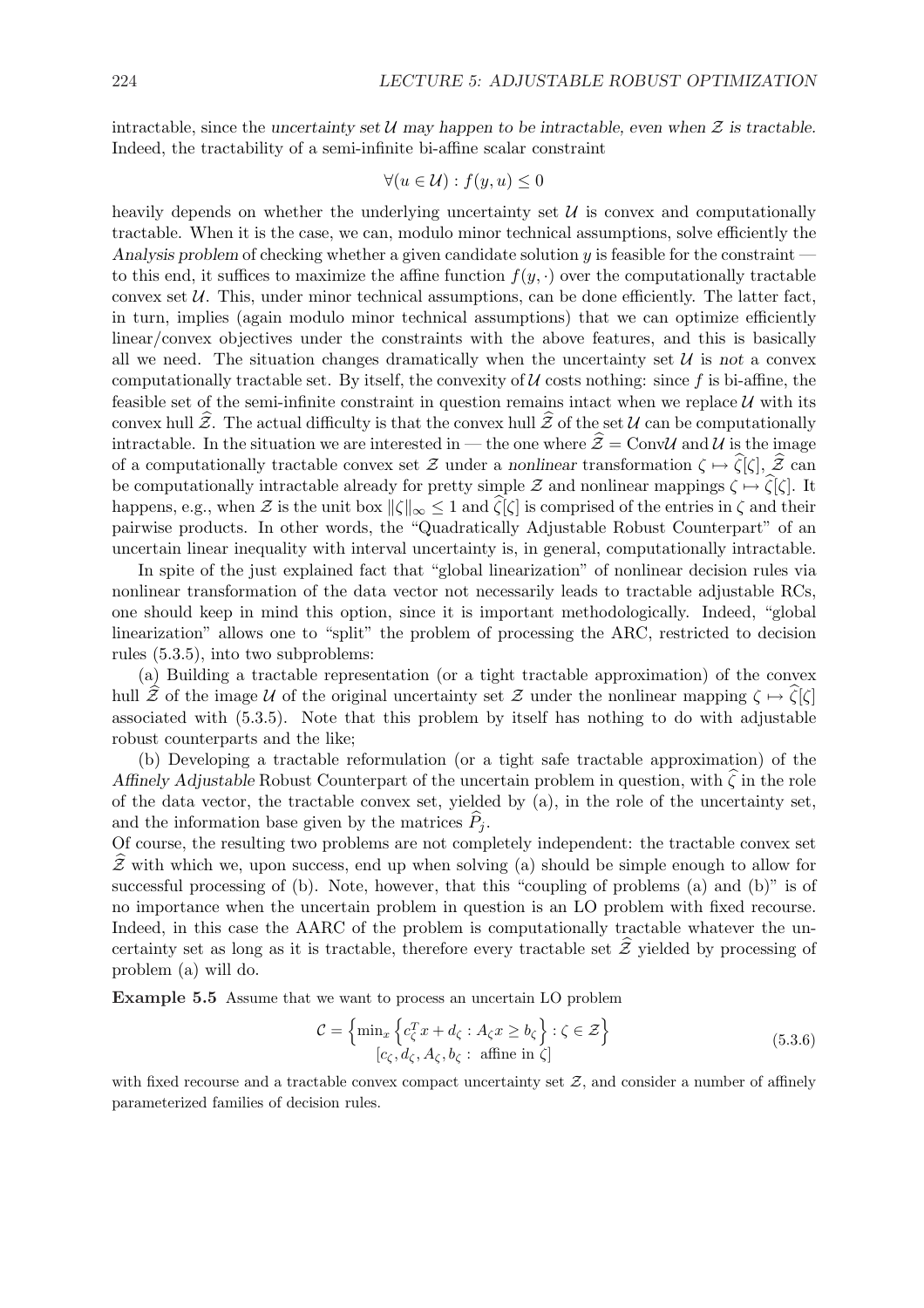A. "Genuine" affine decision rules:  $x_j$  is affine in  $P_j \zeta$ . As we have already seen, the associated  $AR\overline{C}$  — the usual AARC of  $\overline{C}$  — is computationally tractable.

**B.** Piece-wise linear decision rules with fixed breakpoints. Assume that the mapping  $\zeta \mapsto \hat{\zeta}[\zeta]$ **B.** These-wise linear decision rules with fixed breakpoints. Assume that the mapping  $\zeta \to \zeta[\zeta]$  and the augments the entries of  $\zeta$  with finitely many entries of the form  $\phi_i(\zeta) = \max [r_i, s_i^T \zeta]$ , and the decision rules we intend to use should be affine in  $\hat{P}_j\hat{\zeta}$ , where  $\hat{P}_j$  are given matrices. In order to process the associated ARC in a computationally efficient fashion, all we need is to build a tractable representation of the set  $\hat{\mathcal{Z}} = \text{Conv}\{\hat{\zeta}[\zeta] : \zeta \in \mathcal{Z}\}\$ . While this could be difficult in general, there are useful cases when the problem is easy, e.g., the case where

$$
\mathcal{Z} = \{ \zeta \in \mathbb{R}^L : f_k(\zeta) \le 1, 1 \le k \le K \},
$$
  

$$
\widehat{\zeta}[\zeta] = [\zeta; (\zeta)_+; (\zeta)_-], \text{ with } (\zeta)_- = \max[\zeta, 0_{L \times 1}], (\zeta)_+ = \max[-\zeta, 0_{L \times 1}].
$$

Here, for vectors  $u, v$ ,  $\max[u, v]$  is taken coordinate-wise, and  $f_k(\cdot)$  are lower semicontinuous and absolutely symmetric convex functions on  $\mathbb{R}^L$ , absolute symmetry meaning that  $f_k(\zeta) \equiv$  $f_k(\text{abs}(\zeta))$  (abs acts coordinate-wise). (Think about the case when  $f_k(\zeta) = ||[\alpha_{k1}\zeta_1; \dots; \alpha_{kL}\zeta_L]||_{p_k}$ with  $p_k \in [1,\infty]$ .) It is easily seen that if  $\mathcal Z$  is bounded, then

$$
\widehat{\mathcal{Z}} = \left\{ \widehat{\zeta} = [\zeta; \zeta^+; \zeta^-]: \begin{array}{c} (a) \quad f_k(\zeta^+ + \zeta^-) \leq 1, \ 1 \leq k \leq K \\ (b) \quad \zeta = \zeta^+ - \zeta^- \\ (c) \quad \zeta^{\pm} \geq 0 \end{array} \right\}.
$$

Indeed, (a) through (c) is a system of convex constraints on vector  $\hat{\zeta} = [\zeta; \zeta^+; \zeta^-]$ , and since  $f_k$  are lower semicontinuous, the feasible set C of this system is convex and closed; besides, for  $[\zeta; \zeta^+; \zeta^-] \in C$  we have  $\zeta^+ + \zeta^- \in \mathcal{Z}$ ; since the latter set is bounded by assumption, the sum  $\zeta^+ + \zeta^-$  is bounded uniformly in  $\zeta \in C$ , whence, by (a) through (c), C is bounded. Thus, C is a closed and bounded convex set. The image U of the set Z under the mapping  $\zeta \mapsto [\zeta; (\zeta)_+; (\zeta)_-]$  clearly is contained in C, so that the convex hull  $\tilde{Z}$ of U is contained in C as well. To prove the inverse inclusion, note that since C is a (nonempty) convex compact set, it is the convex hull of the set of its extreme points, and therefore in order to prove that  $\mathcal{Z} \supset C$  it suffices to verify that every extreme point  $[\zeta; \zeta^+, \zeta^-]$  of C belongs to U. But this is immediate: in an extreme point of C we should have  $\min[\zeta_\ell^+, \zeta_\ell^-] = 0$  for every  $\ell$ , since if the opposite were true for some  $\ell = \overline{\ell}$ , then C would contain a nontrivial segment centered at the point, namely, points obtained from the given one by the "3-entry perturbation"  $\zeta_{\bar{\ell}}^+ \mapsto \zeta_{\bar{\ell}}^+ + \delta$ ,  $\zeta_{\bar{\ell}}^- \mapsto \zeta_{\bar{\ell}}^+ - \delta$ ,  $\zeta_{\bar{\ell}} \mapsto \zeta_{\bar{\ell}} + 2\delta$  with small enough  $|\delta|$ . Thus, every extreme point of C has  $\min[\zeta^+, \zeta^-] = 0$ ,  $\zeta = \zeta^+ - \zeta^-$ , and a point of this type satisfying (a) clearly belongs to U.  $\Box$ 

**C.** Separable decision rules. Assume that Z is a box:  $\mathcal{Z} = \{\zeta : \underline{a} \leq \zeta \leq \overline{a}\}\)$ , and we are seeking for separable decision rules with a prescribed "information base," that is, for the decision rules of the form  $\overline{\phantom{a}}$ 

$$
x_j = \xi_j + \sum_{\ell \in I_j} f_{\ell}^j(\zeta_{\ell}), \ j = 1, ..., n,
$$
\n(5.3.7)

where the only restriction on functions  $f_{\ell}^{j}$  $\ell$  is to belong to given finite-dimensional linear spaces  $\mathcal{F}_{\ell}$  of univariate functions. The sets  $I_j$  specify the information base of our decision rules. Some of these sets may be empty, meaning that the associated  $x_j$  are non-adjustable decision variables, in full accordance with the standard convention that a sum over an empty set of indices is 0. We consider two specific choices of the spaces  $\mathcal{F}_{\ell}$ :

**C.1:**  $\mathcal{F}_{\ell}$  is comprised of all piecewise linear functions on the real axis with fixed breakpoints  $a_{\ell 1} < ... < a_{\ell m}$  (w.l.o.g., assume that  $\underline{a}_{\ell} < a_{\ell 1}, a_{\ell m} < \overline{a}_{\ell}$ );

**C.2:**  $\mathcal{F}_{\ell}$  is comprised of all algebraic polynomials on the axis of degree  $\leq \kappa$ .

Note that what follows works when m in C.1 and  $\kappa$  in C.2 depend on  $\ell$ ; in order to simplify notation, we do not consider this case explicitly.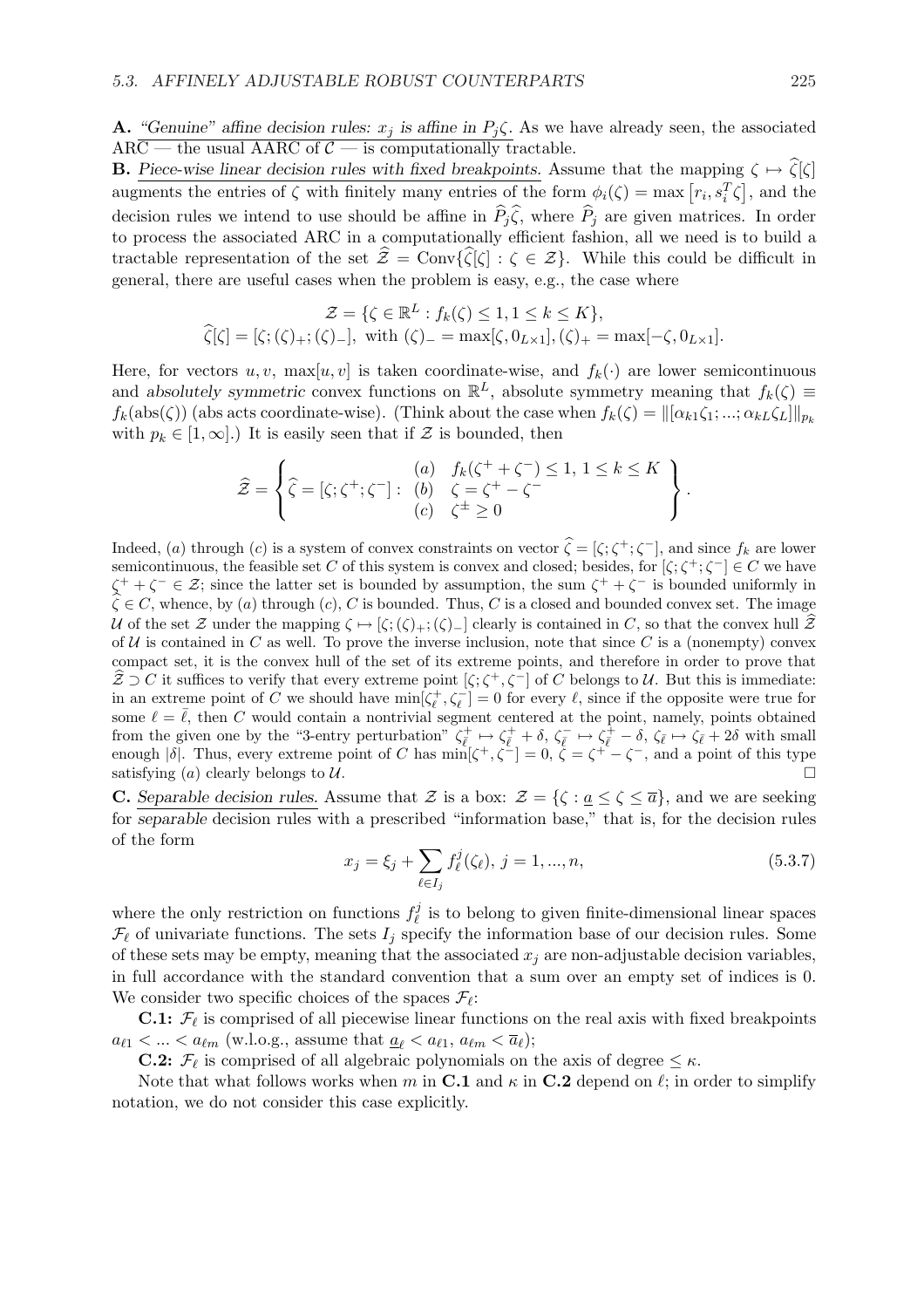**C.1:** Let us augment every entry  $\zeta_{\ell}$  of  $\zeta$  with the reals  $\zeta_{\ell i}[\zeta_{\ell}] = \max[\zeta_{\ell}, a_{\ell i}], i = 1, ..., m$ , and let us set  $\zeta_{\ell 0}[\zeta_{\ell}] = \zeta_{\ell}$ . In the case of **C.1**, decision rules (5.3.7) are exactly the rules where  $x_j$ is affine in  $\{\zeta_{\ell i}[\zeta] : \ell \in I_i\}$ ; thus, all we need in order to process efficiently the ARC of (5.3.6) restricted to the decision rules in question is a tractable representation of the convex hull of the image U of Z under the mapping  $\zeta \mapsto {\zeta_{\ell i}[\zeta]}_{\ell,i}$ . Due to the direct product structure of Z, the set U is the direct product, over  $\ell = 1, ..., d$ , of the sets

$$
\mathcal{U}_{\ell} = \{ [\zeta_{\ell 0}[\zeta_{\ell}]; \zeta_{\ell 1}[\zeta_{\ell}];...; \zeta_{\ell m}[\zeta_{\ell}]] : \underline{a}_{\ell} \leq \zeta_{\ell} \leq \overline{a}_{\ell} \},
$$

so that all we need are tractable representations of the convex hulls of the sets  $\mathcal{U}_{\ell}$ . The bottom line is, that all we need is a tractable description of a set  $C$  of the form

$$
C_m = \text{Conv}S_m, \, S_m = \{ [s_0; \max[s_0, a_1]; ...; \max[s_0, a_m]] : a_0 \le s_0 \le a_{m+1} \},
$$

where  $a_0 < a_1 < a_2 < ... < a_m < a_{m+1}$  are given. An explicit polyhedral description of the set  $C_m$  is given by the following

**Lemma 5.1** [3, Lemma 14.3.3] The convex hull  $C_m$  of the set  $S_m$  is

$$
C_m = \left\{ [s_0; s_1; ...; s_m] : \left\{ \begin{array}{l} a_0 \le s_0 \le a_{m+1} \\ 0 \le \frac{s_1 - s_0}{a_1 - a_0} \le \frac{s_2 - s_1}{a_2 - a_1} \le ... \le \frac{s_{m+1} - s_m}{a_{m+1} - a_m} \le 1 \end{array} \right\},\tag{5.3.8}
$$

where  $s_{m+1} = a_{m+1}$ .

C.2: Similar to the case of C.1, in the case of C.2 all we need in order to process efficiently the ARC of (5.3.6), restricted to decision rules (5.3.7), is a tractable representation of the set

$$
C = \text{ConvS}, \ S = \{\hat{s} = [s; s^2; \dots; s^{\kappa}] : |s| \le 1\}.
$$

(We have assumed w.l.o.g. that  $\underline{a}_{\ell} = -1$ ,  $\overline{a}_{\ell} = 1$ .) Here is the description (originating from  $|75|$ :

**Lemma 5.2** The set  $C = ConvS$  admits the explicit semidefinite representation

$$
C = \left\{ \widehat{s} \in \mathbb{R}^{\kappa} : \exists \lambda = [\lambda_0; \dots; \lambda_{2\kappa}] \in \mathbb{R}^{2\kappa + 1} : [1; \widehat{s}] = Q^T \lambda, [\lambda_{i+j}]_{i,j=0}^{\kappa} \succeq 0 \right\},
$$
(5.3.9)

where the  $(2\kappa + 1) \times (\kappa + 1)$  matrix Q is defined as follows: take a polynomial  $p(t) = p_0 +$  $p_1t + ... + p_kt^k$  and convert it into the polynomial  $\hat{p}(t) = (1+t^2)^k p(2t/(1+t^2))$ . The vector of coefficients of  $\hat{p}$  clearly depends linearly on the vector of coefficients of p, and Q is exactly the matrix of this linear transformation.

**Proof.** 1<sup>0</sup>. Let  $P \subset \mathbb{R}^{k+1}$  be the cone of vectors p of coefficients of polynomials  $p(t) = p_0 + p_1 t + p_2 t^2 +$  $\dots + p_k t^k$  that are nonnegative on [-1, 1], and  $P_*$  be the cone dual to P. We claim that

$$
C = \{ \hat{s} \in \mathbb{R}^{\kappa} : [1; \hat{s}] \in P_* \}. \tag{5.3.10}
$$

Indeed, let C' be the right hand side set in  $(5.3.10)$ . If  $\hat{s} = [s; s^2; \dots; s^{\kappa}] \in S$ , then  $|s| \leq 1$ , so that for every  $p \in P$  we have  $p^T[1;\hat{s}] = p(s) \ge 0$ . Thus,  $[1;\hat{s}] \in P_*$  and therefore  $\hat{s} \in C'$ . Since  $C'$  is convex, we arrive at  $C \equiv \text{ConvS} \subset C'$ . To prove the inverse inclusion, assume that there exists  $\hat{s} \notin C$  such that  $z = [1; \hat{s}] \in P_*,$ and let us lead this assumption to a contradiction. Since  $\hat{s}$  is not in C and C is a closed convex set and clearly contains the origin, we can find a vector  $q \in \mathbb{R}^{\kappa}$  such that  $q^T \hat{s} = 1$  and  $\max_{r \in C} q^T r \equiv \alpha < 1$ , or, which is the same due to  $C = \text{Conv}S, q^T[s; s^2; \dots; s^{\kappa}] \leq \alpha < 1$  whenever  $|s| \leq 1$ . Setting  $p = [\alpha; -q]$ ,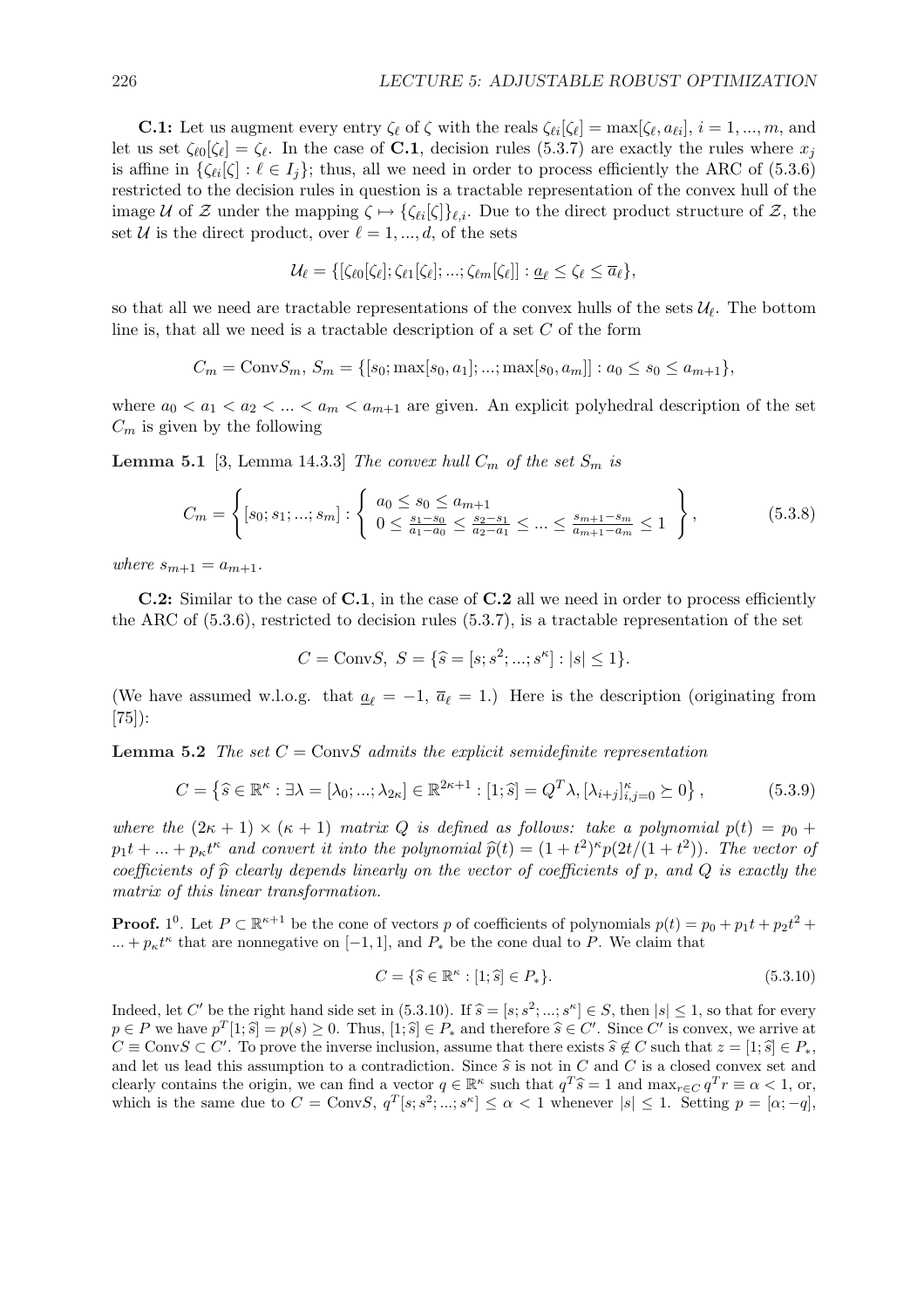we see that  $p(s) \geq 0$  whenever  $|s| \leq 1$ , so that  $p \in P$  and therefore  $\alpha - q^T \hat{s} = p^T[1; \hat{s}] \geq 0$ , whence  $1 = q^T \hat{s} \leq \alpha < 1$ , which is a desired contradiction.

 $2<sup>0</sup>$ . It remains to verify that the right hand side in  $(5.3.10)$  indeed admits representation  $(5.3.9)$ . We start by deriving a semidefinite representation of the cone  $P_+$  of (vectors of coefficients of) all polynomials  $p(s)$  of degree not exceeding  $2\kappa$  that are nonnegative on the entire axis. The representation is as follows.  $A(\kappa+1) \times (\kappa+1)$  symmetric matrix W can be associated with the polynomial of degree  $\leq 2\kappa$  given by  $p_W(t) = [1; t; t^2; ...; t^{\kappa}]^T W[1; t; t^2; ...; t^{\kappa}],$  and the mapping  $A: W \mapsto p_W$  clearly is linear:  $(A[w_{ij}]_{i,j=0}^{\kappa})_{\nu} =$  $0 \le i \le \nu$   $w_{i,\nu-i}$ ,  $0 \le \nu \le 2\kappa$ . A dyadic matrix  $W = ee^T$  "produces" in this way a polynomial that is the square of another polynomial:  $Aee^{T} = e^{2}(t)$  and as such is  $\geq 0$  on the entire axis. Since every matrix  $W \succeq 0$  is a sum of dyadic matrices, we conclude that  $\mathcal{A}W \in P_+$  whenever  $W \succeq 0$ . Vice versa, it is well known that every polynomial  $p \in P_+$  is the sum of squares of polynomials of degrees  $\leq \kappa$ , meaning that every  $p \in P_+$  is AW for certain W that is the sum of dyadic matrices and as such is  $\succeq 0$ . Thus,

$$
P_+ = \{ p = \mathcal{A}W : W \in \mathbf{S}_+^{\kappa+1} \}.
$$

Now, the mapping  $t \mapsto 2t/(1+t^2) : \mathbb{R} \to \mathbb{R}$  maps  $\mathbb R$  onto the segment  $[-1, 1]$ . It follows that a polynomial p of degree  $\leq \kappa$  is  $\geq 0$  on  $[-1,1]$  if and only if the polynomial  $\hat{p}(t) = (1+t^2)^{\kappa}p(2t/(1+t^2))$  of degree  $\leq 2\kappa$  is  $\geq 0$  on the entire axis, or, which is the same,  $p \in P$  if and only if  $Qp \in P_+$ . Thus,

$$
P = \{ p \in \mathbb{R}^{\kappa+1} : \exists W \in \mathbf{S}^{\kappa+1} : W \succeq 0, \mathcal{A}W = Qp \}.
$$

Given this semidefinite representation of P, we can immediately obtain a semidefinite representation of P∗. Indeed,

$$
q \in P_* \Leftrightarrow 0 \le \min_{p \in P} \{q^T p\} \Leftrightarrow 0 \le \min_{p \in \mathbb{R}^{\kappa}} \{q^T p : \exists W \succeq 0 : Qp = \mathcal{A}W\}
$$
  
\n
$$
\Leftrightarrow 0 \le \min_{p,W} \{q^T p : Qp - \mathcal{A}W = 0, W \succeq 0\}
$$
  
\n
$$
\Leftrightarrow \{q = Q^T \lambda : \lambda \in \mathbb{R}^{2\kappa + 1}, \mathcal{A}^* \lambda \succeq 0\},
$$

where the concluding  $\Leftrightarrow$  is due to semidefinite duality. Computing  $\mathcal{A}^*\lambda$ , we arrive at (5.3.9).  $\Box$ 

**Remark 5.1** Note that C.2 admits a straightforward modification where the spaces  $\mathcal{F}_{\ell}$  are comprised of trigonometric polynomials  $\sum_{k=1}^{\kappa}$  $i=0$  $[p_i \cos(i\omega_\ell s) + q_i \sin(i\omega_\ell s)]$  rather than of algebraic poly- $\sum_{i=0}^{\kappa} p_i s^i$ . Here all we need is a tractable description of the convex hull of the curve

$$
\{ [s; \cos(\omega_{\ell}s); \sin(\omega_{\ell}s); ...; \cos(\kappa \omega_{\ell}s); \sin(\kappa \omega_{\ell}s)] : -1 \le s \le 1 \}
$$

which can be easily extracted from the semidefinite representation of the cone  $P_+$ .

Discussion. There are items to note on the results stated in C. The bad news is that understood literally, these results have no direct consequences in our context — when  $\mathcal Z$  is a box, decision rules (5.3.7) never outperform "genuine" affine decision rules with the same information base (that is, the decision rules (5.3.7) with the spaces of affine functions on the axis in the role of  $\mathcal{F}_{\ell}$ ).

The explanation is as follows. Consider, instead of (5.3.6), a more general problem, specifically, the uncertain problem

$$
\mathcal{C} = \left\{ \min_{x} \left\{ c_{\zeta}^{T} x + d_{\zeta} : A_{\zeta} x - b_{\zeta} \in \mathbf{K} \right\} : \zeta \in \mathcal{Z} \right\}
$$
\n
$$
[c_{\zeta}, d_{\zeta}, A_{\zeta}, b_{\zeta} : \text{affine in } \zeta]
$$
\n
$$
(5.3.11)
$$

where K is a convex set. Assume that Z is a direct product of simplexes:  $\mathcal{Z} = \Delta_1 \times ... \times \Delta_L$ where  $\Delta_{\ell}$  is a k<sub> $\ell$ </sub>-dimensional simplex (the convex hull of k $_{\ell} + 1$  affinely independent points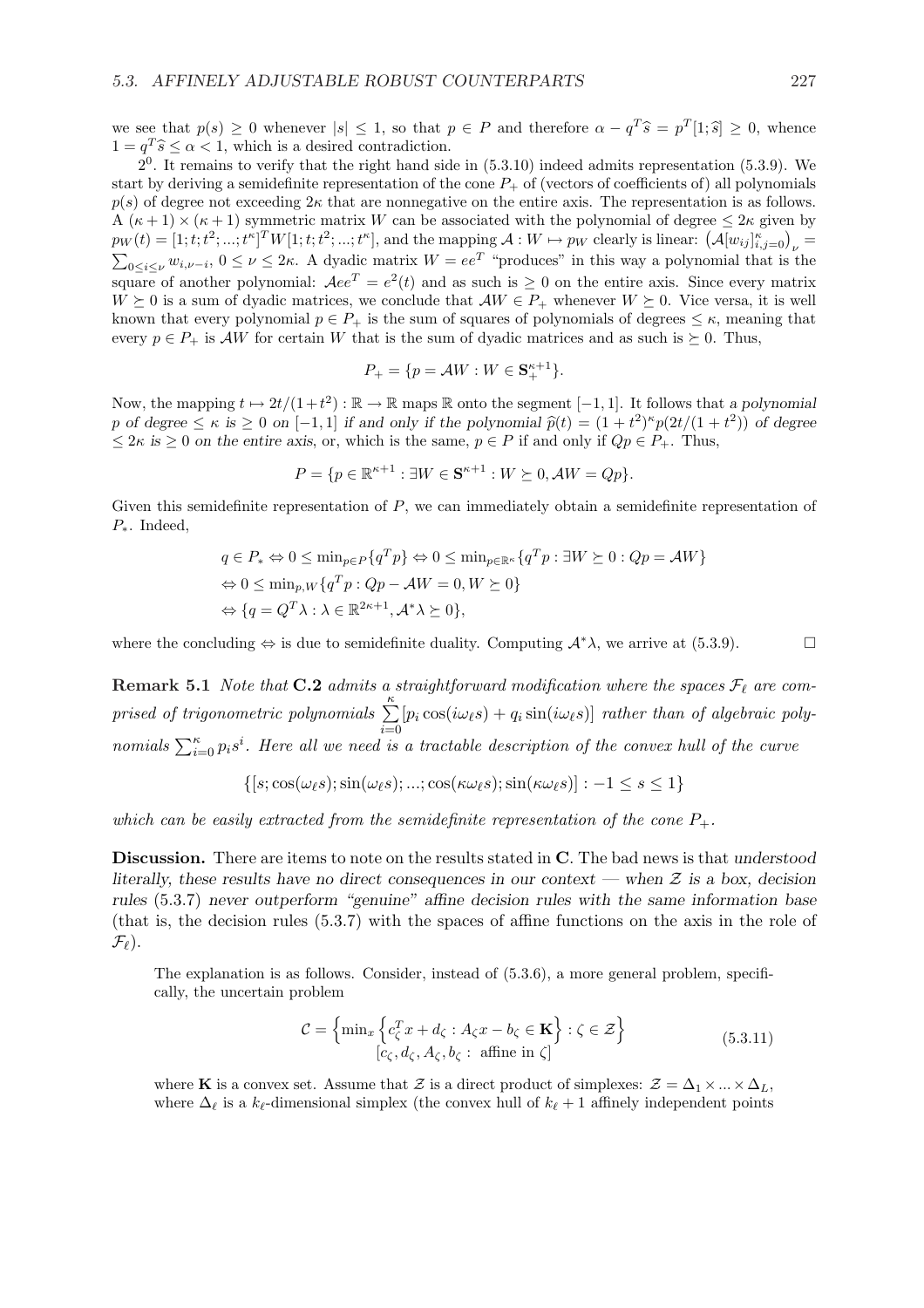in  $\mathbb{R}^{k_{\ell}}$ ). Assume we want to process the ARC of this problem restricted to the decision rules of the form  $\overline{\phantom{a}}$ 

$$
x_j = \xi_j + \sum_{\ell \in I_j} f_{\ell}^j(\zeta_{\ell}),
$$
\n(5.3.12)

where  $\zeta_{\ell}$  is the projection of  $\zeta \in \mathcal{Z}$  on  $\Delta_{\ell}$ , and the only restriction on the functions  $f_{\ell}^{j}$  is that they belong to given families  $\mathcal{F}_{\ell}$  of functions on  $\mathbb{R}^{k_{\ell}}$ . We still assume fixed recourse: the columns of  $A_{\zeta}$  and the entries in  $c_{\zeta}$  associated with adjustable, (i.e., with  $I_i \neq \emptyset$ ) decision variables  $x_i$  are independent of  $\zeta$ .

The above claim that "genuinely affine" decision rules are not inferior as compared to the rules (5.3.7) is nothing but the following simple observation:

**Lemma 5.3** Whenever certain  $t \in \mathbb{R}$  is an achievable value of the objective in the ARC of  $(5.3.11)$  restricted to the decision rules  $(5.3.12)$ , that is, there exist decision rules of the latter form such that

$$
\sum_{j=1}^{n} \left[ \xi_j + \sum_{\ell \in I_j} f_{\ell}^j(\zeta_{\ell}) \right] (c_{\zeta})_j + d_{\zeta} \le t \quad \downarrow \qquad \forall \zeta \in [\zeta_1; \dots; \zeta_L] \in \mathcal{Z}
$$
\n
$$
\sum_{j=1}^{n} \left[ \xi_j + \sum_{\ell \in I_j} f_{\ell}^j(\zeta_{\ell}) \right] A_{\zeta}^j - b_{\zeta} \in \mathbf{K} \quad \downarrow \qquad \qquad \Delta_1 \times \dots \times \Delta_L,
$$
\n(5.3.13)

t is also an achievable value of the objective in the ARC of the uncertain problem restricted to affine decision rules with the same information base: there exist affine in  $\zeta_{\ell}$  functions  $\phi_{\ell}^{j}(\zeta_{\ell})$  such that (5.3.13) remains valid with  $\phi_{\ell}^{j}$  in the role of  $f_{\ell}^{j}$ .

**Proof** is immediate: since every collection of  $k_{\ell} + 1$  reals can be obtained as the collection of values of an affine function at the vertices of  $k_{\ell}$ -dimensional simplex, we can find affine functions  $\phi_\ell^j(\zeta_\ell)$  such that  $\phi_\ell^j(\zeta_\ell) = f_\ell^j(\zeta_\ell)$  whenever  $\zeta_\ell$  is a vertex of the simplex  $\Delta_\ell$ . When plugging into the left hand sides of the constraints in (5.3.13) the functions  $\phi_{\ell}^{j}(\zeta_{\ell})$  instead of  $f_{\ell}^{j}(\zeta_{\ell})$ , these left hand sides become affine functions of  $\zeta$  (recall that we are in the case of fixed recourse). Due to this affinity and to the fact that  $Z$  is a convex compact set, in order for the resulting constraints to be valid for all  $\zeta \in \mathcal{Z}$ , it suffices for them to be valid at every one of the extreme points of Z. The components  $\zeta_1, \ldots, \zeta_L$  of such an extreme point  $\zeta$  are vertices of  $\Delta_1, ..., \Delta_L$ , and therefore the validity of " $\phi$  constraints" at  $\zeta$  is readily given by the validity of the " $f$  constraints" at this point — by construction, at such a point the left hand sides of the " $\phi$ " and the "f" constraints coincide with each other.  $\Box$ 

Does the bad news mean that our effort in  $C.1-2$  was just wasted? The good news is that this effort still can be utilized. Consider again the case where  $\zeta_{\ell}$  are scalars, assume that  $\mathcal{Z}$ is not a box, in which case Lemma 5.3 is not applicable. Thus, we have hope that the ARC of (5.3.6) restricted to the decision rules (5.3.7) is indeed less conservative (has a strictly less optimal value) than the ARC restricted to the affine decision rules. What we need in order to process the former, "more promising," ARC, is a tractable description of the convex hull  $\mathcal{\tilde{Z}}$  of the image  $U$  of  $Z$  under the mapping

$$
\zeta \mapsto \widehat{\zeta}[\zeta] = \{\zeta_{\ell i}[\zeta_{\ell}]\}_{\substack{0 \le i \le m, \\ 1 \le \ell \le L}}
$$

where  $\zeta_{\ell 0} = \zeta_{\ell}, \ \zeta_{\ell i}[\zeta_{\ell}] = f_{i\ell}(\zeta_{\ell}), \ 1 \leq i \leq m$ , and the functions  $f_{i\ell} \in \mathcal{F}_{\ell}, \ i = 1, ..., m$ , span  $\mathcal{F}_{\ell}$ . The difficulty is that with  $\mathcal{F}_{\ell}$  as those considered in **C.1–2** (these families are "rich enough" for most of applications), we, as a matter of fact, do not know how to get a tractable representation of  $\hat{Z}$ , unless  $Z$  is a box. Thus,  $Z$  more complicated than a box seems to be too complex,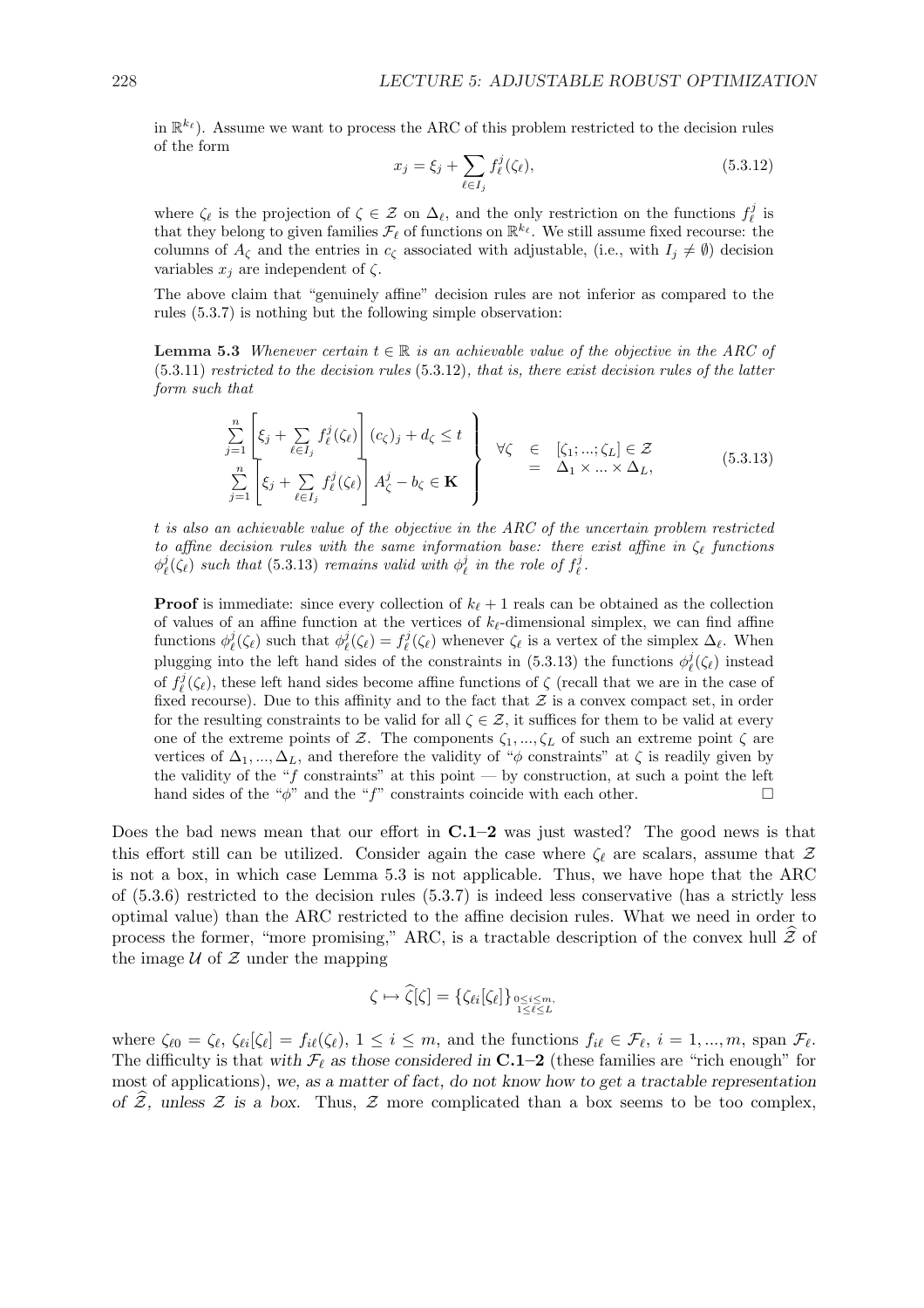and when  $\mathcal Z$  is a box, we gain nothing from allowing for "complex"  $\mathcal F_\ell$ . Nevertheless, we can proceed as follows. Let us include  $\mathcal{Z}$ , (which is not a box), into a box  $\mathcal{Z}^+$ , and let us apply the outlined approach to  $\mathcal{Z}^+$  in the role of  $\mathcal{Z}$ , that is, let us try to build a tractable description of the convex hull  $\hat{\mathcal{Z}}^+$  of the image  $\mathcal{U}^+$  of  $\mathcal{Z}^+$  under the mapping  $\zeta \mapsto \hat{\zeta}[\zeta]$ . With luck, (e.g., in situations C.1–2), we will succeed, thus getting a tractable representation of  $\hat{\mathcal{Z}}^+$ ; the latter set is, of course, larger than the "true" set  $\hat{\mathcal{Z}}$  we want to describe. There is another "easy to describe" set that contains  $\hat{z}$ , namely, the inverse image  $\hat{z}^0$  of Z under the natural projection  $\Pi: \{\zeta_{\ell i}\}_{0\leq i\leq m,\atop 1\leq \ell\leq L} \mapsto \{\zeta_{\ell 0}\}_{1\leq \ell\leq L}$  that recovers  $\zeta$  from  $\widehat{\zeta}[\zeta]$ . And perhaps we are smart enough to find other easy to describe convex sets  $\widehat{Z}^1,...,\widehat{Z}^k$  that contain  $\widehat{Z}$ .

Assume, e.g., that  $\mathcal Z$  is the Euclidean ball  $\{\|\zeta\|_2 \leq r\}$ , and let us take as  $\mathcal Z^+$  the embedding box  $\{\|\zeta\|_{\infty} \leq r\}.$ 

In the case of **C.1** we have for  $i \geq 1$ :  $\zeta_{\ell i}[\zeta_{\ell}] = \max[\zeta_{\ell}, a_{\ell i}]$ , whence  $|\zeta_{\ell i}[\zeta_{\ell}]| \leq \max[|\zeta_{\ell}|, |a_{\ell i}|]$ . It follows that when  $\zeta \in \mathcal{Z}$ , we have  $\sum_{\ell} \zeta_{\ell i}^2 [\zeta_{\ell}] \leq \sum_{\ell} \max[\zeta_{\ell}^2, a_{\ell i}^2] \leq \sum_{\ell} [\zeta_{\ell}^2 + a_{\ell i}^2] \leq r^2 +$  $\tilde{\Gamma}$ bolows that when  $\zeta \subset \mathcal{Z}$ , we have  $\mathcal{Z}_{\ell} s_{\ell i} |s_{\ell} \rangle \geq \mathcal{Z}_{\ell}$  max $|s_{\ell}, s_{\ell i}| \geq \mathcal{Z}_{\ell} s_{\ell} + a_{\ell i}$ <br>  $\ell_{\ell i}^2$ , and we can take as  $\hat{\mathcal{Z}}^p$ ,  $p = 1,...,m$ , the elliptic cylinders  $\{\{\zeta_{\ell i}\}_{\ell,i} : \sum_{$  $\ell \zeta_{\ell p}^2 \leq$  $\mathcal{L}_{\ell}^{\mu}$ <br> $r^2 + \sum$ and we can take as  $\mathcal{L}$ ,  $p = 1, ..., n$ , the emptie cynnects  $\iota(\mathcal{S}e_1)e_i \cdot \mathcal{L}_\ell \mathcal{S}_{\ell p} \ge$ <br>  $\iota a_{\ell p}^2$ . In the case of **C.2**, we have  $\zeta_{\ell i}[\zeta_{\ell}] = \zeta_{\ell}^{i+1}, 1 \le i \le \kappa - 1$ , so that  $\sum_{\ell} |\zeta_{\ell i}[\zeta_{\ell}]|$  $\max_{z \in \mathbb{R}^L} {\{\sum_{\ell} |z_{\ell}|^{i+1} : ||z||_2 \leq r\}} = r^{i+1}$ . Thus, we can take  $\widehat{Z}^p = {\{\{\zeta_{\ell i}\}_{\ell,i} : \sum_{\ell} |\zeta_{\ell p}| \leq r^{p+1}\}}$ ,  $1 \leq p \leq \kappa - 1$ .

Since all the easy to describe convex sets  $\widehat{Z}^+$ ,  $\widehat{Z}^0,...,\widehat{Z}^k$  contain  $\widehat{Z}$ , the same is true for the easy to describe convex set

$$
\widetilde{\mathcal{Z}} = \widehat{\mathcal{Z}}^+ \cap \widehat{\mathcal{Z}}^0 \cap \widehat{\mathcal{Z}}^1 \cap ... \cap \widehat{\mathcal{Z}}^k,
$$

so that the (tractable along with  $\widetilde{\mathcal{Z}}$ ) semi-infinite LO problem

$$
\min_{\{X_j(\cdot)\in\mathcal{X}_j\}_{j=1}^n} \left\{ t : \begin{array}{c} d_{\Pi(\widehat{\zeta})} + \sum\limits_{j=1}^n X_j(\widehat{\zeta})(c_{\Pi(\widehat{\zeta})})_j \leq t \\ \sum\limits_{j=1}^n X_j(\widehat{\zeta}) A_{\Pi(\widehat{\zeta})}^j - b_{\Pi(\widehat{\zeta})} \geq 0 \end{array} \right\} \forall \widehat{\zeta} = \{\zeta_{\ell i}\} \in \widetilde{\mathcal{Z}} \right\}
$$
\n
$$
\left[ \Pi \left( \{\zeta_{\ell i}\}_{0 \leq i \leq m, \atop 1 \leq \ell \leq L} \right) = \{\zeta_{\ell 0}\}_{1 \leq \ell \leq L}, \mathcal{X}_j = \{X_j(\widehat{\zeta}) = \xi_j + \sum_{\ell \in I_j, \atop 0 \leq i \leq m} \eta_{\ell i} \zeta_{\ell i} \} \right]
$$
\n(S)

is a safe tractable approximation of the ARC of (5.3.6) restricted to decision rules (5.3.7). Note that this approximation is at least as flexible as the ARC of (5.3.6) restricted to genuine affine decision rules. Indeed, a rule  $X(\cdot) = \{X_j(\cdot)\}_{j=1}^n$  of the latter type is "cut off" the family of all decision rules participating in (S) by the requirement " $X_j$  depend solely on  $\zeta_{\ell 0}, \ell \in I_j$ " or, which is the same, by the requirement  $\eta_{\ell i} = 0$  whenever  $i > 0$ . Since by construction the projection of  $\mathcal{\tilde{Z}}$  on the space of variables  $\zeta_{\ell 0}$ ,  $1 \leq \ell \leq L$ , is exactly  $\mathcal{Z}$ , a pair  $(t, X(\cdot))$  is feasible for  $(S)$  if and only if it is feasible for the AARC of  $(5.3.6)$ , the information base being given by  $I_1, ..., I_n$ . The bottom line is, that when  $\mathcal Z$  is not a box, the tractable problem  $(S)$ , while still producing robust feasible decisions, is at least as flexible as the AARC. Whether this "at least as flexible" is or is not "more flexible," depends on the application in question, and since both (S) and AARC are tractable, it is easy to figure out what the true answer is.

Here is a toy example. Let  $L = 2$ ,  $n = 2$ , and let (5.3.6) be the uncertain problem

$$
\left\{\min_{x} \left\{x_2 : \begin{array}{l} x_1 \geq \zeta_1 \\ x_1 \geq -\zeta_1 \\ x_2 \geq x_1 + 3\zeta_1/5 + 4\zeta_2/5 \\ x_2 \geq x_1 - 3\zeta_1/5 - 4\zeta_2/5 \end{array}\right\}, \|\zeta\|_2 \leq 1\right\},\right.
$$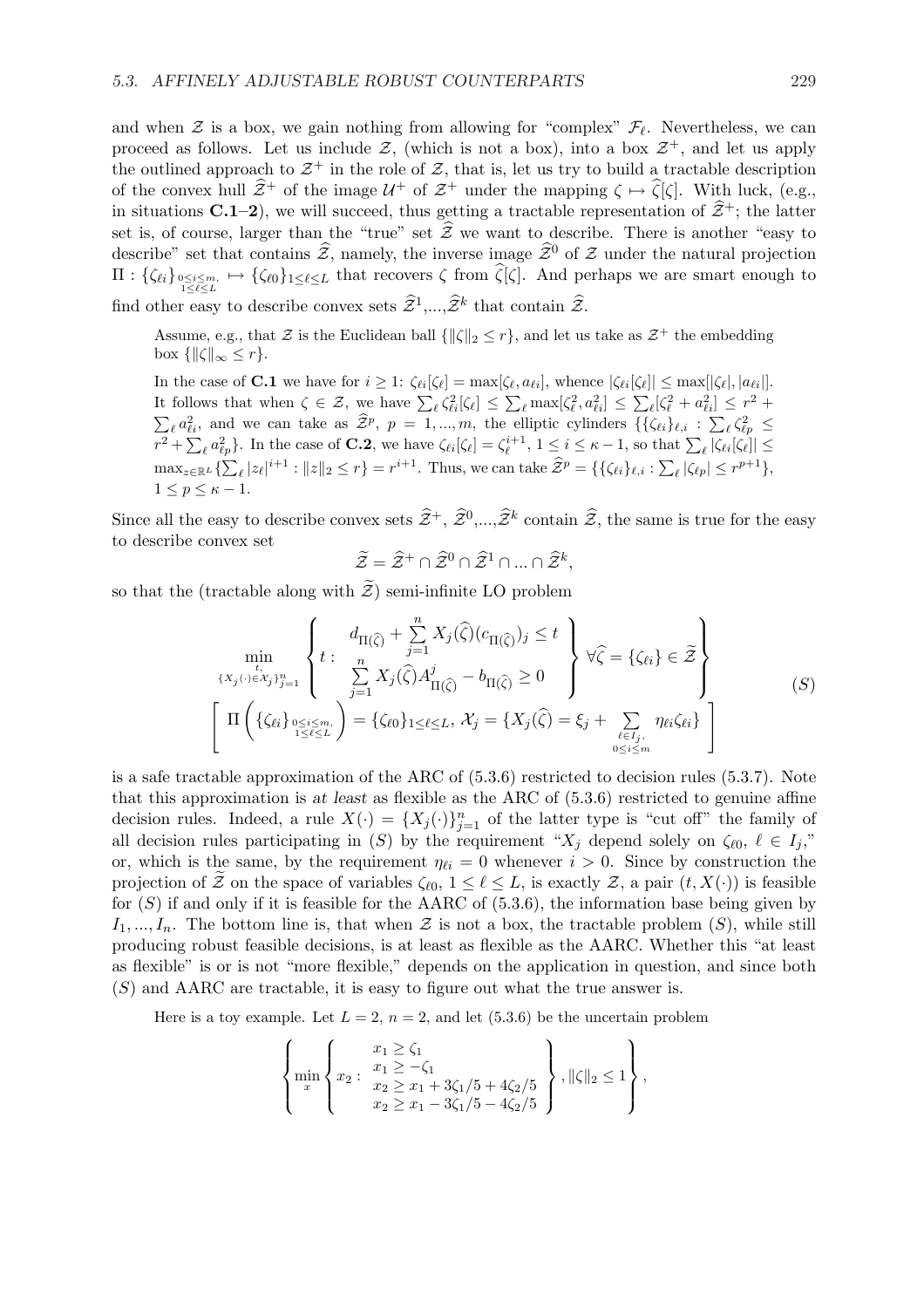with fully adjustable variable  $x_1$  and non-adjustable variable  $x_2$ . Due to the extreme simplicity of our problem, we can immediately point out an optimal solution to the unrestricted ARC, namely,

$$
X_1(\zeta) = |\zeta_1|, x_2 \equiv \text{Opt}(\text{ARC}) = \max_{\|\zeta\|_2 \le 1} [|\zeta_1| + |3\zeta_1 + 4\zeta_2|/5] = \frac{4\sqrt{5}}{5} \approx 1.7889.
$$

Now let us compare Opt(ARC) with the optimal value Opt(AARC) of the AARC and with the optimal value Opt(RARC) of the restricted ARC where the decision rules are allowed to be affine in  $[\zeta_\ell]_\pm$ ,  $\ell = 1, 2$  (as always,  $[a]_+ = \max[a, 0]$  and  $[a]_- = \max[-a, 0]$ ). The situation fits **B**, so that we can process the RARC as it is. Noting that  $a = [a]_+ - [a]_-,$  the decision rules that are affine in  $[\zeta_\ell]_+$ ,  $\ell = 1, 2$ , are exactly the same as the decision rules (5.3.7), where  $\mathcal{F}_{\ell}, \ell = 1, 2$ , are the spaces of piecewise linear functions on the axis with the only breakpoint 0. We see that up to the fact that  $Z$  is a circle rather than a square, the situation fits C.1 as well, and we can process RARC via its safe tractable approximation  $(S)$ . Let us look what are the optimal values yielded by these 3 schemes.

• The AARC of our toy problem is

Opt(AARC) = 
$$
\min_{x_2, \xi, \eta} \left\{ x_2 : \begin{array}{l} \overbrace{\xi + \eta^T \zeta}^{\overbrace{\xi + \eta^T \zeta}^{\overbrace{\xi}} \geq |\zeta_1| & (a) \\ x_2 \geq X_1(\zeta) + |3\zeta_1 + 4\zeta_2|/5 & (b) \end{array} \right.
$$

This problem can be immediately solved. Indeed, (a) should be valid for  $\zeta = \zeta^1 \equiv [1;0]$ and for  $\zeta = \zeta^2 \equiv -\zeta^1$ , meaning that  $X_1(\pm \zeta^1) \geq 1$ , whence  $\xi \geq 1$ . Further, (b) should be valid for  $\zeta = \zeta^3 \equiv [3, 4]/5$  and for  $\zeta = \zeta^4 \equiv -\zeta^3$ , meaning that  $x_2 \ge X_1(\pm \zeta^3) + 1$ , whence  $x_2 \geq \xi + 1 \geq 2$ . We see that the optimal value is  $\geq 2$ , and this bound is achievable (we can take  $X_1(\cdot) \equiv 1$  and  $x_2 = 2$ ). As a byproduct, in our toy problem the AARC is as conservative as the RC.

• The RARC of our problem as given by **B** is

$$
Opt(RARC) = \min_{x_2, \xi, \eta, \eta_{\pm}} \left\{ x_2 : \begin{array}{l} \overbrace{\xi + \eta^T \zeta + \eta_+^T \zeta^+ + \eta_-^T \zeta^-} \geq |\zeta_1| \\ x_2 \geq X_1(\widehat{\zeta}) + |3\zeta_1 + 4\zeta_2|/5 \end{array} \right.
$$

$$
\forall (\widehat{\zeta} = [\underline{\zeta_1}; \underline{\zeta_2}; \underline{\zeta_1^+}; \underline{\zeta_2^+}; \underline{\zeta_1^-}; \underline{\zeta_2^-}] \in \widehat{\mathcal{Z}}) \left\},
$$

$$
\widehat{\mathcal{Z}} = \left\{ \widehat{\zeta} : \zeta = \zeta^+ - \zeta^-, \zeta^{\pm} \geq 0, \|\zeta^+ + \zeta^- \|_2 \leq 1 \right\}.
$$

We can say in advance what are the optimal value and the optimal solution to the RARC — they should be the same as those of the ARC, since the latter, as a matter of fact, admits optimal decision rules that are affine in  $|\zeta_1|$ , and thus in  $[\zeta_\ell]_\pm$ . Nevertheless, we have carried out numerical optimization which yielded another optimal solution to the RARC (and thus - to ARC):

$$
\text{Opt}(\text{RARC}) = x_2 = 1.7889,
$$
  
\n
$$
\xi = 1.0625, \eta = [0; 0], \eta_+ = \eta_- = [0.0498; -0.4754],
$$
  
\nwhich corresponds to  $X_1(\zeta) = 1.0625 + 0.0498|\zeta_1| - 0.4754|\zeta_2|.$ 

• The safe tractable approximation of the RARC looks as follows. The mapping  $\zeta \mapsto \widehat{\zeta}[\zeta]$  in our case is

$$
[\zeta_1; \zeta_2] \mapsto [\zeta_{1,0} = \zeta_1; \zeta_{1,1} = \max[\zeta_1, 0]; \zeta_{2,0} = \zeta_2; \zeta_{2,1} = \max[\zeta_2, 0]],
$$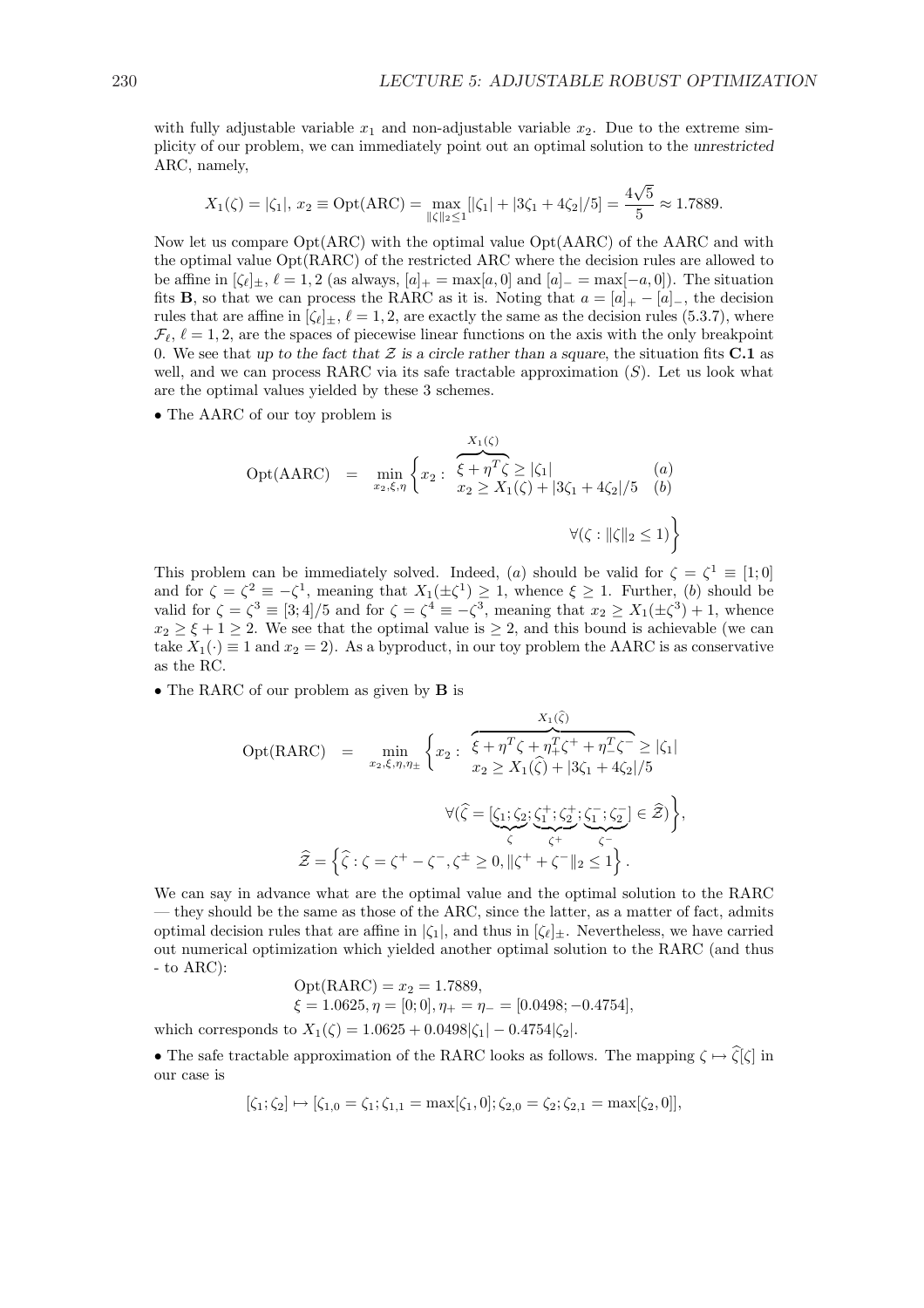the tractable description of  $\hat{\mathcal{Z}}^+$  as given by **C.1** is

$$
\widehat{\mathcal{Z}}^+ = \left\{ \{ \zeta_{\ell i} \}_{\ell=1,2}^{i=0,1} : \begin{array}{l} -1 \leq \zeta_{\ell 0} \leq 1 \\ 0 \leq \frac{\zeta_{\ell 1} - \zeta_{\ell 0}}{1} \leq \frac{1 - \zeta_{\ell 1}}{1} \leq 1 \end{array} \right\}, \, \ell=1,2 \right\}
$$

and the sets  $\hat{\mathcal{Z}}^0$ ,  $\hat{\mathcal{Z}}^1$  are given by

$$
\widehat{\mathcal{Z}}^i = \left\{ \{ \zeta_{\ell i} \}_{\ell=1,2}^{i=0,1} : \zeta_{1i}^2 + \zeta_{2i}^2 \le 1 \right\}, i = 0, 1.
$$

Consequently,  $(S)$  becomes the semi-infinite LO problem

$$
X_1(\widehat{\zeta}) \equiv \xi + \sum_{i=0,1}^{\ell=1,2} \eta_{\ell i} \zeta_{\ell i} \geq \zeta_{1,0}
$$
  
\n
$$
\text{Opt}(S) = \min_{x_2, \xi, \{\eta_{\ell i}\}} \left\{ x_2 : \begin{aligned} X_1(\widehat{\zeta}) &\equiv \xi + \sum_{i=0,1}^{\ell=1,2} \eta_{\ell i} \zeta_{\ell i} \geq -\zeta_{1,0} \\ x_2 &\geq \xi + \sum_{i=0,1}^{\ell=1,2} \eta_{\ell i} \zeta_{\ell i} + [3\zeta_{1,0} + 4\zeta_{2,0}]/5 \\ x_2 &\geq \xi + \sum_{i=0,1}^{\ell=1,2} \eta_{\ell i} \zeta_{\ell i} - [3\zeta_{1,0} + 4\zeta_{2,0}]/5 \\ &-1 \leq \zeta_{\ell 0} \leq 1, \ell = 1, 2 \\ \forall \widehat{\zeta} = \{\zeta_{\ell i}\} : \begin{aligned} 0 &\leq \zeta_{\ell 1} - \zeta_{\ell 0} \leq 1 - \zeta_{\ell 1} \leq 1, \ell = 1, 2 \\ \zeta_{1i}^2 + \zeta_{2i}^2 \leq 1, i = 0, 1 \end{aligned} \right\}.
$$

Computation results in

$$
Opt(S) = x_2 = \frac{25 + \sqrt{8209}}{60} \approx 1.9267,
$$
  
\n
$$
X_1(\zeta) = \frac{5}{12} - \frac{3}{5}\zeta_{1.0}[\zeta_1] + \frac{6}{5}\zeta_{1,1}[\zeta_1] + \frac{7}{60}\zeta_{2,0}[\zeta_2] = \frac{5}{12} + \frac{3}{5}|\zeta_1| + \frac{7}{60}\zeta_2.
$$

As it could be expected, we get  $2 = Opt(AARC) > 1.9267 = Opt(S) > 1.7889$  $Opt(RARC) = Opt(ARC)$ . Note that in order to get  $Opt(S) < Opt(AARC)$ , taking into account  $\hat{\mathcal{Z}}^1$  is a must: in the case of **C.1**, whatever be  $\mathcal Z$  and a box  $\mathcal{Z}^+ \supset \mathcal{Z}$ , with  $\tilde{\mathcal{Z}} = \hat{\mathcal{Z}}^+ \cap \hat{\mathcal{Z}}^0$ we gain nothing as compared to the genuine affine decision rules.

#### D. Quadratic decision rules, ellipsoidal uncertainty set. In this case,

$$
\widehat{\zeta}[\zeta] = \left[\frac{\zeta^T}{\zeta \mid \zeta \zeta^T}\right]
$$

is comprised of the entries of  $\zeta$  and their pairwise products (so that the associated decision rules (5.3.5) are quadratic in  $\zeta$ ), and  $\mathcal Z$  is the ellipsoid  $\{\zeta \in \mathbb R^L : ||Q\zeta||_2 \leq 1\}$ , where  $Q$  has a trivial kernel. The convex hull of the image of Z under the quadratic mapping  $\zeta \to \hat{\zeta}[\zeta]$  is easy to describe:

**Lemma 5.4** In the above notation, the set  $\hat{\mathcal{Z}} = \text{Conv}\{\hat{\zeta}[\zeta] : ||Q\zeta||_2 \leq 1\}$  is a convex compact set given by the semidefinite representation as follows:

$$
\widehat{\mathcal{Z}} = \left\{ \widehat{\zeta} = \left[ \frac{v^T}{v \mid W} \right] \in \mathbf{S}^{L+1} : \widehat{\zeta} + \left[ \frac{1}{v \mid W} \right] \succeq 0, \text{Tr}(QWQ^T) \le 1 \right\}.
$$

**Proof.** It is immediately seen that it suffices to prove the statement when  $Q = I$ , which we assume **Proof.** It is immediately seen that it sumes to prove the statement when  $Q = I$ , which we assume<br>from now on. Besides this, when we add to the mapping  $\hat{\zeta}[\zeta]$  the constant matrix  $\begin{bmatrix} 1 \\ - \end{bmatrix}$ , the convex hull of the image of  $Z$  is translated by the same matrix. It follows that all we need is to prove that the null of the image of  $\mathcal Z$  is translated by the same matrix. It follows that all we need is to prove convex hull Q of the image of the unit Euclidean ball under the mapping  $\zeta \mapsto \tilde{\zeta}[\zeta] = \left[\frac{1}{\zeta} \frac{\zeta^T \zeta}{\zeta \zeta$  $\frac{1}{\zeta} \frac{S}{\zeta \zeta^T}$  can be represented as ½ ·  $\overline{a}$  $\ddot{\phantom{0}}$ 

$$
\mathcal{Q} = \left\{ \hat{\zeta} = \left[ \frac{1}{v} \frac{v^T}{W} \right] \in \mathbf{S}^{L+1} : \hat{\zeta} \succeq 0, \text{Tr}(W) \le 1 \right\}. \tag{5.3.14}
$$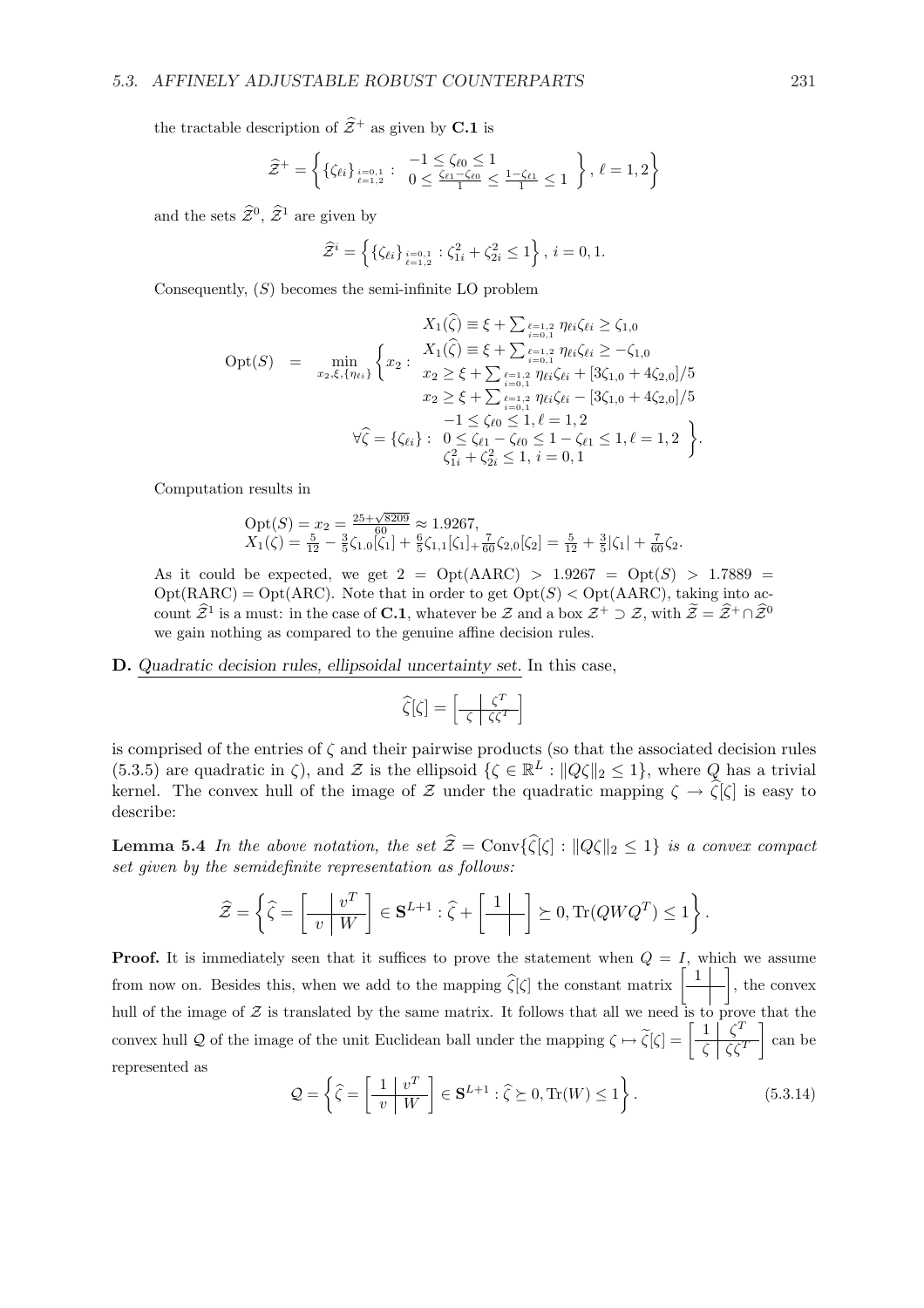Denoting the right hand side in (5.3.14) by  $\hat{Q}$ , both  $Q$  and  $\hat{Q}$  are nonempty convex compact sets. Therefore they coincide if and only if their support functions are identical.<sup>1</sup> We are in the situation where  $Q$  is the they coincide if and only if their<br>convex hull of the set  $\left\{\begin{array}{c} 1 \\ \sqrt{2} \end{array}\right.$  $\left|\frac{1}{\zeta}\right| \left|\frac{\zeta}{\zeta\zeta}\right|$  :  $\zeta^T \zeta \leq 1$ , so that the support function of Q is

$$
\phi(P) = \max_{Z} \left\{ \text{Tr}(PZ) : Z = \left[ \frac{1}{\zeta} \left| \frac{\zeta^T}{\zeta \zeta \zeta^T} \right| : \zeta^T \zeta \le 1 \right\} \right\} \qquad \left[ P = \left[ \frac{p \mid q^T}{q \mid R} \right] \in \mathbf{S}^{L+1} \right].
$$

We have

$$
\begin{split}\n\phi(P) &= \max_{Z} \left\{ \operatorname{Tr}(PZ) : Z = \left[ \frac{1}{\zeta} \right] \zeta^{T} \right\} \quad \text{with } \zeta^{T} \zeta \leq 1 \right\} \\
&= \max_{\zeta} \left\{ \zeta^{T} R \zeta + 2q^{T} \zeta + p : \zeta^{T} \zeta \leq 1 \right\} \\
&= \min_{\tau} \left\{ \tau : \tau \geq \zeta^{T} R \zeta + 2q^{T} \zeta + p \, \forall (\zeta : \zeta^{T} \zeta \leq 1) \right\} \\
&= \min_{\tau} \left\{ \tau : (\tau - p)t^{2} - \zeta^{T} R \zeta - 2t q^{T} \zeta \geq 0 \, \forall ((\zeta, t) : \zeta^{T} \zeta \leq t^{2}) \right\} \\
&= \min_{\tau} \left\{ \tau : \exists \lambda \geq 0 : (\tau - p)t^{2} - \zeta^{T} R \zeta - 2t q^{T} \zeta - \lambda (t^{2} - \zeta^{T} \zeta) \geq 0 \, \forall (\zeta, t) \right\} \quad [\text{S-Lemma}] \\
&= \min_{\tau, \lambda} \left\{ \tau : \left[ \frac{\tau - p - \lambda}{-q} \right] \frac{-q^{T}}{\lambda I - R} \right\} \geq 0, \lambda \geq 0 \right\} \\
&= \max_{u, v, W, r} \left\{ u p + 2v^{T} q + \text{Tr}(RW) : \text{Tr} \left( \left[ \frac{\tau - \lambda}{\lambda I} \right] \left[ \frac{u}{v} \frac{v^{T}}{W} \right] \right) + r \lambda \\
&= \tau \forall (\tau, \lambda), \left[ \frac{u}{v} \frac{v^{T}}{W} \right] \geq 0, r \geq 0 \right\} \quad [\text{semidefinite duality}] \\
&= \max_{v, W} \left\{ p + 2v^{T} q + \text{Tr}(RW) : \left[ \frac{1}{v} \frac{v^{T}}{W} \right] \geq 0, \text{Tr}(W) \leq 1 \right\} \\
&= \max_{v, W} \left\{ \text{Tr} \left( P \left[ \frac{1}{v} \frac{v^{T}}{W} \right] \right) :
$$

Thus, the support function of Q indeed is identical to the one of  $\widehat{\mathcal{Q}}$ .

Corollary 5.1 Consider a fixed recourse uncertain LO problem (5.3.6) with an ellipsoid as an uncertainty set, where the adjustable decision variables are allowed to be quadratic functions of prescribed portions  $P_j \zeta$  of the data. The associated ARC of the problem is computationally tractable and is given by an explicit semidefinite program of the sizes polynomial in those of instances and in the dimension L of the data vector.

E. Quadratic decision rules and the intersection of concentric ellipsoids as the uncertainty set. Here the uncertainty set  $\mathcal Z$  is ∩-ellipsoidal:

$$
\mathcal{Z} = \mathcal{Z}_{\rho} \equiv \{ \zeta \in \mathbb{R}^{L} : \zeta^{T} Q_{j} \zeta \leq \rho^{2}, 1 \leq j \leq J \}
$$
\n
$$
\left[ Q_{j} \succeq 0, \sum_{j} Q_{j} \succ 0 \right]
$$
\n(5.3.15)

(cf. section 3.3.2), where  $\rho > 0$  is an uncertainty level, and, as above,  $\hat{\zeta}[\zeta] = \begin{bmatrix} \zeta^T \\ \zeta & \zeta \end{bmatrix}$  $\zeta \mid \zeta \zeta^T$  $\overline{a}$ , so that our intention is to process the ARC of an uncertain problem corresponding to quadratic decision rules. As above, all we need is to get a tractable representation of the convex hull of

<sup>&</sup>lt;sup>1</sup>The support function of a nonempty convex set  $X \subset \mathbb{R}^n$  is the function  $f(\xi) = \sup_{x \in X} \xi^T x : \mathbb{R}^n \to \mathbb{R} \cup \{+\infty\}.$ The fact that two closed nonempty convex sets in  $\mathbb{R}^n$  are identical, if and only if their support functions are so, is readily given by the Separation Theorem.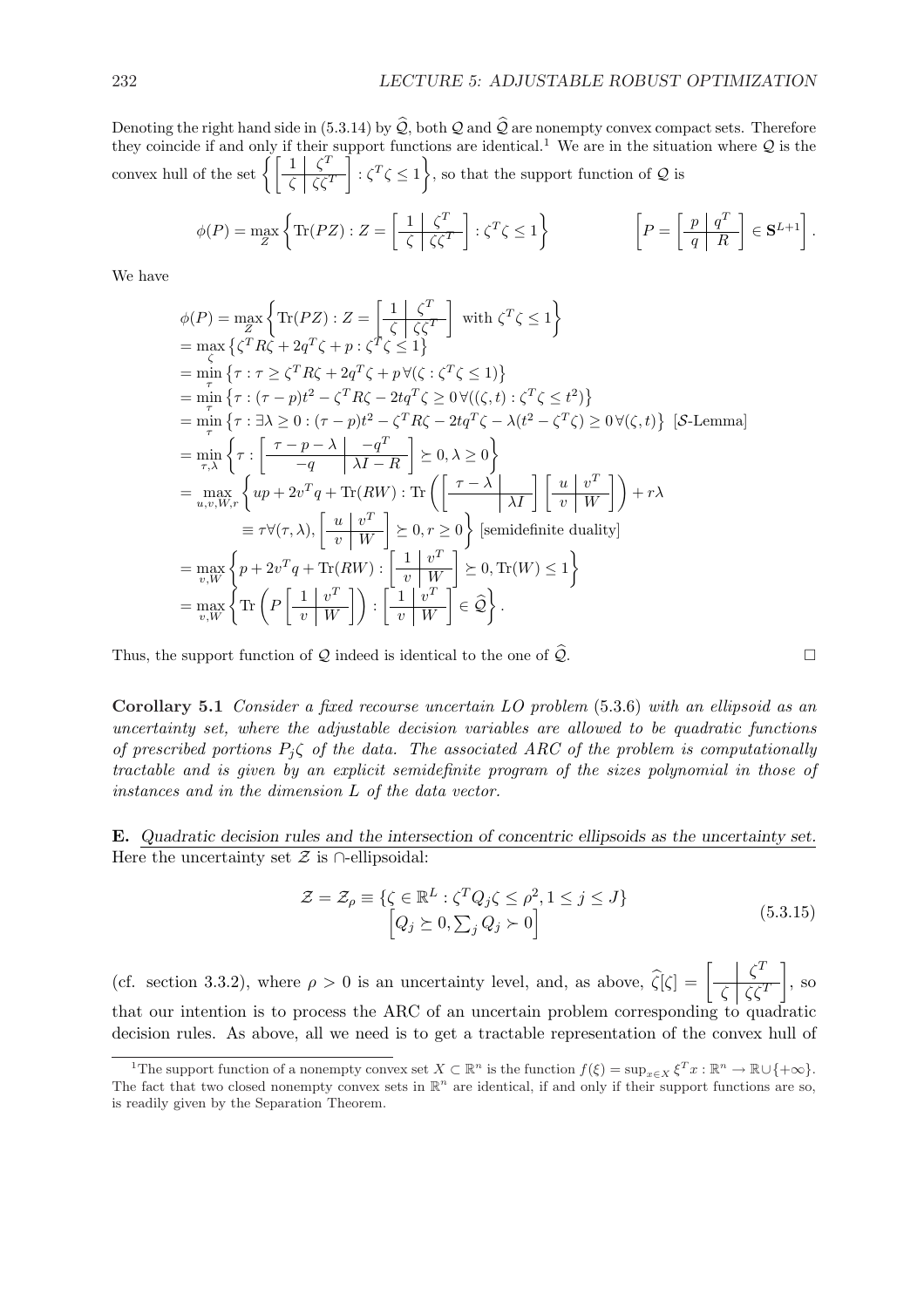the image of  $\mathcal{Z}_{\rho}$  under the nonlinear mapping  $\zeta \mapsto \widehat{\zeta}[\zeta]$ . This is essentially the same as to find a similar representation of the convex hull  $\hat{\mathcal{Z}}_{\rho}$  of the image of  $\mathcal{Z}_{\rho}$  under the nonlinear mapping

$$
\zeta \mapsto \widehat{\zeta}_{\rho}[\zeta] = \left[ \frac{\zeta^T}{\zeta \mid \frac{1}{\rho} \zeta \zeta^T} \right];
$$

indeed, both convex hulls in question can be obtained from each other by simple linear transformations. The advantage of our normalization is that now  $\mathcal{Z}_{\rho} = \rho \mathcal{Z}_1$  and  $\widehat{\mathcal{Z}}_{\rho} = \rho \widehat{\mathcal{Z}}_1$ , as it should be for respectable perturbation sets.

While the set  $\hat{\mathcal{Z}}_{\rho}$  is, in general, computationally intractable, we are about to demonstrate that this set admits a tight tractable approximation, and that the latter induces a tight tractable approximation of the "quadratically adjustable" RC of the Linear Optimization problem in question. The main ingredient we need is as follows:

Lemma 5.5 Consider the semidefinite representable set

$$
\mathcal{W}_{\rho} = \rho \mathcal{W}_1, \ \mathcal{W}_1 = \left\{ \widehat{\zeta} = \left[ \frac{v^T}{v \mid W} \right] : \left[ \frac{1}{v} \frac{v^T}{W} \right] \succeq 0, \text{Tr}(WQ_j) \le 1, \ 1 \le j \le J \right\}. \tag{5.3.16}
$$

Then

$$
\forall \rho > 0 : \hat{\mathcal{Z}}_{\rho} \subset \mathcal{W}_{\rho} \subset \hat{\mathcal{Z}}_{\vartheta \rho},\tag{5.3.17}
$$

where  $\vartheta = O(1) \ln(J+1)$  and J is the number of ellipsoids in the description of  $\mathcal{Z}_o$ .

**Proof.** Since both  $\widehat{Z}_{\rho}$  and  $\widehat{W}_{\rho}$  are nonempty convex compact sets containing the origin and belonging to the subspace  $S_0^{L+1}$  of  $S^{L+1}$  comprised of matrices with the first diagonal entry being zero, to prove (5.3.17) is the same as to verify that the corresponding support functions

$$
\phi_{\mathcal{W}_{\rho}}(P) = \max_{\widehat{\zeta} \in \mathcal{W}_{\rho}} \text{Tr}(P\widehat{\zeta}), \ \phi_{\widehat{\mathcal{Z}}_{\rho}}(P) = \max_{\widehat{\zeta} \in \widehat{\mathcal{Z}}_{\rho}} \text{Tr}(P\widehat{\zeta}),
$$

considered as functions of  $P \in \mathbf{S}_0^{L+1}$ , satisfy the relation

$$
\phi_{\widehat{\mathcal{Z}}_{\rho}}(\cdot) \leq \phi_{\mathcal{W}_{\rho}}(\cdot) \leq \phi_{\widehat{\mathcal{Z}}_{\theta_{\rho}}}(\cdot).
$$

Taking into account that  $\hat{Z}_s = s\hat{Z}_1$ ,  $s > 0$ , this task reduces to verifying that

$$
\phi_{\widehat{\mathcal{Z}}_{\rho}}(\cdot) \leq \phi_{\mathcal{W}_{\rho}}(\cdot) \leq \vartheta \phi_{\widehat{\mathcal{Z}}_{\rho}}(\cdot).
$$

Thus, all we should prove is that whenever  $P =$  $\lceil \quad \rceil p^T$  $p \mid R$  $\overline{a}$  $\in \mathbf{S}_0^{L+1}$ , one has

$$
\max_{\hat{\zeta}\in\hat{\mathcal{Z}}_{\rho}}\text{Tr}(P\hat{\zeta})\leq \max_{\hat{\zeta}\in\mathcal{W}_{\rho}}\text{Tr}(P\hat{\zeta})\leq \vartheta \max_{\hat{\zeta}\in\hat{\mathcal{Z}}_{\rho}}\text{Tr}(P\hat{\zeta}).
$$

Recalling the origin of  $\hat{\mathcal{Z}}_{\rho}$ , the latter relation reads

$$
\forall P = \left[\frac{p^T}{p \mid R}\right] : \text{Opt}_P(\rho) \equiv \max_{\zeta} \left\{ 2p^T \zeta + \frac{1}{\rho} \zeta^T R \zeta : \zeta^T Q_j \zeta \le \rho^2, 1 \le j \le J \right\}
$$
  
\n
$$
\le \text{SDP}_P(\rho) \equiv \max_{\widehat{\zeta} \in \mathcal{W}_\rho} \text{Tr}(P\widehat{\zeta}) \le \vartheta \text{Opt}_P(\rho) \equiv \text{Opt}_P(\vartheta \rho).
$$
\n(5.3.18)

Observe that the three quantities in the latter relation are of the same homogeneity degree w.r.t.  $\rho > 0$ , so that it suffices to verify this relation when  $\rho = 1$ , which we assume from now on.

We are about to derive  $(5.3.18)$  from the Approximate S-Lemma (Theorem A.8). To this end, let us specify the entities participating in the latter statement as follows: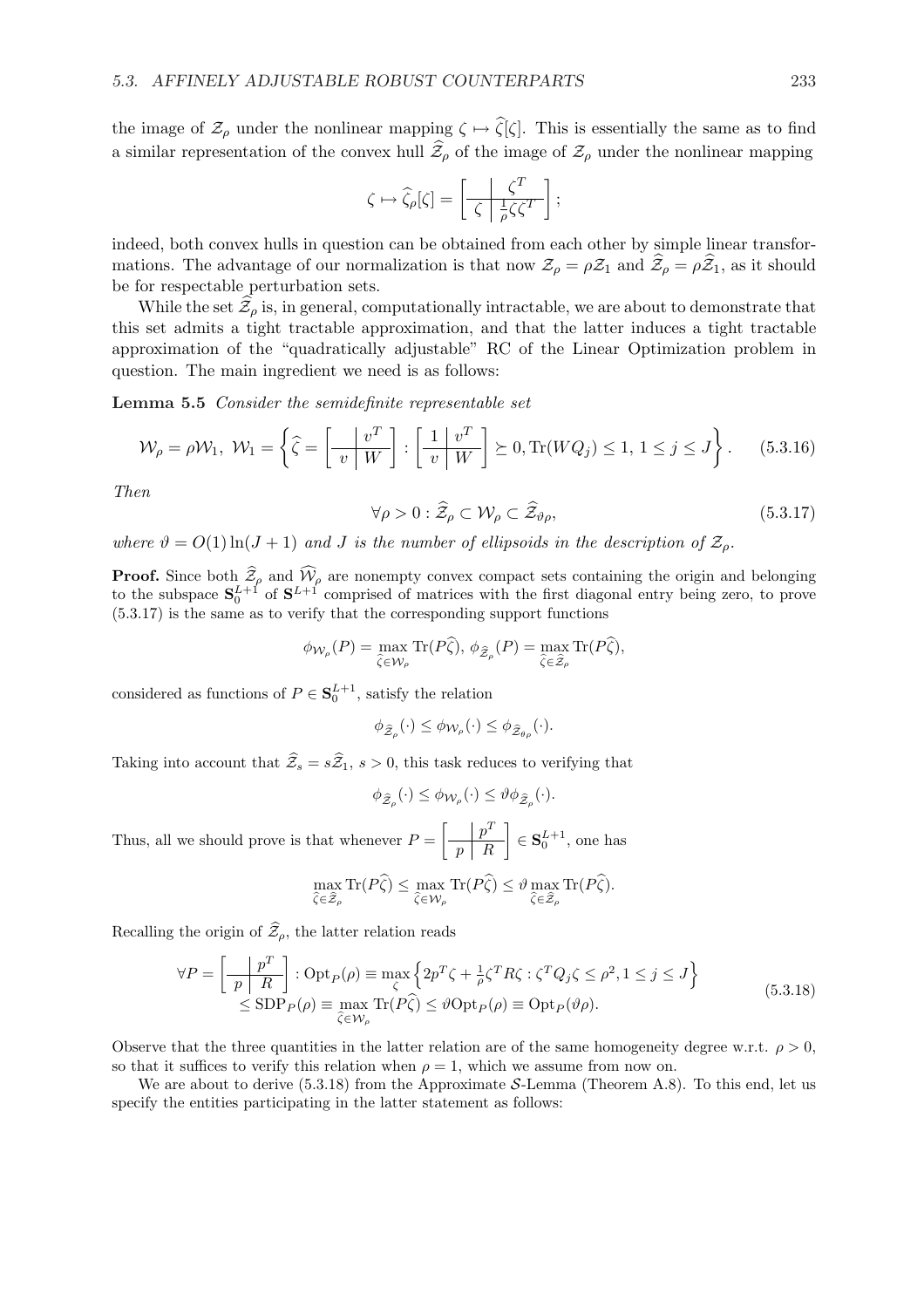\n- \n
$$
x = [t; \zeta] \in \mathbb{R}_t^1 \times \mathbb{R}_\zeta^L;
$$
\n
\n- \n $A = P$ , that is,  $x^T A x = 2tp^T \zeta + \zeta^T R \zeta;$ \n
\n- \n $B = \begin{bmatrix} 1 \\ -1 \end{bmatrix}$ , that is,  $x^T B x = t^2;$ \n
\n- \n $B_j = \begin{bmatrix} 1 \\ -Q_j \end{bmatrix}$ ,  $1 \leq j \leq J$ , that is,  $x^T B_j x = \zeta^T Q_j \zeta;$ \n
\n- \n $\rho = 1.$ \n
\n

With this setup, the quantity  $\mathrm{Opt}(\rho)$  from (A.4.12) becomes nothing but  $\mathrm{Opt}_P(1)$ , while the quantity  $SDP(\rho)$  from  $(A.4.13)$  is

$$
SDP(1) = \max_{X} \{ \text{Tr}(AX) : \text{Tr}(BX) \le 1, \text{Tr}(B_jX) \le 1, 1 \le j \le J, X \succeq 0 \}
$$
\n
$$
= \max_{X} \left\{ 2p^T v + \text{Tr}(RW) : \begin{array}{l} u \le 1 \\ \text{Tr}(WQ_j) \le 1, 1 \le j \le J \\ X = \begin{bmatrix} u & v^T \\ v & W \end{bmatrix} \succeq 0 \\ = \max_{v, W} \left\{ 2p^T v + \text{Tr}(RW) : \begin{bmatrix} 1 & v^T \\ v & W \end{bmatrix} \succeq 0 \\ = \max_{\hat{\zeta}} \left\{ \text{Tr}(P\hat{\zeta}) : \hat{\zeta} = \begin{bmatrix} v^T \\ v & W \end{bmatrix} : \begin{bmatrix} 1 & v^T \\ v & W \end{bmatrix} \succeq 0 \\ \text{Tr}(WQ_j) \le 1, 1 \le j \le J \\ \text{Tr}(WQ_j) \le 1, 1 \le j \le J \end{array} \right\}
$$
\n
$$
= SDP_P(1).
$$

With these observations, the conclusion  $(A.4.15)$  of the Approximate S-Lemma reads

$$
OptP(1) \leq SDPP(1) \leq Opt(\Omega(J)), \ \Omega(J) = 9.19\sqrt{\ln(J+1)}
$$
\n(5.3.19)

where for  $\Omega \geq 1$ 

$$
\begin{aligned} &\text{Opt}(\Omega) = \max\left\{x^T A x : x^T B x \leq 1, x^T B_j x \leq \Omega^2\right\} \\ &= \max_{t,\zeta}\left\{2tp^{\tilde{T}}\zeta + \zeta^T R\zeta : t^2 \leq 1, \zeta^T Q_j \zeta \leq \Omega^2, \ 1 \leq j \leq J\right\} \\ &= \max_{\zeta}\left\{2p^T\zeta + \zeta^T R\zeta : \zeta^T Q_j \zeta \leq \Omega^2, \ 1 \leq j \leq J\right\} \\ &= \max_{\eta = \Omega^{-1} \zeta}\left\{\Omega(2p^T\eta) + \Omega^2\eta^T R\eta : \eta^T Q_j \eta \leq 1, \ 1 \leq j \leq J\right\} \\ &\leq \Omega^2 \max_{\eta} \left\{2p^T\eta + \eta^T R\eta : \eta^T Q_j \eta \leq 1, \ 1 \leq j \leq J\right\} \\ &= \Omega^2 \text{Opt}_P(1). \end{aligned}
$$

Setting  $\vartheta = \Omega^2(J)$ , we see that (5.3.19) implies (5.3.18).

Corollary 5.2 Consider a fixed recourse uncertain LO problem (5.3.6) with ∩-ellipsoidal uncertainty set  $\mathcal{Z}_{\rho}$  (see (5.3.15)) where one seeks robust optimal quadratic decision rules:

$$
x_j = p_j + q_j^T \widehat{P}_j \left( \widehat{\zeta}_{\rho}[\zeta] \right)
$$
  
\n•  $\widehat{\zeta}_{\rho}[\zeta] = \left[ \frac{\zeta^T}{\zeta \left| \frac{1}{\rho} \zeta \zeta^T \right|} \right]$   
\n•  $\widehat{P}_j : \text{ linear mappings from } \mathbf{S}^{L+1} \text{ to } \mathbb{R}^{m_j}$   
\n•  $p_j \in \mathbb{R}, q_j \in \mathbb{R}^{m_j} : \text{ parameters to be specified}$  (5.3.20)

The associated Adjustable Robust Counterpart of the problem admits a safe tractable approximation that is tight within the factor  $\vartheta$  given by Lemma 5.5.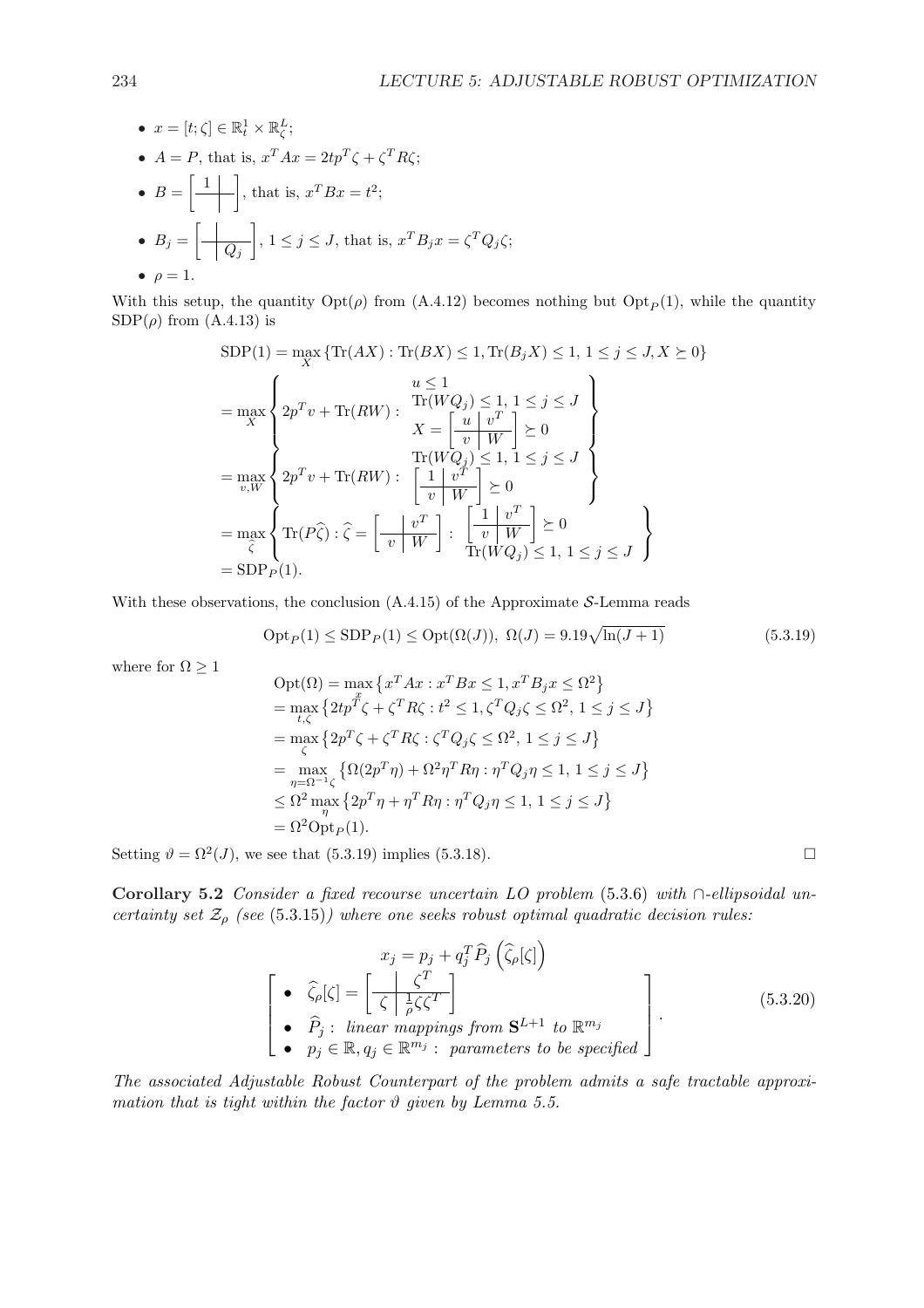Here is how the safe approximation of the Robust Counterpart mentioned in Corollary 5.2 can be built:

1. We write down the optimization problem

$$
\min_{t,x} \left\{ t : \begin{array}{l} a_{0\zeta}^T[t;x] + b_{0\zeta} \equiv t - c_{\zeta}^T x - d_{\zeta} \ge 0 \\ a_{i\zeta}^T[t;x] + b_{i,\zeta} \equiv A_{i\zeta}^T x - b_{i\zeta} \ge 0, \ i = 1,...,m \end{array} \right\}
$$
(P)

where  $A_{i\zeta}^T$  is *i*-th row in  $A_{\zeta}$  and  $b_{i\zeta}$  is *i*-th entry in  $b_{\zeta}$ ;

2. We plug into the  $m+1$  constraints of  $(P)$ , instead of the original decision variables  $x_j$ , the expressions  $p_j + q_j^T \widehat{P}_j(\widehat{\zeta}_p[\zeta])$ , thus arriving at the optimization problem of the form

$$
\min_{[t,y]} \left\{ t : \alpha_{i\widehat{\zeta}}^T[t;y] + \beta_{i\widehat{\zeta}} \ge 0, \ 0 \le i \le m \right\},\tag{P'}
$$

where y is the collection of coefficients  $p_j, q_j$  of the quadratic decision rules,  $\hat{\zeta}$  is our new uncertain data — a matrix from  $S_0^{L+1}$  (see p. 233), and  $\alpha_{i\hat{\zeta}}, \beta_{i\hat{\zeta}}$  are affine in  $\hat{\zeta}$ , the affinity being ensured by the assumption of fixed recourse. The "true" quadratically adjustable RC of the problem of interest is the semi-infinite problem

$$
\min_{[t,y]}\left\{t:\forall\widehat{\zeta}\in\widehat{\mathcal{Z}}_{\rho}:\alpha_{i\widehat{\zeta}}^{T}[t;y]+\beta_{i\widehat{\zeta}}\geq0,\,0\leq i\leq m\right\}\tag{R}
$$

obtained from  $(P')$  by requiring the constraints to remain valid for all  $\hat{\zeta} \in \hat{\mathcal{Z}}_{\rho}$ , the latter set being the convex hull of the image of  $\mathcal{Z}_{\rho}$  under the mapping  $\zeta \mapsto \widehat{\zeta}_{\rho}[\zeta]$ . The semiinfinite problem  $(R)$  in general is intractable, and we replace it with its safe tractable approximation n o

$$
\min_{[t,y]} \left\{ t : \forall \hat{\zeta} \in \mathcal{W}_{\rho} : \alpha_{i\hat{\zeta}}^T[t;y] + \beta_{i\hat{\zeta}} \ge 0, 0 \le i \le m \right\},\tag{R'}
$$

where  $\mathcal{W}_{\rho}$  is the semidefinite representable convex compact set defined in Lemma 5.5. By Theorem 1.1,  $(R')$  is tractable and can be straightforwardly converted into a semidefinite program of sizes polynomial in  $n = \dim x$ , m and  $L = \dim \zeta$ . Here is the conversion: recalling the structure of  $\hat{\zeta}$  and setting  $z = [t; x]$ , we can rewrite the body of *i*-th constraint in  $(R')$  as ·  $\overline{a}$ ·  $\overline{a}$ 

$$
\alpha_{i\hat{\zeta}}^T z + \beta_{i\hat{\zeta}} \equiv a_i[z] + \text{Tr}\Big(\underbrace{\begin{bmatrix} v^T \\ v \end{bmatrix} W}_{\hat{\zeta}} \left[ \frac{p_i^T[z]}{p_i[z]} \frac{p_i^T[z]}{P_i[z]} \right] \Big),
$$

where  $a_i[z]$ ,  $p_i[z]$  and  $P_i[z] = P_i^T[z]$  are affine in z. Therefore, invoking the definition of  $W_{\rho} = \rho W_1$  (see Lemma 5.5), the RC of the *i*-th semi-infinite constraint in  $(R')$  is the first predicate in the following chain of equivalences:

$$
\min_{v,W} \left\{ a_i[z] + 2\rho v^T p_i[z] + \rho \text{Tr}(WP_i[z]) : \left[ \frac{1}{v} \bigg| \frac{v^T}{W} \right] \succeq 0, \text{Tr}(WQ_j) \le 1, 1 \le j \le J \right\} \ge 0 \tag{a_i}
$$

$$
\exists \lambda^{i} = [\lambda_{1}^{i};...;\lambda_{J}^{i}]: \begin{cases} \lambda^{i} \geq 0 & \text{if } \lambda^{i} = \lambda_{j}^{i} \\ \left[\frac{a_{i}[z] - \sum_{j} \lambda_{j}^{i}}{\rho p_{i}[z]} \mid \rho P_{i}[z] + \sum_{j} \lambda_{j}^{i} Q_{j}\right] \geq 0 & (b_{i}) \end{cases}
$$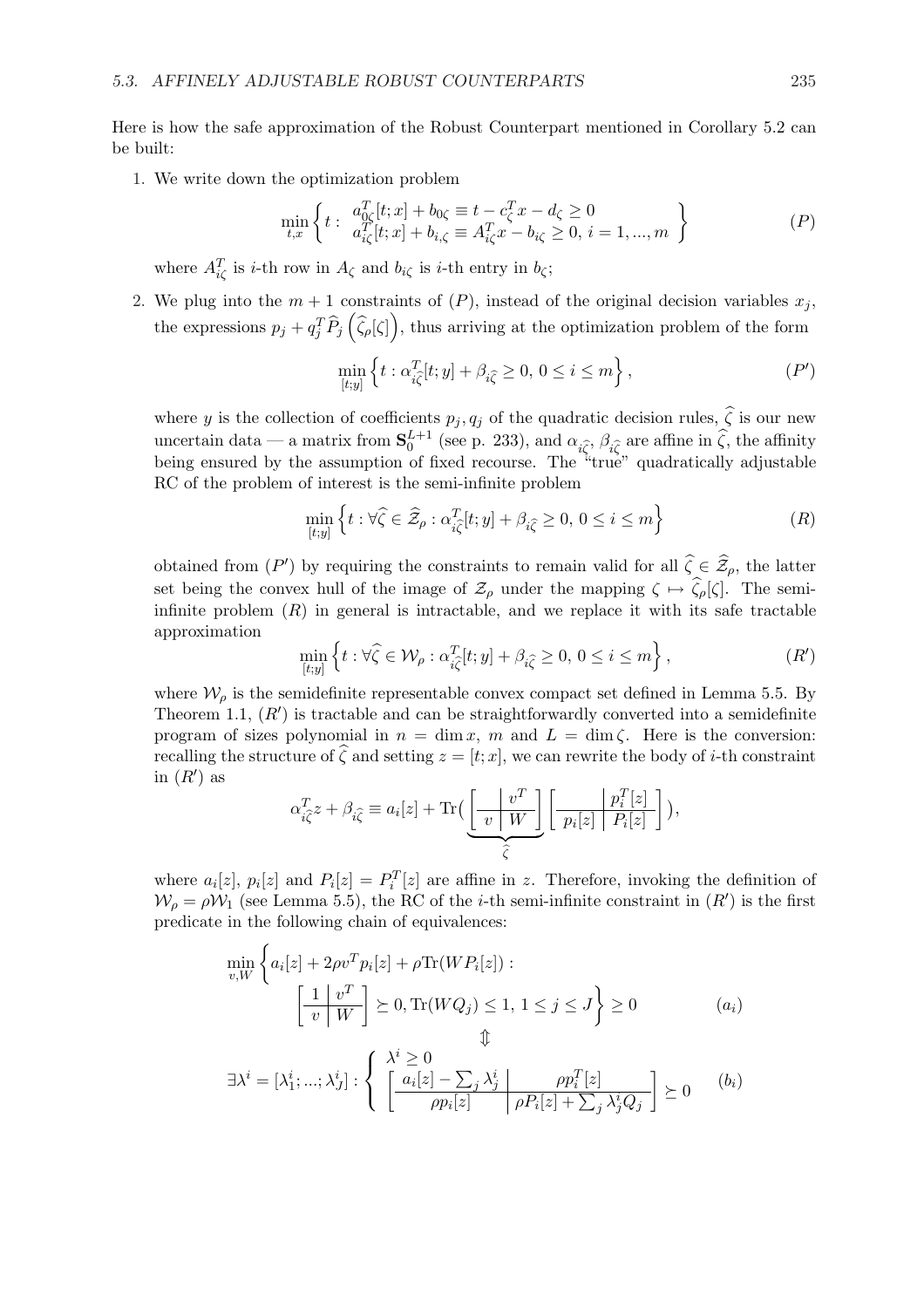where  $\hat{\psi}$  is given by Semidefinite Duality. Consequently, we can reformulate  $(R')$  equivalently as the semidefinite program

$$
\min_{\substack{z=[t;y]\\ \{\lambda_j^i\}}}\left\{t:\begin{array}{c}\left\lfloor\frac{a_i[z]-\sum_j\lambda_j^i}{\rho p_i[z]}\Big|\frac{\rho p_i^T[z]}{\rho P_i[z]+\sum_j\lambda_j^iQ_j}\right\}\succeq 0\\ \lambda_j^i\geq 0,\,0\leq i\leq m,1\leq j\leq J\end{array}\right\}.
$$

The latter SDP is a  $\vartheta$ -tight safe tractable approximation of the quadratically adjustable RC with  $\vartheta$  given by Lemma 5.5.

#### 5.3.3 The AARC of Uncertain Linear Optimization Problem Without Fixed Recourse

We have seen that the AARC of an uncertain LO problem

$$
\mathcal{C} = \left\{ \min_{x} \left\{ c_{\zeta}^T x + d_{\zeta} : A_{\zeta} x \ge b_{\zeta} \right\} : \zeta \in \mathcal{Z} \right\}
$$
\n
$$
[c_{\zeta}, d_{\zeta}, A_{\zeta}, b_{\zeta} : \text{affine in } \zeta] \tag{5.3.21}
$$

with computationally tractable convex compact uncertainty set  $Z$  and with fixed recourse is computationally tractable. What happens when the assumption of fixed recourse is removed? The answer is that in general the AARC can become intractable (see [14]). However, we are about to demonstrate that for an ellipsoidal uncertainty set  $\mathcal{Z} = \mathcal{Z}_{\rho} = \{\zeta : ||Q\zeta||_2 \leq \rho\},\$ Ker $Q = \{0\}$ , the AARC is computationally tractable, and for the ∩-ellipsoidal uncertainty set  $\mathcal{Z} = \mathcal{Z}_o$  given by (5.3.15), the AARC admits a tight safe tractable approximation. Indeed, for affine decision rules

$$
x_j = X_j(P_j\zeta) \equiv p_j + q_j^T P_j\zeta
$$

the AARC of (5.3.21) is the semi-infinite problem of the form

$$
\min_{z=[t,y]} \left\{ t : \forall \zeta \in \mathcal{Z}_{\rho} : a_i[z] + 2b_i^T[z] \zeta + \zeta^T C_i[z] \zeta \le 0, 0 \le i \le m \right\},\tag{5.3.22}
$$

where  $y = \{p_j, q_j\}_{j=1}^n$  and  $a_i[z], b_i[z], C_i[z]$  are real/vector/symmetric matrix affinely depending on  $z = [t; y]$ . Consider the case of ∩-ellipsoidal uncertainty:

$$
\mathcal{Z}_{\rho} = \{ \zeta : \zeta^T Q_j \zeta \le \rho^2, 1 \le j \le J \} \qquad [Q_j \succeq 0, \sum_j Q_j \succ 0].
$$

For a fixed i,  $0 \leq i \leq m$ , let us set  $A_{i,z} =$ ·  $b_i^T[z]$  $b_i[z] \mathbin| C_i[z]$  $\overline{a}$  $, B =$ · 1  $\overline{a}$ ,  $B_j =$ ·  $\overline{Q_j}$  $\overline{a}$ ,  $1 \leq j \leq J$ , and observe that clearly

$$
Opt_{i,z}(\rho) := \max_{\eta = [\tau;\zeta]} \left\{ \eta^T A_{i,z} \eta \equiv 2\tau b_i^T [z] \zeta : \eta^T B \eta \equiv \tau^2 \le 1, \eta^T B_j \eta \equiv \zeta^T Q_j \zeta \le \rho^2, 1 \le j \le J \right\}
$$
  

$$
\le SDP_{i,z} := \min_{\lambda \ge 0} \left\{ \lambda_0 + \rho^2 \sum_{j=1}^J \lambda_j : \lambda_0 B + \sum_j \lambda_j B_j \succeq A_{i,z} \right\},
$$

so that the explicit system of LMIs

$$
\lambda_0 B + \sum_{j=1}^J \lambda_j B_j \succeq A_{i,z}, \lambda_0 + \rho^2 \sum_j \lambda_j \le -a_i[z], \lambda \ge 0
$$
\n(5.3.23)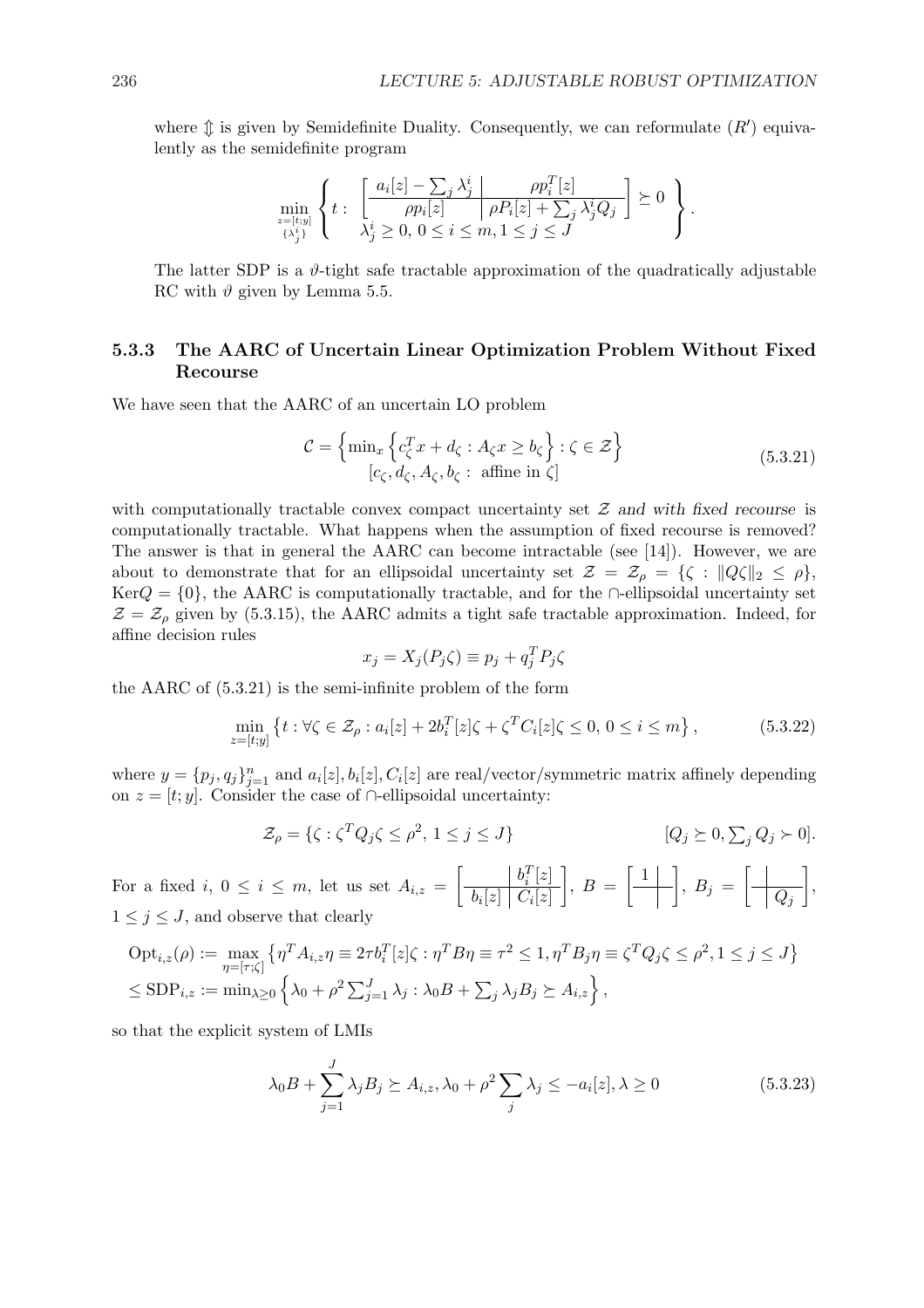in variables  $z, \lambda$  is a safe tractable approximation of the *i*-th semi-infinite constraint

$$
a_i[z] + 2b_i[z]\zeta + \zeta^T C[z]\zeta \le 0 \,\forall \zeta \in \mathcal{Z}_\rho \tag{5.3.24}
$$

appearing in (5.3.22). Let us prove that this approximation is tight within the factor  $\vartheta$  which is appearing in (5.3.22). Let us prove that this approximation is tight within the factor  $v$  which is<br>1 when  $J = 1$  and is  $9.19\sqrt{\ln(J)}$  otherwise. All we need to prove is that if z cannot be extended to a feasible solution of  $(5.3.23)$ , z is infeasible for the semi-infinite constraint in question at the uncertainty level  $\vartheta_{\rho}$ , or, which is clearly the same, that  $\text{Opt}_{i,z}(\vartheta_{\rho}) > -a_i[z]$ . When z cannot be extended to a feasible solution to (5.3.23), we have  $SDP_{i,z} > -a_i[z]$ . Invoking Approximate S-Lemma (Theorem A.8) for the data  $A = A_{i,z}$ , B,  $\{B_j\}$ , there exists  $\bar{\eta} = [\bar{\tau}; \bar{\zeta}]$  such that  $\bar{\tau}^2 = \bar{\eta}^T B \bar{\eta} \leq 1$ ,  $\bar{\zeta}^T Q_j \bar{\zeta} = \bar{\eta}^T B_j \bar{\eta} \leq \vartheta^2 \rho^2$ ,  $1 \leq j \leq J$ , and  $\bar{\eta}^T A_{i,z} \bar{\eta} \geq \text{SDP}_{i,z}$ . Since  $|\bar{\tau}| \leq 1$  and  $\bar{\zeta}^T Q_j \bar{\zeta} \leq \vartheta^2 \rho^2$ , we have

$$
Opt_{i,z}(\vartheta \rho) \geq \bar{\eta}^T A_{i,z} \bar{\eta} \geq \text{SDP}_{i,z} > -a_i[z],
$$

as claimed.

We have arrived at the following result:

The AARC of an arbitrary uncertain LO problem, the uncertainty set being the intersection of J ellipsoids centered at the origin, is computationally tractable, provided section of J empsoids centered at the origin, is computationally tractable, provided  $J = 1$ , and admits safe tractable approximation, tight within the factor  $9.19\sqrt{\ln(J)}$ when  $J > 1$ .

In fact the above approach can be extended even slightly beyond just affine decision rules. Specifically, in the case of an uncertain LO we could allow for the adjustable "fixed recourse" variables  $x_j$  — those for which all the coefficients in the objective and the constraints of instances are certain — to be quadratic in  $P_j \zeta$ , and for the remaining "non-fixed recourse" adjustable variables to be affine in  $P_i\zeta$ . Indeed, this modification does not alter the structure of (5.3.22).

#### 5.3.4 Illustration: the AARC of Multi-Period Inventory Affected by Uncertain Demand

We are about to illustrate the AARC methodology by its application to the simple multi-product multi-period inventory model presented in Example 5.1 (see also p. 211).

Building the AARC of (5.2.3). We first decide on the information base of the "actual decisions" — vectors  $w_t$  of replenishment orders of instants  $t = 1, ..., N$ . Assuming that the part of the uncertain data, (i.e., of the demand trajectory  $\zeta = \zeta^N = [\zeta_1; \dots; \zeta_N]$ ) that becomes known when the decision on  $w_t$  should be made is the vector  $\zeta^{t-1} = [\zeta_1; ...; \zeta_{t-1}]$  of the demands in periods preceding time  $t$ , we introduce affine decision rules

$$
w_t = \omega_t + \Omega_t \zeta^{t-1} \tag{5.3.25}
$$

for the orders; here  $\omega_t, \Omega_t$  form the coefficients of the decision rules we are seeking.

The remaining variables in (5.2.3), with a single exception, are analysis variables, and we allow them to be arbitrary affine functions of the entire demand trajectory  $\zeta^N$ :

$$
x_t = \xi_t + \Xi_t \zeta^N, \ t = 2, ..., N + 1 \quad \text{[states]}
$$
  
\n
$$
y_t = \eta_t + H_t \zeta^N, \ t = 1, ..., N \quad \text{[upper bounds on } [x_t]_+]
$$
  
\n
$$
z_t = \pi_t + \Pi_t \zeta^N, \ t = 1, ..., N \quad \text{[upper bounds on } [x_t]_-].
$$
\n(5.3.26)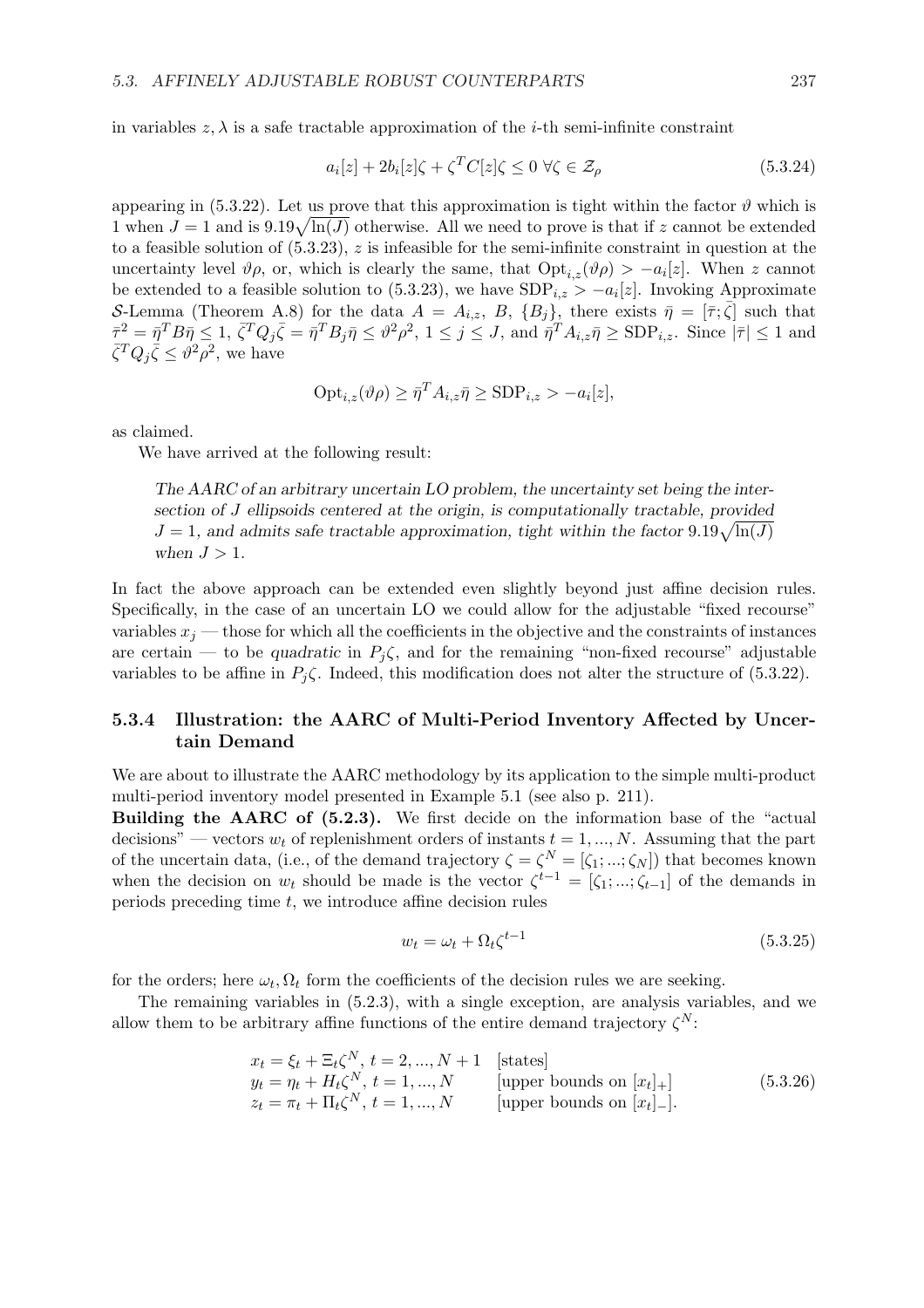The only remaining variable  $C$  — the upper bound on the inventory management cost we intend to minimize — is considered as non-adjustable.

We now plug the affine decision rules in the objective and the constraints of (5.2.3), and require the resulting relations to be satisfied for all realizations of the uncertain data  $\zeta^N$  from a given uncertainty set  $Z$ , thus arriving at the AARC of our inventory model:

minimize 
$$
C
$$
  
\ns.t.  $\forall \zeta^{N} \in \mathcal{Z}$ :  
\n
$$
C \ge \sum_{t=1}^{N} \left[ c_{h,t}^{T} [\eta_{t} + H_{t} \zeta^{N}] + c_{b,t}^{T} [\pi_{t} + \Pi_{t} \zeta^{N}] + c_{o,t}^{T} [\omega_{t} + \Omega_{t} \zeta^{t-1}] \right]
$$
\n
$$
\xi_{t} + \Xi_{t} \zeta^{N} = \begin{cases} \xi_{t-1} + \Xi_{t-1} \zeta^{N} + [\omega_{t} + \Omega_{t} \zeta^{t-1}] - \zeta_{t}, \ 2 \le t \le N \end{cases}
$$
\n
$$
\eta_{t} + H_{t} \zeta^{N} \ge 0, \ \eta_{t} + H_{t} \zeta^{N} \ge \xi_{t} + \Xi_{t} \zeta^{N}, \ 1 \le t \le N
$$
\n
$$
\pi_{t} + \Pi_{t} \zeta^{N} \ge 0, \ \pi_{t} + \Pi_{t} \zeta^{N} \ge -\xi_{t} - \Xi_{t} \zeta^{N}, \ 1 \le t \le N
$$
\n
$$
\frac{\omega_{t}}{q^{T}} \le \omega_{t} + \Omega_{t} \zeta^{t-1} \le \overline{w}_{t}, \ 1 \le t \le N
$$
\n
$$
\frac{q^{T}}{q^{T}} [\eta_{t} + H_{t} \zeta^{N}] \le r
$$
\n(5.3.27)

the variables being C and the coefficients  $\omega_t, \Omega_t, ..., \pi_t, \Pi_t$  of the affine decision rules.

We see that the problem in question has fixed recourse (it always is so when the uncertainty affects just the constant terms in conic constraints) and is nothing but an explicit semi-infinite LO program. Assuming the uncertainty set  $\mathcal Z$  to be computationally tractable, we can invoke Theorem 1.1 and reformulate this semi-infinite problem as a computationally tractable one. For example, with box uncertainty:

$$
\mathcal{Z} = \{ \zeta^N \in \mathbb{R}_+^{N \times d} : \underline{\zeta}_t \le \zeta_t \le \overline{\zeta}_t, \ 1 \le t \le N \},\
$$

the semi-infinite LO program (5.3.27) can be immediately rewritten as an explicit "certain" LO program. Indeed, after replacing the semi-infinite coordinate-wise vector inequalities/equations appearing in (5.3.27) by equivalent systems of scalar semi-infinite inequalities/equations and representing the semi-infinite linear equations by pairs of opposite semi-infinite linear inequalities, we end up with a semi-infinite optimization program with a certain linear objective and finitely many constraints of the form

$$
\forall \left(\zeta_t^i \in [\underline{\zeta}_t^i, \overline{\zeta}_t^i], t \le N, i \le d\right) : p^{\ell}[y] + \sum_{i,t} \zeta_t^i p_{ti}^{\ell}[y] \le 0
$$

 $(\ell$  is the serial number of the constraint, y is the vector comprised of the decision variables in (5.3.27), and  $p^{\ell}[y]$ ,  $p^{\ell}_{ti}[y]$  are given affine functions of y). The above semi-infinite constraint can be represented by a system of linear inequalities

$$
\frac{\zeta_t^i p_{ti}^\ell[y] \le u_{ti}^\ell}{\overline{\zeta}_t^i p_{ti}^\ell[y] \le u_{ti}^\ell} p^\ell[y] + \sum_{t,i} u_{ti}^\ell \le 0,
$$

in variables y and additional variables  $u_{ti}^{\ell}$ . Putting all these systems of inequalities together and augmenting the resulting system of linear constraints with our original objective to be minimized, we end up with an explicit LO program that is equivalent to (5.3.27).

Some remarks are in order: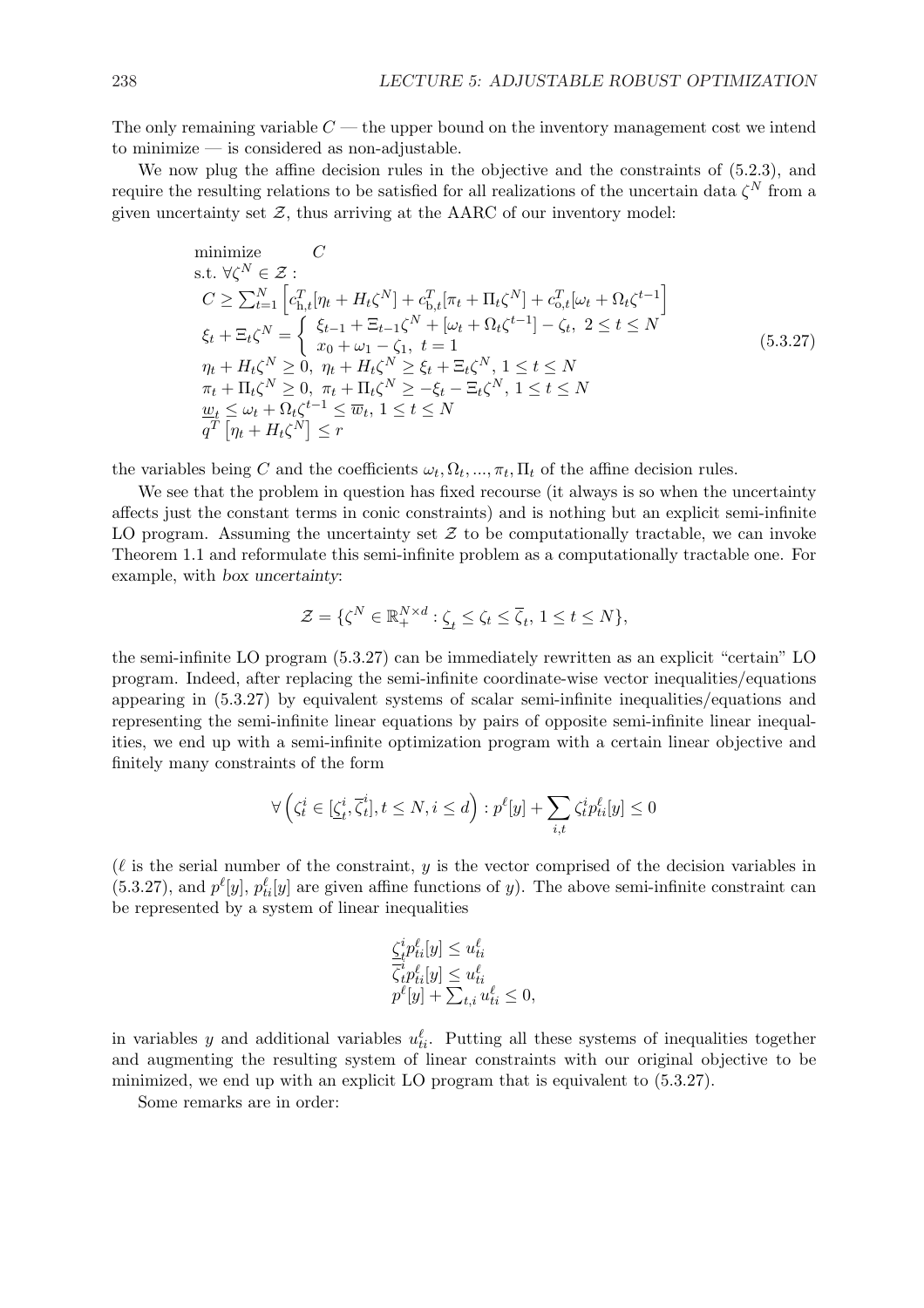- 1. We could act similarly when building the AARC of any uncertain LO problem with fixed recourse and "well-structured" uncertainty set, e.g., one given by an explicit polyhedral/conic quadratic/semidefinite representation. In the latter case, the resulting tractable reformulation of the AARC would be an explicit linear/conic quadratic/semidefinite program of sizes that are polynomial in the sizes of the instances and in the size of conic description of the uncertainty set. Moreover, the "tractable reformulation" of the AARC can be built automatically, by a kind of compilation.
- 2. Note how flexible the AARC approach is: we could easily incorporate additional constraints, (e.g., those forbidding backlogged demand, expressing lags in acquiring information on past demands and/or lags in executing the replenishment orders, etc.). Essentially, the only thing that matters is that we are dealing with an uncertain LO problem with fixed recourse. This is in sharp contrast with the ARC. As we have already mentioned, there is, essentially, only one optimization technique — Dynamic Programming — that with luck can be used to process the (general-type) ARC numerically. To do so, one needs indeed a lot of luck — to be "computationally tractable," Dynamic Programming imposes many highly "fragile" limitations on the structure and the sizes of instances. For example, the effort to solve the "true" ARC of our toy Inventory problem by Dynamic Programming blows up exponentially with the number of products d (we can say that  $d = 4$  is already "too big"); in contrast to this, the AARC does not suffer of "curse of dimensionality" and scales reasonably well with problem's sizes.
- 3. Note that we have no difficulties processing uncertainty-affected equality constraints (such as state equations above) — this is something that we cannot afford with the usual non-adjustable  $-RC$  (how could an equation remain valid when the variables are kept constant, and the coefficients are perturbed?).
- 4. Above, we "immunized" affine decision rules against uncertainty in the worst-case-oriented fashion — by requiring the constraints to be satisfied for all realizations of uncertain data from  $\mathcal{Z}$ . Assuming  $\zeta$  to be random, we could replace the worst-case interpretation of the uncertain constraints with their chance constrained interpretation. To process the "chance constrained" AARC, we could use all the "chance constraint machinery" we have developed so far for the RC, exploiting the fact that for fixed recourse there is no essential difference between the structure of the RC and that of the AARC.

Of course, all the nice properties of the AARC we have just mentioned have their price — in general, as in our toy inventory example, we have no idea of how much we lose in terms of optimality when passing from general decision rules to affine rules. At present, we are not aware of any theoretical tools for evaluating such a loss. Moreover, it is easy to build examples showing that sticking to affine decision rules can indeed be costly; it even may happen that the AARC is infeasible, while the ARC is not. Much more surprising is the fact that there are meaningful situations where the AARC is unexpectedly good. Here we present a single simple example.

Consider our inventory problem in the single-product case with added constraints that no backlogged demand is allowed and that the amount of product in the inventory should remain between two given positive bounds. Assuming box uncertainty in the demand, the "true" ARC of the uncertain problem is well within the grasp of Dynamic Programming, and thus we can measure the "non-optimality" of affine decision rules experimentally — by comparing the optimal values of the true ARC with those of the AARC as well as of the non-adjustable RC. To this end, we generated at random several hundreds of data sets for the problem with time horizon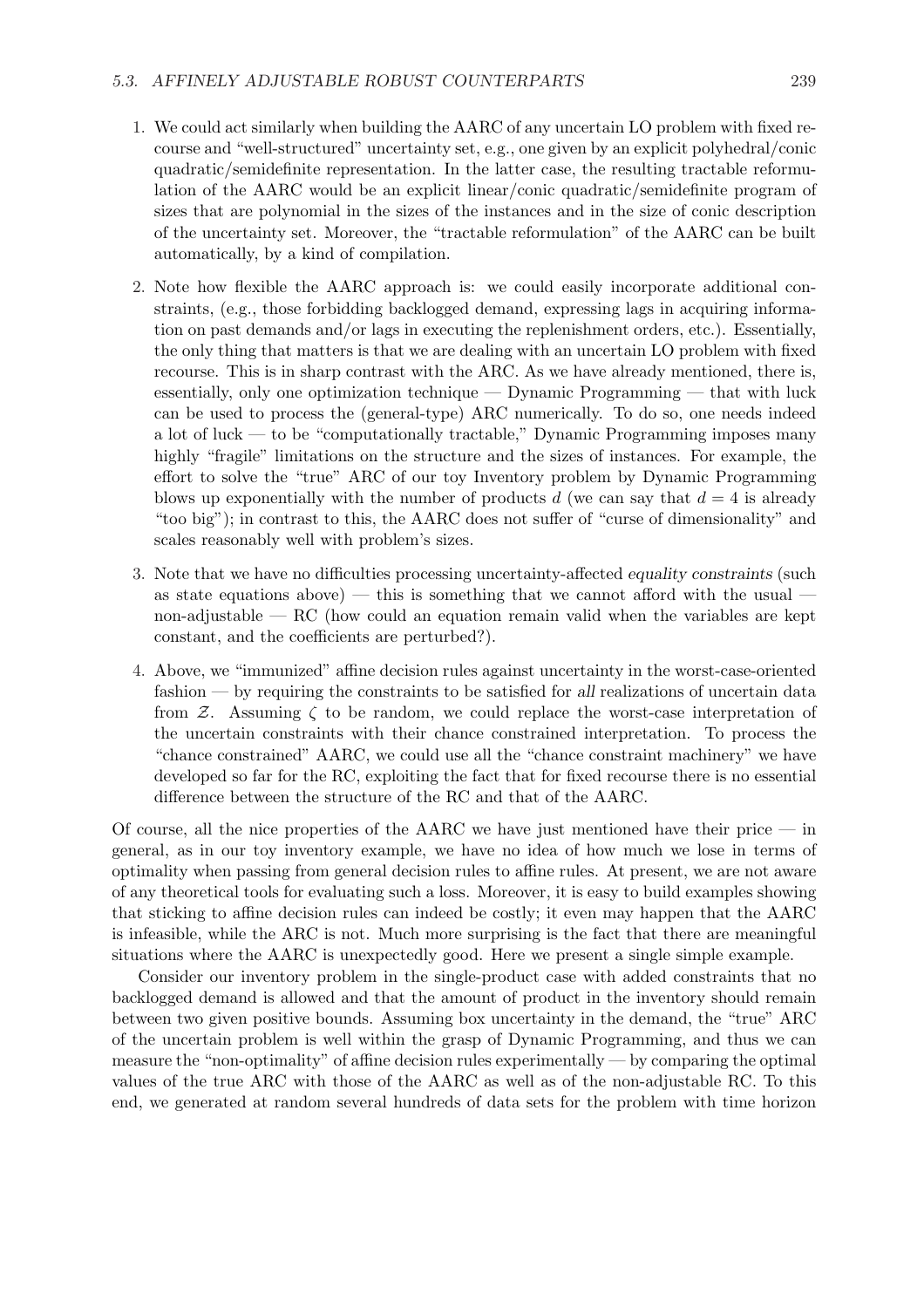$N = 10$  and filtered out all data sets that led to infeasible ARC (it indeed can be infeasible due to the presence of upper and lower bounds on the inventory level and the fact that we forbid backlogged demand). We did our best to get as rich a family of examples as possible  $-$  those with time-independent and with time-dependent costs, various levels of demand uncertainty (from 10% to 50%), etc. We then solved ARCs, AARCs and RCs of the remaining "well-posed" problems — the ARCs by Dynamic Programming, the AARCs and RCs — by reduction to explicit LO programs. The number of "well-posed" problems we processed was 768, and the results were as follows:

1. To our great surprise, in every one of the 768 cases we have analyzed, the computed optimal values of the "true" ARC and the AARC were identical. Thus, there is an "experimental evidence" that in the case of our single-product inventory problem, the affine decision rules allow one to reach "true optimality."

Quite recently, D. Bertsimas, D. Iancu and P. Parrilo have demonstrated [30] that the above "experimental evidence" has solid theoretical reasons, specifically, they have established the following remarkable and unexpected result:

Consider the multi-stage uncertainty-affected decision making problem

$$
\left\{\min_{C,x,w}\left\{C:\begin{array}{l}C\geq\sum_{t=1}^N[c_t w_t + h_t(x_t)]\\x_t=\alpha_t x_{t-1}+\beta_t w_t+\gamma_t\zeta_t,\ 1\leq t\leq N\end{array}\right\}: \zeta^N=[\zeta_1,...;\zeta_N]\in\mathcal{Z}\subset\mathbb{R}^N\right\}
$$

with uncertain data  $\zeta^N = [\zeta_1; \dots; \zeta_N]$ , the variables in the problem being C (nonadjustable),  $w_t$  (allowed to depend on the "past demands"  $\zeta^{t-1}$ ),  $1 \le t \le N$ , and  $x_t$  (fully adjustable – allowed to depend on  $\zeta^N$ ); here the functions  $h_t(\cdot)$  are convex functions on the axis. Assume, further, that  $\mathcal Z$  is a box, and consider the ARC and the AARC of the problem, that is, the infinite-dimensional problems

$$
\min_{C,x(\cdot),w(\cdot),z(\cdot)} \left\{C:\begin{array}{l} C\geq \sum_{t=1}|^N[c_t w_t(\zeta^{t-1})+z_t(\zeta^N)]\\ x_t(\zeta^N)=\alpha_t x_{t-1}(\zeta^N)+\beta_t w_t(\zeta^{t-1})+\gamma_t \zeta_t,\ 1\leq t\leq N\\ z_t(\zeta^N)\geq h_t(x_t(\zeta^N)), 1\leq t\leq N\\ \underline{w}_t\leq w_t(\zeta^{t-1})\leq \overline{w}_t, 1\leq t\leq N \end{array}\right\}\;\forall \zeta^N\in\mathcal{Z}\right\}
$$

where the optimization is taken over arbitrary functions  $x_t(\zeta^N)$ ,  $w_t(\zeta^{t-1})$ ,  $z_t(\zeta^N)$ (ARC) and over affine functions  $x_t(\zeta^T, z_t(\zeta^t), w_t(\zeta^{t-1})$  (AARC); here slacks  $z_t(\cdot)$ are upper bounds on costs  $h_t(x_t(\cdot))$ . The the optimal solution to the AARC is an optimal solution to the ARC as well.

Note that the single product version of our Inventory Management problem satisfies the premise of the latter result, provided that the uncertainty set is a box (as is the case in the experiments we have reported), and the corresponding functions  $h_t(\cdot)$  are not only convex, but also piecewise linear, the domain of  $h_t$  being  $x \leq r/q$ ; in this case what was called AARC of the problem, is nothing but our AARC  $(5.3.26) - (5.3.27)$  where we further restrict  $z_t(\cdot)$  to be identical to  $y_t(\cdot)$ . Thus, in the single product case the AARC of the Inventory Management problem in question is equivalent to its ARC.

Toe the best of our knowledge, the outlined result of Bertsimas, Iancu and Parrilo yields the only known for the time being generic example of a meaningful multi-stage uncertainty affected decision making problem where the affine decision rules are provably optimal. This remarkable result is very "fragile," e.g., it cannot be extended on multi-product inventory, or on the case when aside of bounds on replenishment orders in every period there are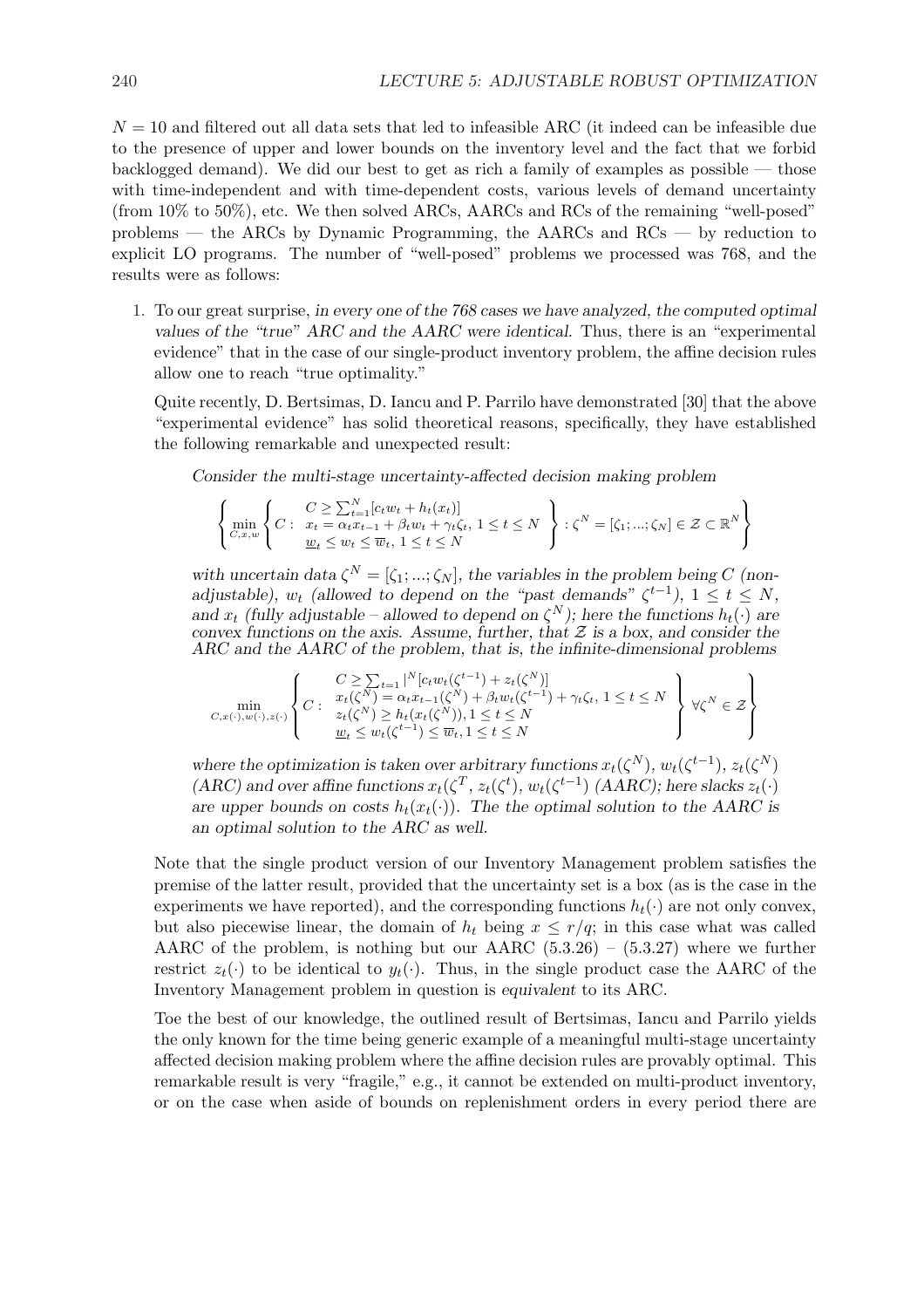| Range of $\frac{\text{Opt}(RC)}{\text{Opt}(AARC)}$                               |  | $(1,2    (2,10    (10,1000   \infty )$ |        |
|----------------------------------------------------------------------------------|--|----------------------------------------|--------|
| Frequency in the sample $\parallel 38\% \parallel 23\% \parallel 14\% \parallel$ |  | 11%                                    | $15\%$ |

Table 5.1: Experiments with ARCs, AARCs and RCs of randomly generated single-product inventory problems affected by uncertain demand.

bounds on cumulative replenishment orders, etc. It should be added that the phenomenon in question seems to be closely related to our intention to optimize the guaranteed, (i.e., the worst-case, w.r.t. demand trajectories from the uncertainty set), inventory management cost. When optimizing the "average" cost, the ARC frequently becomes significantly less expensive than the AARC.<sup>2</sup>

2. The (equal to each other) optimal values of the ARC and the AARC in many cases were much better than the optimal value of the RC, as it is seen from table 5.1. In particular, in 40% of the cases the RC was at least twice as bad in terms of the (worst-case) inventory management cost as the ARC/AARC, and in 15% of the cases the RC was in fact infeasible.

The bottom line is twofold. First, we see that in multi-stage decision making there exist meaningful situations where the AARC, while "not less computationally tractable" than the RC, is much more flexible and much less conservative. Second, the AARC is not necessarily "significantly inferior" as compared to the ARC.

# 5.4 Adjustable Robust Optimization and Synthesis of Linear **Controllers**

While the usefulness of affine decision rules seems to be heavily underestimated in the "OR-style multi-stage decision making," they play one of the central roles in Control. Our next goal is to demonstrate that the use of AARC can render important Control implications.

#### 5.4.1 Robust Affine Control over Finite Time Horizon

Consider a discrete time linear dynamical system

$$
x_0 = z
$$
  
\n
$$
x_{t+1} = A_t x_t + B_t u_t + R_t d_t , t = 0, 1, ...
$$
  
\n
$$
y_t = C_t x_t + D_t d_t
$$
\n(5.4.1)

where  $x_t \in \mathbb{R}^{n_x}$ ,  $u_t \in \mathbb{R}^{n_u}$ ,  $y_t \in \mathbb{R}^{n_y}$  and  $d_t \in \mathbb{R}^{n_d}$  are the state, the control, the output and the exogenous input (disturbance) at time t, and  $A_t$ ,  $B_t$ ,  $C_t$ ,  $D_t$ ,  $R_t$  are known matrices of appropriate dimension.

<sup>2</sup>On this occasion, it is worthy of mention that affine decision rules were proposed many years ago, in the context of Multi-Stage Stochastic Programming, by A. Charnes. In Stochastic Programming, people are indeed interested in optimizing the expected value of the objective, and soon it became clear that in this respect, the affine decision rules can be pretty far from being optimal. As a result, the simple — and extremely useful from the computational perspective — concept of affine decision rules remained completely forgotten for many years.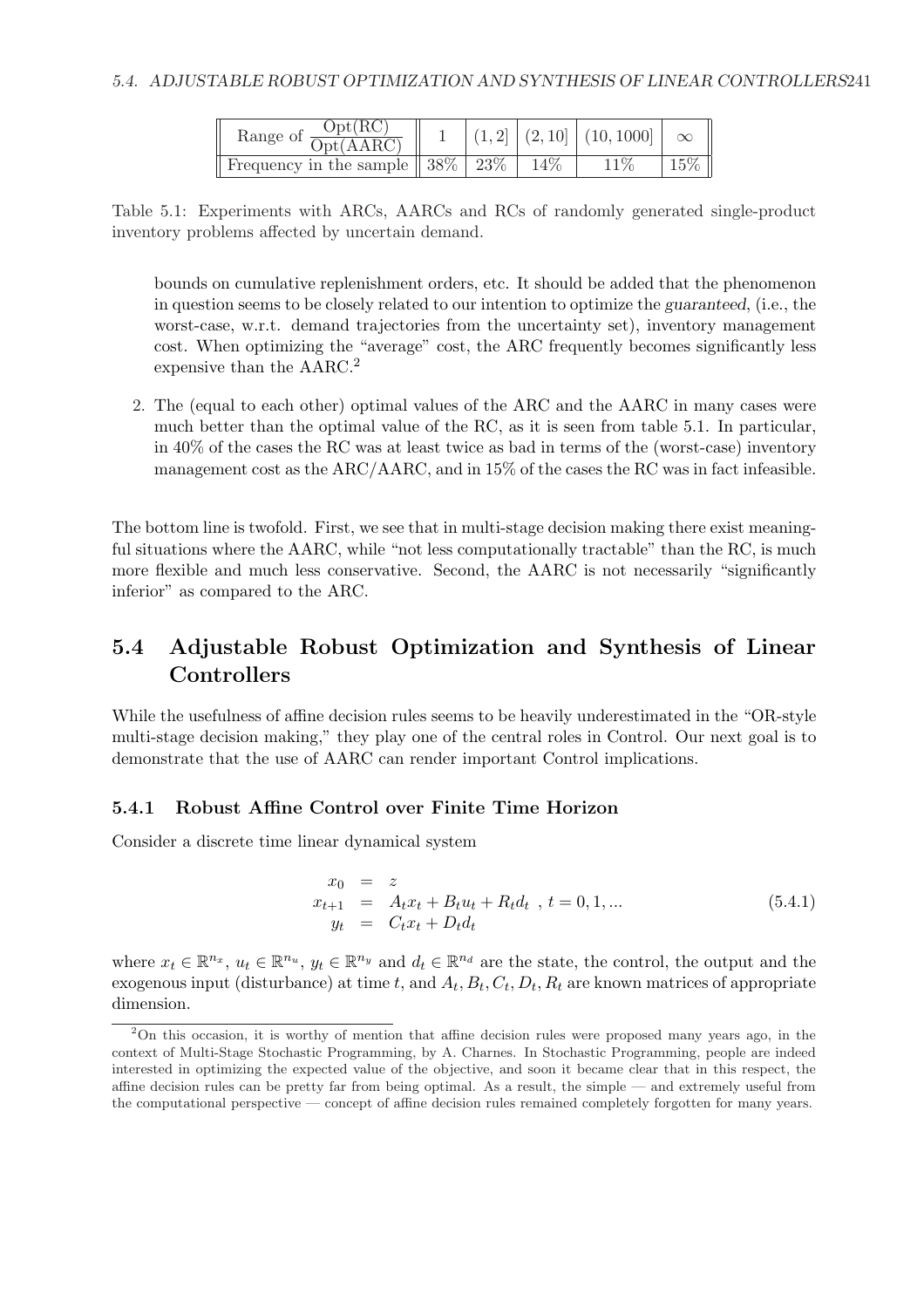**Notational convention.** Below, given a sequence of vectors  $e_0, e_1, ...$  and an integer  $t \ge 0$ , we denote by  $e^t$  the initial fragment of the sequence:  $e^t = [e_0; ...; e_t]$ . When t is negative,  $e^t$ , by definition, is the zero vector.

Affine control laws. A typical problem of (finite-horizon) Linear Control associated with the "open loop" system (5.4.1) is to "close" the system by a non-anticipative affine output-based control law  $\overline{\mathbf{t}}$ 

$$
u_t = g_t + \sum_{\tau=0}^t G_{t\tau} y_\tau
$$
\n(5.4.2)

(here the vectors  $g_t$  and matrices  $G_{t\tau}$  are the parameters of the control law). The closed loop system  $(5.4.1)$ ,  $(5.4.2)$  is required to meet prescribed design specifications. We assume that these specifications are represented by a system of linear inequalities

$$
Aw^N \le b \tag{5.4.3}
$$

on the state-control trajectory  $w^N = [x_0; ...; x_{N+1}; u_0; ...; u_N]$  over a given finite time horizon  $t = 0, 1, ..., N$ .

An immediate observation is that for a given control law (5.4.2) the dynamics (5.4.1) specifies the trajectory as an affine function of the initial state z and the sequence of disturbances  $d^N =$  $(d_0, ..., d_N)$ :

$$
w^N = w_0^N[\gamma] + W^N[\gamma]\zeta, \ \zeta = (z, d^N),
$$

where  $\gamma = \{g_t, G_{t\tau}, 0 \leq \tau \leq t \leq N\}$ , is the "parameter" of the underlying control law (5.4.2). Substituting this expression for  $w^N$  into (5.4.3), we get the following system of constraints on the decision vector  $\gamma:$ £ ¤

$$
A\left[w_0^N[\gamma] + W^N[\gamma]\zeta\right] \le b. \tag{5.4.4}
$$

If the disturbances  $d^N$  and the initial state z are certain, (5.4.4) is "easy" — it is a system of constraints on  $\gamma$  with certain data. Moreover, in the case in question we lose nothing by restricting ourselves with "off-line" control laws  $(5.4.2)$  — those with  $G_{t\tau} \equiv 0$ ; when restricted onto this subspace, let it be called  $\Gamma$ , in the  $\gamma$  space, the function  $w_0^N[\gamma] + W^N[\gamma]\zeta$  turns out to be bi-affine in  $\gamma$  and in  $\zeta$ , so that (5.4.4) reduces to a system of explicit linear inequalities on  $\gamma \in \Gamma$ . Now, when the disturbances and/or the initial state are not known in advance, (which is the only case of interest in Robust Control), (5.4.4) becomes an uncertainty-affected system of constraints, and we could try to solve the system in a robust fashion, e.g., to seek a solution  $\gamma$  that makes the constraints feasible for all realizations of  $\zeta = (z, d^N)$  from a given uncertainty set  $\mathcal{ZD}^{N}$ , thus arriving at the system of semi-infinite scalar constraints

$$
A\left[w_0^N[\gamma] + W^N[\gamma]\zeta\right] \le b \,\forall \zeta \in \mathcal{ZD}^N. \tag{5.4.5}
$$

Unfortunately, the semi-infinite constraints in this system are not bi-affine, since the dependence of  $w_0^N$ ,  $W^N$  on  $\gamma$  is highly nonlinear, unless  $\gamma$  is restricted to vary in  $\Gamma$ . Thus, when seeking "on-line" control laws (those where  $G_{t\tau}$  can be nonzero), (5.4.5) becomes a system of highly nonlinear semi-infinite constraints and as such seems to be severely computationally intractable (the feasible set corresponding to (5.4.4) can be in fact nonconvex). One possibility to circumvent this difficulty would be to switch from control laws that are affine in the outputs  $y_t$  to those affine in disturbances and the initial state (cf. approach of [51]). This, however, could be problematic in the situations when we do not observe z and  $d_t$  directly. The good news is that we can overcome this difficulty without requiring  $d_t$  and z to be observable, the remedy being a suitable re-parameterization of affine control laws.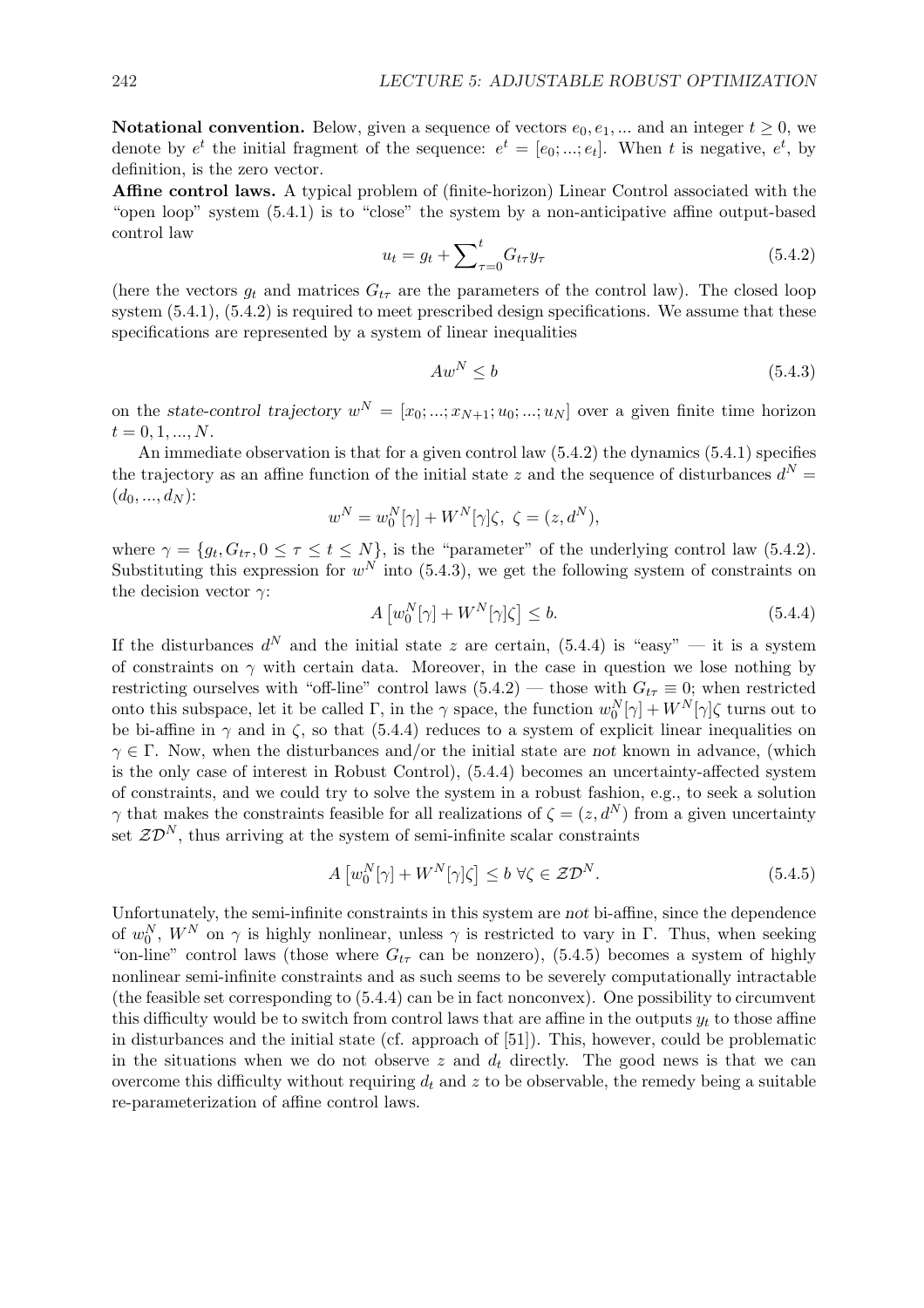#### 5.4.2 Purified-Output-Based Representation of Affine Control Laws and Efficient Design of Finite-Horizon Linear Controllers

Imagine that in parallel with controlling (5.4.1) with the aid of a non-anticipating output-based control law  $u_t = U_t(y_0, ..., y_t)$ , we run the model of (5.4.1) as follows:

$$
\begin{array}{rcl}\n\widehat{x}_0 & = & 0 \\
\widehat{x}_{t+1} & = & A_t \widehat{x}_t + B_t u_t \\
\widehat{y}_t & = & C_t \widehat{x}_t \\
v_t & = & y_t - \widehat{y}_t.\n\end{array} \tag{5.4.6}
$$

Since we know past controls, we can run this system in an "on-line" fashion, so that the purified output  $v_t$  becomes known when the decision on  $u_t$  should be made. An immediate observation is that the purified outputs are completely independent of the control law in question  $-$  they are affine functions of the initial state and the disturbances  $d_0, \ldots, d_t$ , and these functions are readily given by the dynamics of (5.4.1).

Indeed, from the descriptions of the open-loop system and the model, it follows that the differences  $\delta_t = x_t - \hat{x}_t$  evolve with time according to the equations

$$
\begin{array}{rcl}\n\delta_0 & = & z \\
\delta_{t+1} & = & A_t + R_t d_t, \ t = 0, 1, \dots\n\end{array}
$$

while

$$
v_t = C_t \delta_t + D_t d_t.
$$

From these relations it follows that

$$
v_t = \mathcal{V}_t^d d^t + \mathcal{V}_t^z z \tag{5.4.7}
$$

with matrices  $\mathcal{V}_t^d$ ,  $\mathcal{V}_t^z$  depending solely on the matrices  $A_{\tau}, B_{\tau}, ..., 0 \leq \tau \leq t$ , and readily given by these matrices.

Now, it was mentioned that  $v_0, ..., v_t$  are known when the decision on  $u_t$  should be made, so that we can consider purified-output-based (POB) affine control laws

$$
u_t = h_t + \sum_{\tau=0}^t H_{t\tau} v_\tau.
$$

The complete description of the dynamical system "closed" by this control is

| plant:            |                                                                                                                                             |
|-------------------|---------------------------------------------------------------------------------------------------------------------------------------------|
| $(a)$ :           | $\begin{cases}\n x_0 = z \\  x_{t+1} = A_t x_t + B_t u_t + R_t d_t \\  y_t = C_t x_t + D_t d_t\n \end{cases}$                               |
| model:            |                                                                                                                                             |
| $(b)$ :           | $\begin{cases}\n \widehat{x}_0 = 0 \\  \widehat{x}_{t+1} = A_t \widehat{x}_t + B_t u_t \\  \widehat{y}_t = C_t \widehat{x}_t\n \end{cases}$ |
| purified outputs: |                                                                                                                                             |
| $(c)$ :           | $v_t = y_t - \widehat{y}_t$                                                                                                                 |
| control law:      |                                                                                                                                             |
| $(d)$ :           | $u_t = h_t + \sum_{\tau=0}^t H_{t\tau} v_\tau$                                                                                              |

The main result. We are about to prove the following simple and fundamental fact: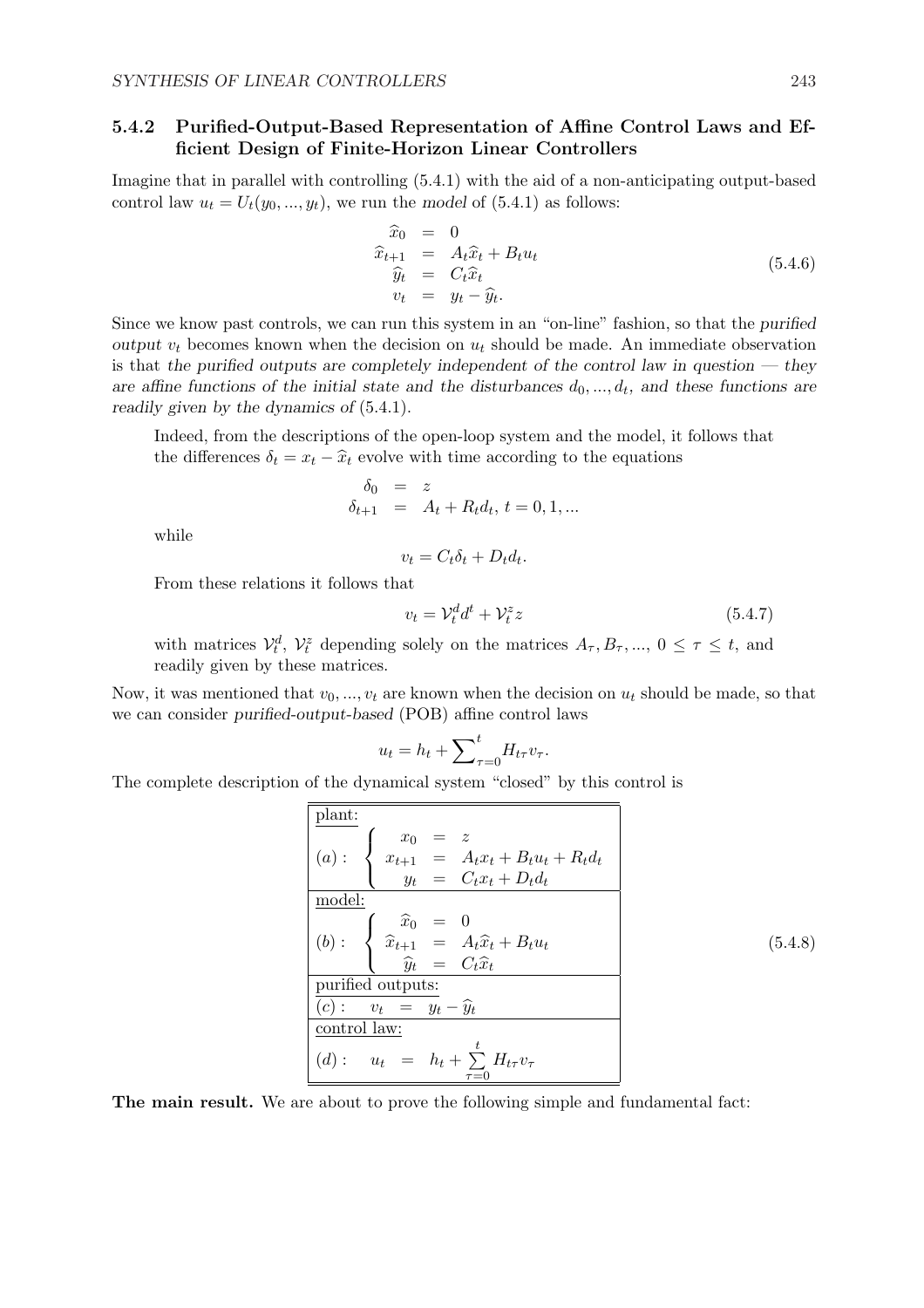#### Theorem 5.3

(i) For every affine control law in the form of (5.4.2), there exists a control law in the form of (5.4.8.d) that, whatever be the initial state and a sequence of inputs, results in exactly the same state-control trajectories of the closed loop system;

(ii) Vice versa, for every affine control law in the form of (5.4.8.d), there exists a control law in the form of  $(5.4.2)$  that, whatever be the initial state and a sequence of inputs, results in exactly the same state-control trajectories of the closed loop system;

(iii) [bi-affinity] The state-control trajectory  $w^N$  of closed loop system (5.4.8) is affine in z,  $d^N$  when the parameters  $\eta = \{h_t, H_{t\tau}\}_{0\leq \tau \leq t \leq N}$  of the underlying control law are fixed, and is affine in  $\eta$  when z,  $d^N$  are fixed:

$$
w^N = \omega[\eta] + \Omega_z[\eta]z + \Omega_d[\eta]d^N \tag{5.4.9}
$$

for some vectors  $\omega[\eta]$  and matrices  $\Omega_z[\eta], \Omega_d[\eta]$  depending affinely on  $\eta$ .

**Proof.** (i): Let us fix an affine control law in the form of  $(5.4.2)$ , and let  $x_t = X_t(z, d^{t-1})$ ,  $u_t = U_t(z, d^t), y_t = Y_t(z, d^t), v_t = V_t(z, d^t)$  be the corresponding states, controls, outputs, and purified outputs. To prove (i) it suffices to show that for every  $t \geq 0$  with properly chosen vectors  $q_t$  and matrices  $Q_{t\tau}$  one has

$$
\forall (z, d^t) : Y_t(z, d^t) = q_t + \sum_{\tau=0}^t Q_{t\tau} V_\tau(z, d^\tau).
$$
 (I<sub>t</sub>)

Indeed, given the validity of these relations and taking into account (5.4.2), we would have

$$
U_t(z, d^t) \equiv g_t + \sum_{\tau=0}^t G_{t\tau} Y_\tau(z, d^\tau) \equiv h_t + \sum_{\tau=0}^t H_{t\tau} V(z, d^\tau)
$$
 (II<sub>t</sub>)

with properly chosen  $h_t$ ,  $H_{t\tau}$ , so that the control law in question can indeed be represented as a linear control law via purified outputs.

We shall prove  $(I_t)$  by induction in t. The base  $t = 0$  is evident, since by  $(5.4.8.a-c)$  we merely have  $Y_0(z, d^0) \equiv V_0(z, d^0)$ . Now let  $s \ge 1$  and assume that relations  $(I_t)$  are valid for  $0 \le t < s$ . Let us prove the validity of  $(I_s)$ . From the validity of  $(I_t)$ ,  $t < s$ , it follows that the relations  $(II_t)$ ,  $t < s$ , take place, whence, by the description of the model system,  $\hat{x}_s = \hat{X}_s(z, d^{s-1})$  is affine in the purified outputs, and consequently the same is true for the model outputs  $\hat{y}_s = \hat{Y}_s(z, d^{s-1})$ :

$$
\widehat{Y}_s(z, d^{s-1}) = p_s + \sum_{\tau=0}^{s-1} P_{s\tau} V_\tau(z, d^\tau).
$$

We conclude that with properly chosen  $p_s$ ,  $P_{s\tau}$  we have

$$
Y_s(z, d^s) \equiv \widehat{Y}_s(z, d^{s-1}) + V_s(z, d^s) = p_s + \sum_{\tau=0}^{s-1} P_{s\tau} V_\tau(z, d^\tau) + V_s(z, d^s),
$$

as required in  $(I_s)$ . Induction is completed, and (i) is proved.

(ii): Let us fix a linear control law in the form of  $(5.4.8.d)$ , and let  $x_t = X_t(z, d^{t-1})$ ,  $\hat{x}_t = \hat{X}_t(z, d^{t-1}), u_t = U_t(z, d^t), y_t = Y_t(z, d^t), v_t = V_t(z, d^t)$  be the corresponding actual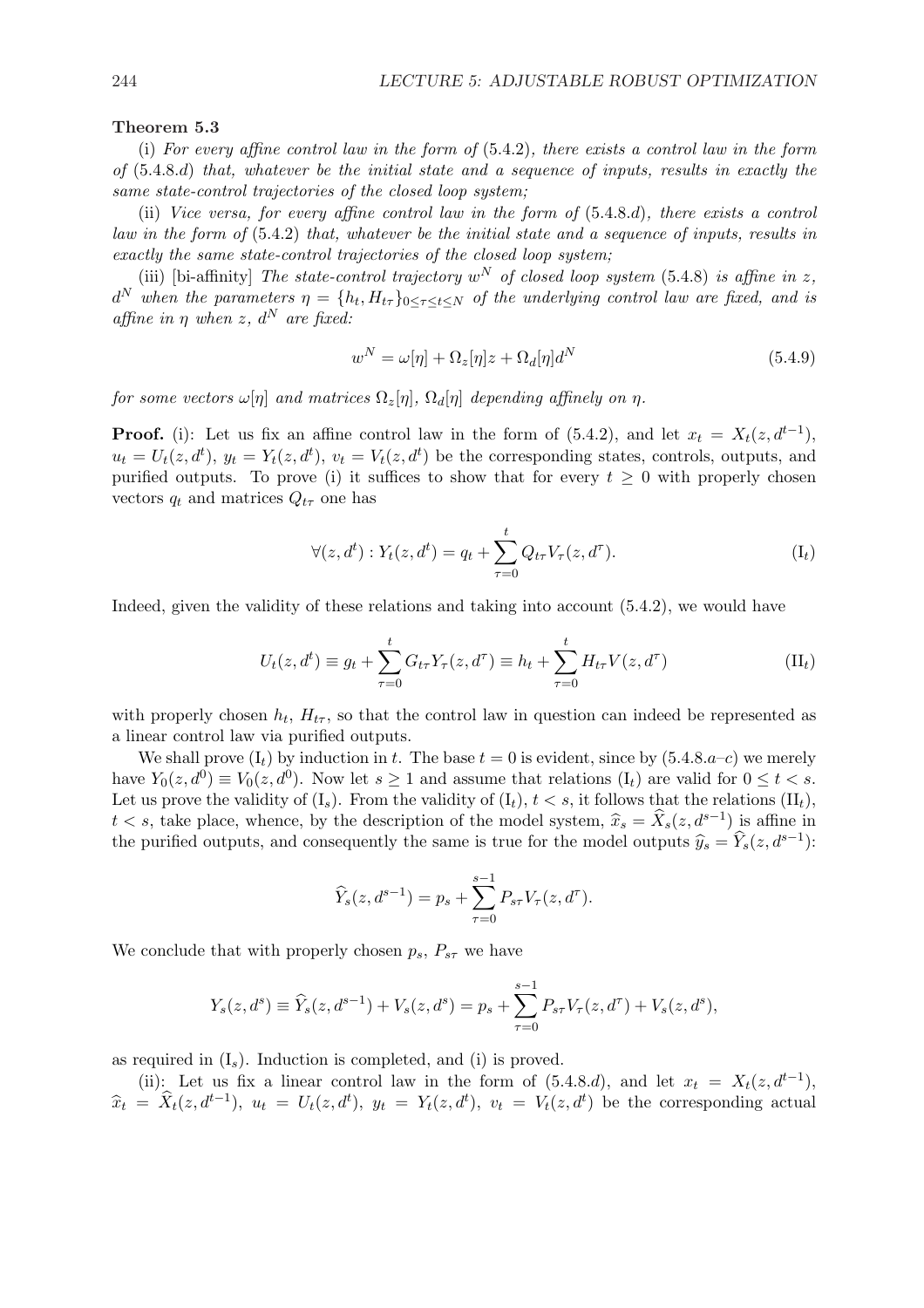and model states, controls, and actual and purified outputs. We should verify that the statecontrol dynamics in question can be obtained from an appropriate control law in the form of (5.4.2). To this end, similarly to the proof of (i), it suffices to show that for every  $t \geq 0$  one has

$$
V_t(z, d^t) \equiv q_t + \sum_{\tau=0}^t Q_{t\tau} Y_\tau(z, d^\tau)
$$
\n(III<sub>t</sub>)

with properly chosen  $q_t$ ,  $Q_{t\tau}$ . We again apply induction in t. The base  $t = 0$  is again trivially true due to  $V_0(z, d^0) \equiv Y_0(z, d^0)$ . Now let  $s \geq 1$ , and assume that relations (III<sub>t</sub>) are valid for  $0 \leq t < s$ , and let us prove that  $(III_s)$  is valid as well. From the validity of  $(III_t)$ ,  $t < s$ , and from  $(5.4.8.d)$  it follows that

$$
t < s \Rightarrow U_t(z, d^t) = c_t + \sum_{\tau=0}^t C_{t\tau} Y_\tau(z, d^\tau)
$$

with properly chosen  $c_t$  and  $C_{t\tau}$ . From these relations and the description of the model system it follows that its state  $\widehat{X}_s(z, d^{s-1})$  at time s, and therefore the model output  $\widehat{Y}_s(z, d^{s-1})$ , are affine functions of  $Y_0(z, d^0), \ldots, Y_{s-1}(z, d^{s-1})$ :

$$
\widehat{Y}_s(z, d^{s-1}) = p_s + \sum_{\tau=0}^{s-1} P_{s\tau} Y_\tau(z, d^\tau)
$$

with properly chosen  $p_s$ ,  $P_{s\tau}$ . It follows that

$$
V_s(z, d^s) \equiv Y_s(z, d^s) - \widehat{Y}_s(z, d^{s-1}) = Y_s(z, d^s) - p_s - \sum_{\tau=0}^{s-1} P_{s\tau} Y_\tau(z, d^\tau),
$$

as required in  $(III_s)$ . Induction is completed, and (ii) is proved.

(iii): For  $0 \leq s \leq t$  let

$$
A_s^t = \begin{cases} \prod_{r=s}^{t-1} A_r, & s < t \\ I, & s = t \end{cases}
$$

Setting  $\delta_t = x_t - \hat{x}_t$ , we have by  $(5.4.8.a-b)$ 

$$
\delta_{t+1} = A_t \delta_t + R_t d_t, \ \delta_0 = z \Rightarrow \delta_t = A_0^t z + \sum_{s=0}^{t-1} A_{s+1}^t R_s d_s
$$

(from now on, sums over empty index sets are zero), whence

$$
v_{\tau} = C_{\tau} \delta_{\tau} + D_{\tau} d_{\tau} = C_{\tau} A_0^{\tau} z + \sum_{s=0}^{\tau-1} C_{\tau} A_{s+1}^{\tau} R_s d_s + D_{\tau} d_{\tau}.
$$
 (5.4.10)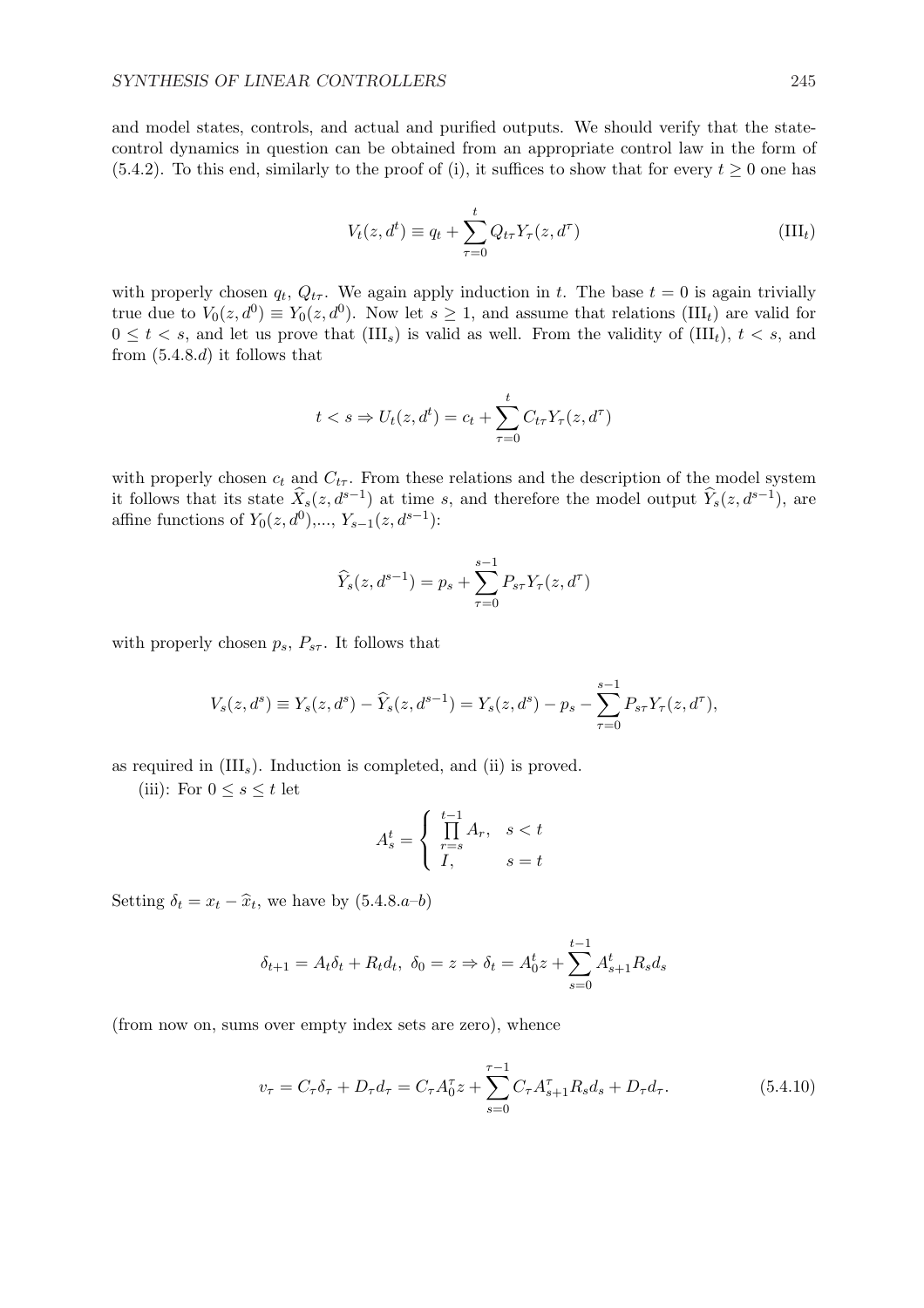Therefore control law (5.4.8.d) implies that

$$
u_{t} = h_{t} + \sum_{\tau=0}^{t} H_{t\tau} v_{\tau} = h_{t} + \left[ \sum_{\tau=0}^{t} H_{t\tau} C_{\tau} A_{0}^{\tau} \right] z + \sum_{s=0}^{t-1} \left[ H_{ts} D_{s} + \sum_{\tau=s+1}^{t} H_{t\tau} C_{\tau} A_{s+1}^{\tau} R_{s} \right] d_{s} + \underbrace{H_{tt} D_{t}}_{N_{tt}[\eta]} d_{t}
$$
\n
$$
= \nu_{t}[\eta] + N_{t}[\eta] z + \sum_{s=0}^{t} N_{ts}[\eta] d_{s}, \qquad (5.4.11)
$$

whence, invoking  $(5.4.8.a)$ ,

$$
x_{t} = A_{0}^{t}z + \sum_{\tau=0}^{t-1} A_{\tau+1}^{t}[B_{\tau}u_{\tau} + R_{\tau}d_{\tau}] = \underbrace{\left[\sum_{\tau=0}^{t-1} A_{\tau+1}^{t} B_{\tau}h_{t}\right]}_{\mu_{t}[\eta]}
$$
  
+ 
$$
\underbrace{\left[A_{0}^{t} + \sum_{\tau=0}^{t-1} A_{\tau+1}^{t} B_{\tau} N_{\tau}[\eta]\right]z}_{M_{t}[\eta]} z
$$
  
+ 
$$
\sum_{s=0}^{t-1} \underbrace{\left[\sum_{\tau=s}^{t-1} A_{\tau+1}^{t} B_{\tau} N_{\tau s}[\eta] + A_{s+1}^{t} B_{s} R_{s}\right] d_{s}}_{M_{t s}[\eta]}
$$
  
= 
$$
\mu_{t}[\eta] + M_{t}[\eta]z + \sum_{s=0}^{t-1} M_{t s}[\eta] d_{s}.
$$
 (5.4.12)

We see that the states  $x_t$ ,  $0 \le t \le N+1$ , and the controls  $u_t$ ,  $0 \le t \le N$ , of the closed loop system (5.4.8) are affine functions of z,  $d^N$ , and the corresponding "coefficients"  $\mu_t[\eta],...,N_{ts}[\eta]$ are affine vector- and matrix-valued functions of the parameters  $\eta = \{h_t, H_{t\tau}\}_{0 \leq \tau \leq t \leq N}$  of the underlying control law  $(5.4.8.d)$ .

The consequences. The representation (5.4.8.d) of affine control laws is incomparably better suited for design purposes than the representation (5.4.2), since, as we know from Theorem 5.3.(iii), with controller (5.4.8.d), the state-control trajectory  $w^N$  becomes bi-affine in  $\zeta =$  $(z, d^N)$  and in the parameters  $\eta = \{h_t, H_{t\tau}, 0 \leq \tau \leq t \leq N\}$  of the controller:

$$
w^N = \omega^N[\eta] + \Omega^N[\eta]\zeta \tag{5.4.13}
$$

with vector- and matrix-valued functions  $\omega^N[\eta]$ ,  $\Omega^N[\eta]$  affinely depending on  $\eta$  and readily given by the dynamics  $(5.4.1)$ . Substituting  $(5.4.13)$  into  $(5.4.3)$ , we arrive at the system of semi-infinite bi-affine scalar inequalities

$$
A\left[\omega^N[\eta] + \Omega^N[\eta]\zeta\right] \le b \tag{5.4.14}
$$

in variables  $\eta$ , and can use the tractability results from lectures 1, 4 in order to solve efficiently the RC/GRC of this uncertain system of scalar linear constraints. For example, we can process efficiently the GRC setting of the semi-infinite constraints (5.4.13)

$$
a_i^T \left[ \omega^N[\eta] + \Omega^N[\eta][z; d^N] \right] - b_i \leq \alpha_i^z \text{dist}(z, \mathcal{Z}) + \alpha_d^i \text{dist}(d^N, \mathcal{D}^N) \forall [z; d^N] \ \forall i = 1, ..., I
$$
\n(5.4.15)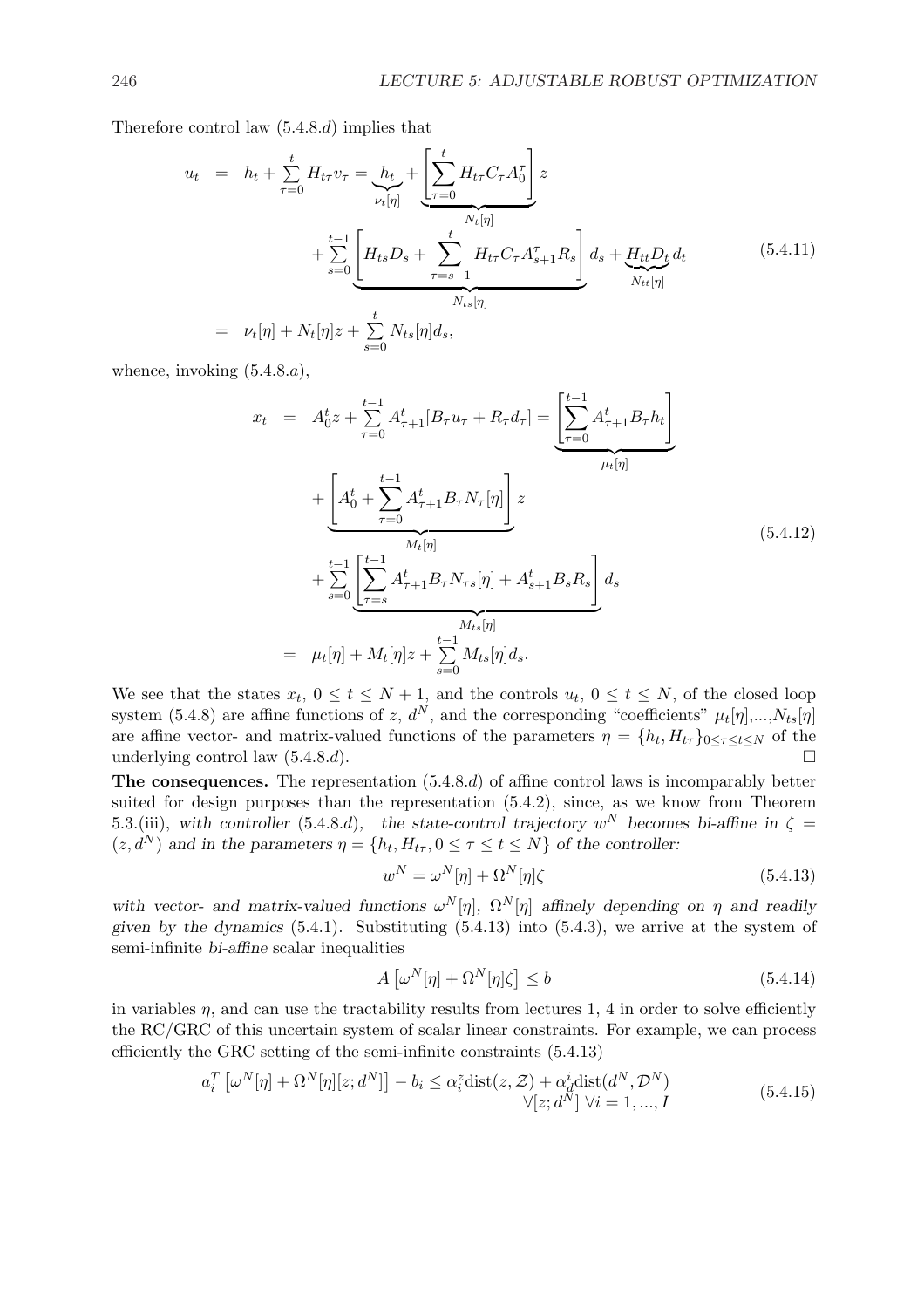where  $\mathcal{Z}, \mathcal{D}^{N}$  are "good," (e.g., given by strictly feasible semidefinite representations), closed convex normal ranges of z,  $d^N$ , respectively, and the distances are defined via the  $\|\cdot\|_{\infty}$  norms (this setting corresponds to the "structured" GRC, see Definition 4.3). By the results of section 4.3, system (5.4.15) is equivalent to the system of constraints

$$
\forall (i, 1 \le i \le I):(a) \quad a_i^T \left[\omega^N[\eta] + \Omega^N[\eta][z; d^N]\right] - b_i \le 0 \quad \forall [z; d^N] \in \mathcal{Z} \times \mathcal{D}^N(b) \quad \|a_i^T \Omega_z^N[\eta]\|_1 \le \alpha_z^i \qquad (c) \quad \|a_i^T \Omega_d^N[\eta]\|_1 \le \alpha_d^i,
$$
(5.4.16)

where  $\Omega^N[\eta] = [\Omega_z^N[\eta], \Omega_d^N[\eta]$ ¤ is the partition of the matrix  $\Omega^N[\eta]$  corresponding to the partition  $\zeta = [z; d^N]$ . Note that in (5.4.16), the semi-infinite constraints (a) admit explicit semidefinite representations (Theorem 1.1), while constraints  $(b-c)$  are, essentially, just linear constraints on  $\eta$  and on  $\alpha_z^i, \alpha_d^i$ . As a result, (5.4.16) can be thought of as a computationally tractable system of convex constraints on  $\eta$  and on the sensitivities  $\alpha_z^i$ ,  $\alpha_d^i$ , and we can minimize under these constraints a "nice," (e.g., convex), function of  $\eta$  and the sensitivities. Thus, after passing to the POB representation of affine control laws, we can process efficiently specifications expressed by systems of linear inequalities, to be satisfied in a robust fashion, on the (finite-horizon) state-control trajectory.

The just summarized nice consequences of passing to the POB control laws are closely related to the tractability of AARCs of uncertain LO problems with fixed recourse, specifically, as follows. Let us treat the state equations (5.4.1) coupled with the design specifications (5.4.3) as a system of uncertainty-affected linear constraints on the state-control trajectory w, the uncertain data being  $\zeta = [z; d^N]$ . Relations (5.4.10) say that the purified outputs  $v_t$  are known in advance, completely independent of what the control law in use is, *linear* functions of  $\zeta$ . With this interpretation, a POB control law becomes a collection of affine decision rules that specify the decision variables  $u_t$  as affine functions of  $P_t \zeta \equiv [v_0; v_1; ...; v_t]$  and simultaneously, via the state equations, specify the states  $x_t$  as affine functions of  $P_{t-1}\zeta$ . Thus, when looking for a POB control law that meets our design specifications in a robust fashion, we are doing nothing but solving the RC (or the GRC) of an uncertain LO problem in affine decision rules possessing a prescribed "information base." On closest inspection, this uncertain LO problem is with fixed recourse, and therefore its robust counterparts are computationally tractable.

Remark 5.2 It should be stressed that the re-parameterization of affine control laws underlying Theorem 5.3 (and via this Theorem  $-$  the nice tractability results we have just mentioned) is nonlinear. As a result, it can be of not much use when we are optimizing over affine control laws satisfying additional restrictions rather than over all affine control laws.

Assume, e.g., that we are seeking control in the form of a simple output-based linear feedback:

$$
u_t = G_t y_t.
$$

This requirement is just a system of simple linear constraints on the parameters of the control law in the form of (5.4.2), which, however, does not help much, since, as we have already explained, optimization over control laws in this form is by itself difficult. And when passing to affine control laws in the form of (5.4.8.d), the requirement that our would-be control should be a linear output-based feedback becomes a system of highly nonlinear constraints on our new design parameters  $n$ , and the synthesis again turns out to be difficult.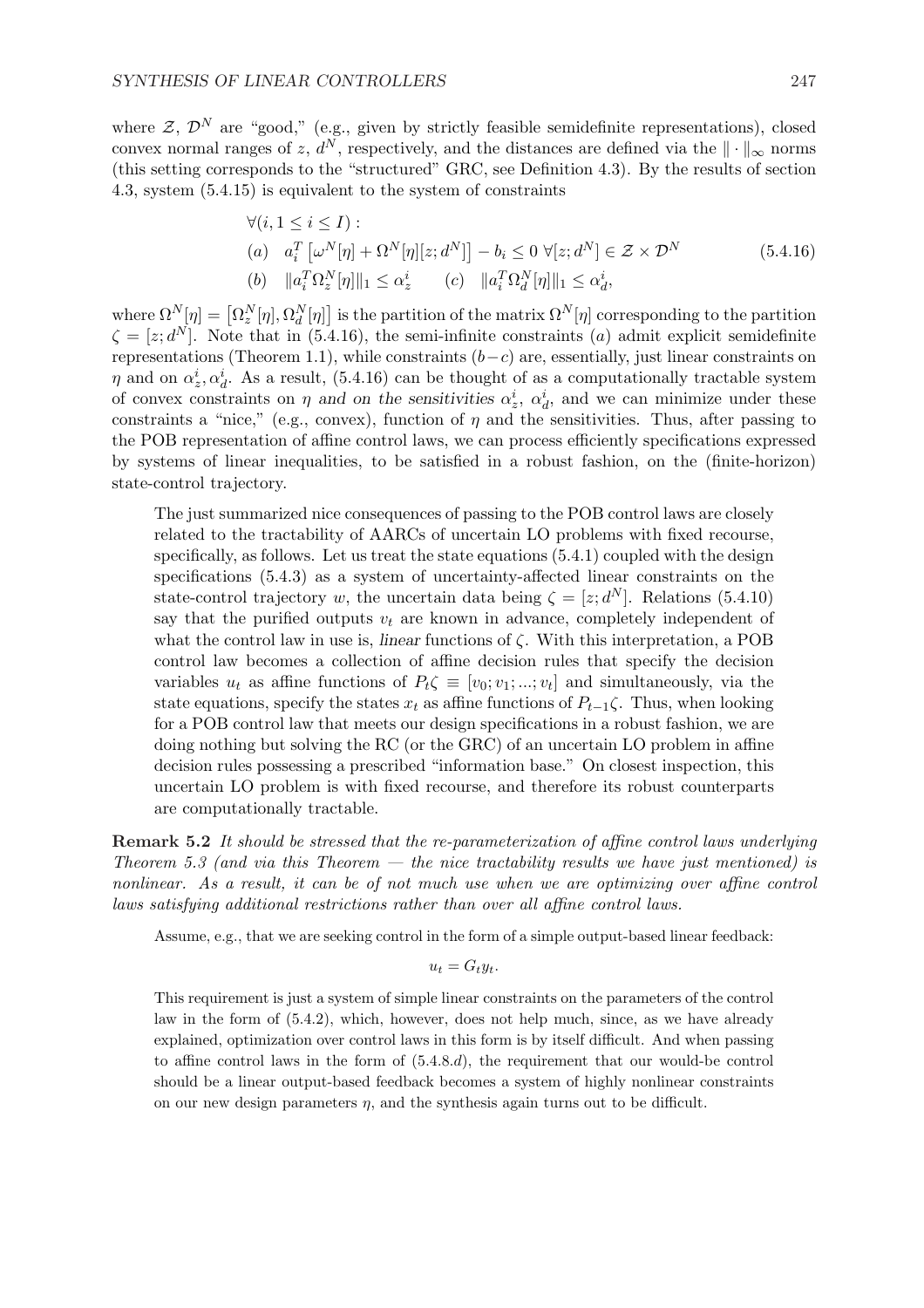Example: Controlling finite-horizon gains. Natural design specification pertaining to finite-horizon Robust Linear Control are in the form of bounds on finite-horizon gains  $z2x^N$ , z2u<sup>N</sup>, d2x<sup>N</sup>, d2u<sup>N</sup> defined as follows: with a linear, (i.e., with  $h_t \equiv 0$ ) control law (5.4.8.d), the states  $x_t$  and the controls  $u_t$  are linear functions of z and  $d^N$ :

$$
x_t = X_t^z[\eta]z + X_t^d[\eta]d^N, \ u_t = U_t^z[\eta]z + U_t^d[\eta]d^N
$$

with matrices  $X_t^z[\eta],...,U_t^d[\eta]$  affinely depending on the parameters  $\eta$  of the control law. Given t, we can define the z to  $x_t$  gains and the finite-horizon z to x gain as  $z2x_t(\eta) = \max\{||X_t^z[\eta]z||_{\infty} :$  $||z||_{\infty} \leq 1$  and  $z2x^{N}(\eta) = \max_{0 \leq t \leq N} z2x_{t}(\eta)$ . The definitions of the z to u gains  $z2u_{t}(\eta)$ ,  $z2u^{N}(\eta)$  and the "disturbance to  $x/u$ " gains  $d2x_t(\eta)$ ,  $d2x^N(\eta)$ ,  $d2u_t(\eta)$ ,  $d2u^N(\eta)$  are completely similar, e.g.,  $d2u_t(\eta) = \max_{d^N} \{ ||U_t^d[\eta]d^N||_{\infty} : ||d^N||_{\infty} \leq 1 \}$  and  $d2u^N(\eta) = \max_{0 \leq t \leq N} d2u_t(\eta)$ . The finite-horizon gains clearly are nonincreasing functions of the time horizon N and have a transparent Control interpretation; e.g.,  $d2x^N(\eta)$  ("peak to peak d to x gain") is the largest possible perturbation in the states  $x_t$ ,  $t = 0, 1, ..., N$  caused by a unit perturbation of the sequence of disturbances  $d^N$ , both perturbations being measured in the  $\|\cdot\|_{\infty}$  norms on the respective spaces. Upper bounds on <sup>N</sup>-gains (and on global gains like  $d2x^{\infty}(\eta) = \sup_{N>0} d2x^N(\eta)$ ) are natural Control specifications. With our purified-output-based representation of linear control laws, the finitehorizon specifications of this type result in explicit systems of linear constraints on  $\eta$  and thus can be processed routinely via LO. For example, an upper bound  $d2x^N(\eta) \leq \lambda$  on  $d2x^N$  gain can be processed routinely via LO. For example, an upper bound  $dzX$  ( $\eta$ )  $\leq \lambda$  on  $dzX$  gain<br>is equivalent to the requirement  $\sum_{j} |(X_t^d[\eta])_{ij}| \leq \lambda$  for all i and all  $t \leq N$ ; since  $X_t^d$  is affine in  $\eta$ , this is just a system of linear constraints on  $\eta$  and on appropriate slack variables. Note that imposing bounds on the gains can be interpreted as passing to the GRC (5.4.15) in the case where the "desired behavior" merely requires  $w^N = 0$ , and the normal ranges of the initial state and the disturbances are the origins in the corresponding spaces:  $\mathcal{Z} = \{0\}, \mathcal{D}^N = \{0\}.$ 

#### Non-affine control laws

So far, we focused on synthesis of finite-horizon affine POB controllers. Acting in the spirit of section 5.3.2, we can handle also synthesis of quadratic POB control laws — those where every entry of  $u_t$ , instead of being affine in the purified outputs  $v^t = [v_0; \dots; v_t]$ , is allowed to be a quadratic function of  $v^t$ . Specifically, assume that we want to "close" the open loop system  $(5.4.1)$  by a non-anticipating control law in order to ensure that the state-control trajectory  $w<sup>N</sup>$ of the closed loop system satisfies a given system  $S$  of linear constraints in a robust fashion, that is, for all realizations of the "uncertain data"  $\zeta = [z; d^N]$  from a given uncertainty set  $\mathcal{Z}_{\rho}^N = \rho \mathcal{Z}^N$  $(\rho > 0$  is, as always, the uncertainty level, and  $\mathcal{Z} \ni 0$  is a closed convex set of "uncertain data of magnitude  $\leq 1$ "). Let us use a *quadratic* POB control law in the form of

$$
u_t^i = h_{it}^0 + h_{i,t}^T v^t + \frac{1}{\rho} [v^t]^T H_{i,t} v^t,
$$
\n(5.4.17)

where  $u_t^i$  is *i*-th coordinate of the vector of controls at instant t, and  $h_{it}^0$ ,  $h_{it}$  and  $H_{it}$  are, respectively, real, vector, and matrix parameters of the control law.<sup>3</sup> On a finite time horizon  $0 \leq t \leq N$ , such a quadratic control law is specified by  $\rho$  and the finite-dimensional vector  $\eta = \{h_{it}^0, h_{it}, H_{it}\}_{1 \leq i \leq \text{dim } u}$ . Now note that the purified outputs are well defined for any non- $0 \leq t \leq N$ anticipating control law, not necessary affine, and they are independent of the control law linear

<sup>&</sup>lt;sup>3</sup>The specific way in which the uncertainty level  $\rho$  affects the controls is convenient technically and is of no practical importance, since "in reality" the uncertainty level is a known constant.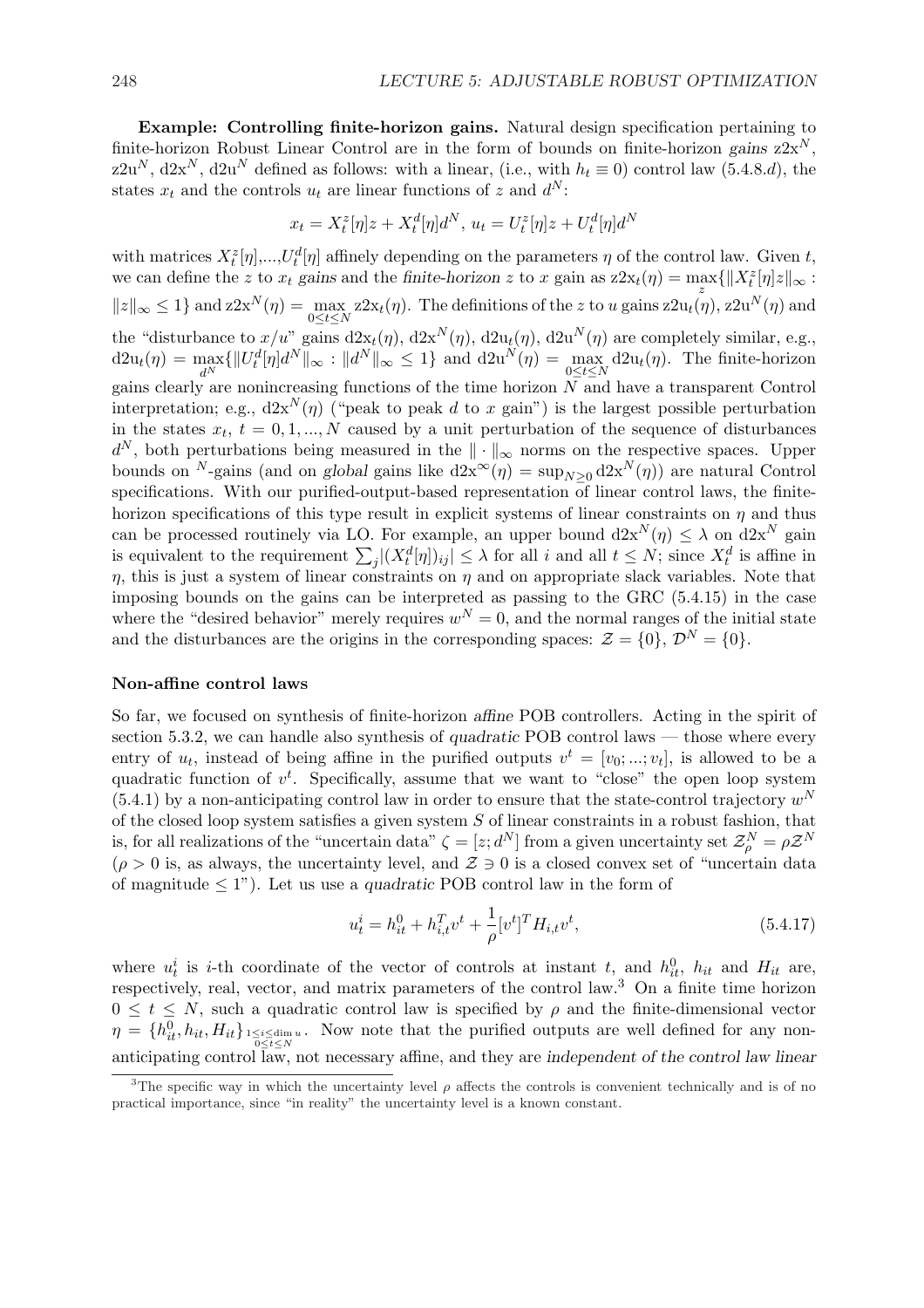functions of  $\zeta^t \equiv [z; d^t]$ . The coefficients of these linear functions are readily given by the data  $A_{\tau_1},...,D_{\tau_n}, 0 \leq \tau \leq t$  (see (5.4.7)). With this in mind, we see that the controls, as given by  $(5.4.17)$ , are quadratic functions of the initial state and the disturbances, the coefficients of these quadratic functions being affine in the vector  $\eta$  of parameters of our quadratic control law:

$$
u_t^i = \mathcal{U}_{it}^{(0)}[\eta] + [z; d^t]^T \mathcal{U}_{it}^{(1)}[\eta] + \frac{1}{\rho} [z; d^t]^T \mathcal{U}_{it}^{(2)}[\eta][z; d^t]
$$
(5.4.18)

with affine in  $\eta$  reals/vectors/matrices  $\mathcal{U}_{it}^{(\kappa)}[\eta], \kappa = 0, 1, 2$ . Plugging these representations of the controls into the state equations of the open loop system (5.4.1), we conclude that the states  $x_t^j$  $t<sub>t</sub><sup>j</sup>$  of the closed loop system obtained by "closing" (5.4.1) by the quadratic control law (5.4.17), have the same "affine in  $\eta$ , quadratic in  $[z; d^t]$ " structure as the controls:

$$
x_t^i = \mathcal{X}_{jt}^{(0)}[\eta] + [z; d^{t-1}]^T \mathcal{X}_{jt}^{(1)}[\eta] + \frac{1}{\rho} [z; d^{t-1}]^T \mathcal{X}_{jt}^{(2)}[\eta][z; d^{t-1}]
$$
\n(5.4.19)

with affine in  $\eta$  reals/vectors/matrices  $\mathcal{X}_{jt}^{(\kappa)}$ ,  $\kappa = 0, 1, 2$ .

Plugging representations  $(5.4.18), (5.4.19)$  into the system S of our target constraints, we end up with a system of semi-infinite constraints on the parameters  $\eta$  of the control law, specifically, the system

$$
a_k[\eta] + 2\zeta^T p_k[\eta] + \frac{1}{\rho} \zeta^T R_k[\eta] \zeta \le 0 \,\forall \zeta = [z; d^N] \in \mathcal{Z}_\rho^N = \rho \mathcal{Z}^N, \, k = 1, ..., K,
$$
 (5.4.20)

where  $a_k[\eta], p_k[\eta]$  and  $R_k[\zeta]$  are affine in  $\eta$ . Setting  $P_k[\eta] = \begin{bmatrix} 1 & 0 & 0 \\ 0 & 1 & 0 \\ 0 & 0 & 0 \end{bmatrix}$  $p_k^T[\eta]$  $p_k[\eta] \bigm| R_k[\eta]$  $\Big], \widehat{\zeta}_{\rho}[\zeta] = \Big[$  $\zeta^T$  $\zeta \mid \zeta \zeta^T$  $\overline{a}$ and denoting by  $\widehat{\mathcal{Z}}_{\rho}^N$  the convex hull of the image of the set  $\mathcal{Z}_{\rho}^N$  under the mapping  $\zeta \mapsto \widehat{\zeta}_{\rho}[\zeta],$ system (5.4.20) can be rewritten equivalently as

$$
a_k[\eta] + \text{Tr}(P_k[\eta]\widehat{\zeta}) \le 0 \ \forall (\widehat{\zeta} \in \widehat{\mathcal{Z}}_\rho^N \equiv \rho \widehat{\mathcal{Z}}_1^N, k = 1, ..., K)
$$
 (5.4.21)

and we end up with a system of semi-infinite bi-affine scalar inequalities. From the results of section 5.3.2 it follows that this semi-infinite system:

• is computationally tractable, provided that  $\mathcal{Z}^N$  is an ellipsoid  $\{\zeta : \zeta^T Q \zeta \leq 1\}, Q \succ 0$ . Indeed, here  $\widehat{\mathcal{Z}}_1^N$  is the semidefinite representable set

$$
\left\{ \left[ \frac{\omega^T}{\omega \mid \Omega} \right] : \left[ \frac{1}{\omega \mid \Omega} \right] \succeq 0, \text{Tr}(\Omega Q) \le 1 \right\};
$$

• admits a safe tractable approximation tight within the factor  $\vartheta = O(1) \ln(J+1)$ , provided that  $\mathcal{Z}^N$  is the ∩-ellipsoidal uncertainty set  $\{\zeta: \zeta^T Q_j \zeta \leq 1, 1 \leq j \leq J\}$ , where  $Q_j \succeq 0$ and  $\sum_j Q_j \succ 0$ . This approximation is obtained when replacing the "true" uncertainty set  $\widehat{\mathcal{Z}}_{\rho}^N$  with the semidefinite representable set

$$
\mathcal{W}_{\rho} = \rho \{ \left[ \frac{\omega^T}{\omega \mid \Omega} \right] : \left[ \frac{1}{\omega \mid \Omega} \right] \geq 0, \text{Tr}(\Omega Q_j) \leq 1, 1 \leq j \leq J \}
$$

(recall that  $\widehat{\mathcal{Z}}_{\rho}^N \subset \mathcal{W}_{\rho} \subset \widehat{\mathcal{Z}}_{\vartheta \rho}^N$ ).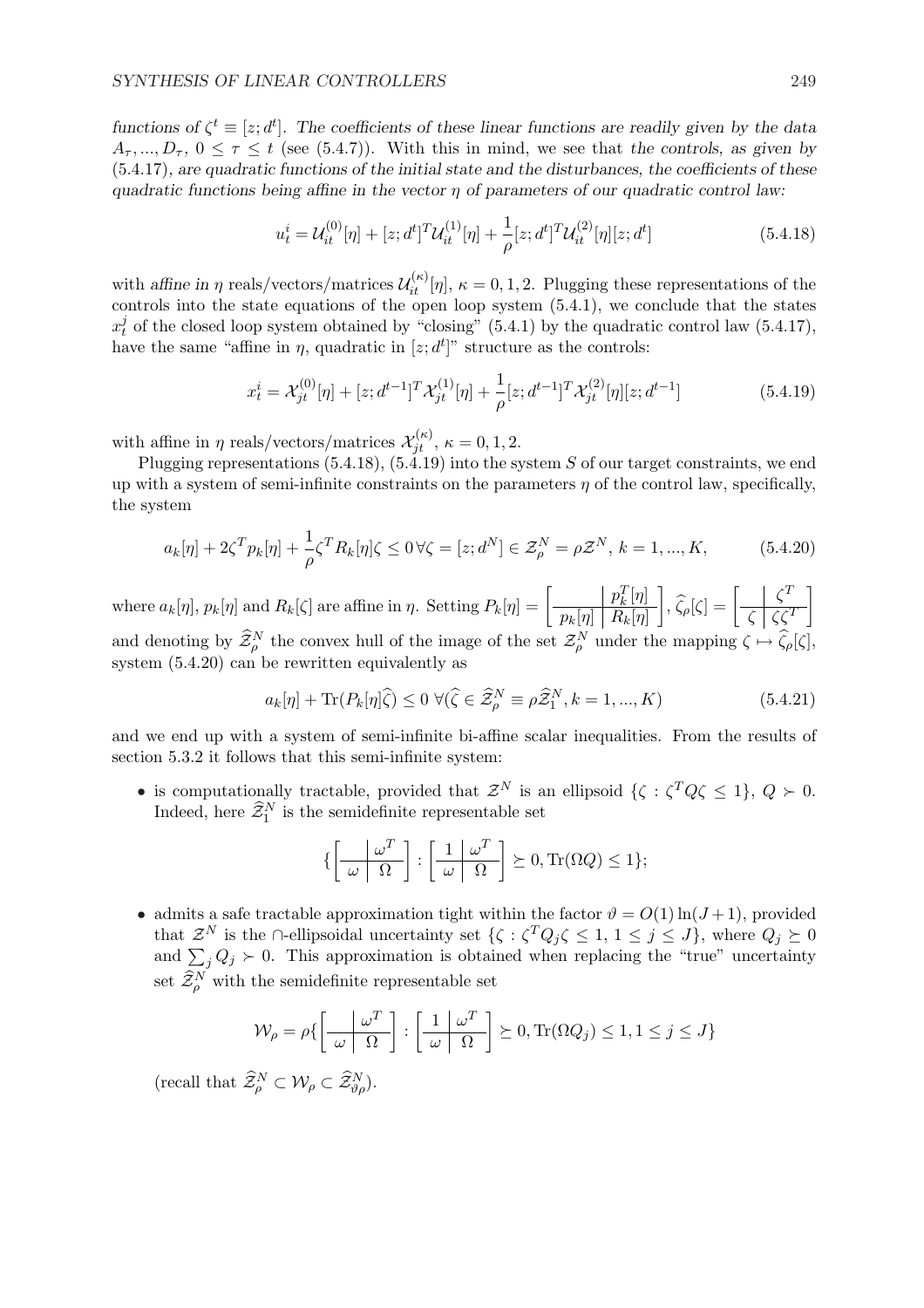#### 5.4.3 Handling Infinite-Horizon Design Specifications

One might think that the outlined reduction of (discrete time) Robust Linear Control problems to Convex Programming, based on passing to the POB representation of affine control laws and deriving tractable reformulations of the resulting semi-infinite bi-affine scalar inequalities is intrinsically restricted to the case of finite-horizon control specifications. In fact our approach is well suited for handling infinite-horizon specifications — those imposing restrictions on the asymptotic behavior of the closed loop system. Specifications of the latter type usually have to do with the time-invariant open loop system (5.4.1):

$$
x_0 = z
$$
  
\n
$$
x_{t+1} = Ax_t + Bu_t + Rd_t , t = 0, 1, ...
$$
  
\n
$$
y_t = Cx_t + Dd_t
$$
\n(5.4.22)

From now on we assume that the open loop system  $(5.4.22)$  is stable, that is, the spectral radius of  $A$  is  $\lt 1$  (in fact this restriction can be somehow circumvented, see below). Imagine that we "close"  $(5.4.22)$  by a nearly time-invariant POB control law of order k, that is, a law of the form

$$
u_t = h_t + \sum_{s=0}^{k-1} H_s^t v_{t-s},
$$
\n(5.4.23)

where  $h_t = 0$  for  $t \geq N_*$  and  $H_\tau^t = H_\tau$  for  $t \geq N_*$  for a certain stabilization time  $N_*$ . From now on, all entities with negative indices are set to 0. While the "time-varying" part  $\{h_t, H^t_\tau, 0 \leq$  $t \lt N_*$  of the control law can be used to adjust the finite-horizon behavior of the closed loop system, its asymptotic behavior is as if the law were time-invariant:  $h_t \equiv 0$  and  $H_\tau^t \equiv H_\tau$  for all  $t \geq 0$ . Setting  $\delta_t = x_t - \hat{x}_t$ ,  $H^t = [H_0^t, ..., H_{k-1}^t]$ ,  $H = [H_0, ..., H_{k-1}]$ , the dynamics (5.4.22), (5.4.6), (5.4.23) is given by

$$
\begin{bmatrix}\n\begin{array}{c}\n\omega_{t+1} \\
\delta_{t+1} \\
\delta_t \\
\vdots \\
\delta_{t-k+2}\n\end{array}\n\end{bmatrix} = \n\begin{bmatrix}\nA \mid BH_0^t C \quad BH_1^t C \quad \dots \quad BH_{k-1}^t C \\
A \\
\vdots \\
A \\
\delta_{t-k+2}\n\end{bmatrix} =\n\begin{bmatrix}\nA \mid BH_0^t C \quad BH_1^t C \quad \dots \quad BH_{k-1}^t C \\
\vdots \\
\delta_{t-k+2}\n\end{bmatrix}\n\begin{bmatrix}\n\omega_t \\
\omega_t \\
\vdots \\
\omega_{t-1} \\
\vdots \\
\omega_{t-1}\n\end{bmatrix}\n\begin{bmatrix}\n\frac{d_t}{dt} \\
\frac{d_{t-1}}{dt} \\
\vdots \\
\frac{d_{t-k+1}}{dt} \\
\vdots \\
\delta_{t-k+1}\n\end{bmatrix} \n\begin{bmatrix}\nBh_t \\
\vdots \\
\vdots \\
\delta_{t-k+1}\n\end{bmatrix} (5.4.24)
$$
\n
$$
u_t = h_t + \sum_{\nu=0}^{k-1} H_{\nu}^t [C\delta_{t-\nu} + Dd_{t-\nu}].
$$

We see that starting with time  $N_{*}$ , dynamics (5.4.24) is exactly as if the underlying control law were the time invariant POB law with the parameters  $h_t \equiv 0$ ,  $H^t \equiv H$ . Moreover, since A is stable, we see that system (5.4.24) is stable independently of the parameter H of the control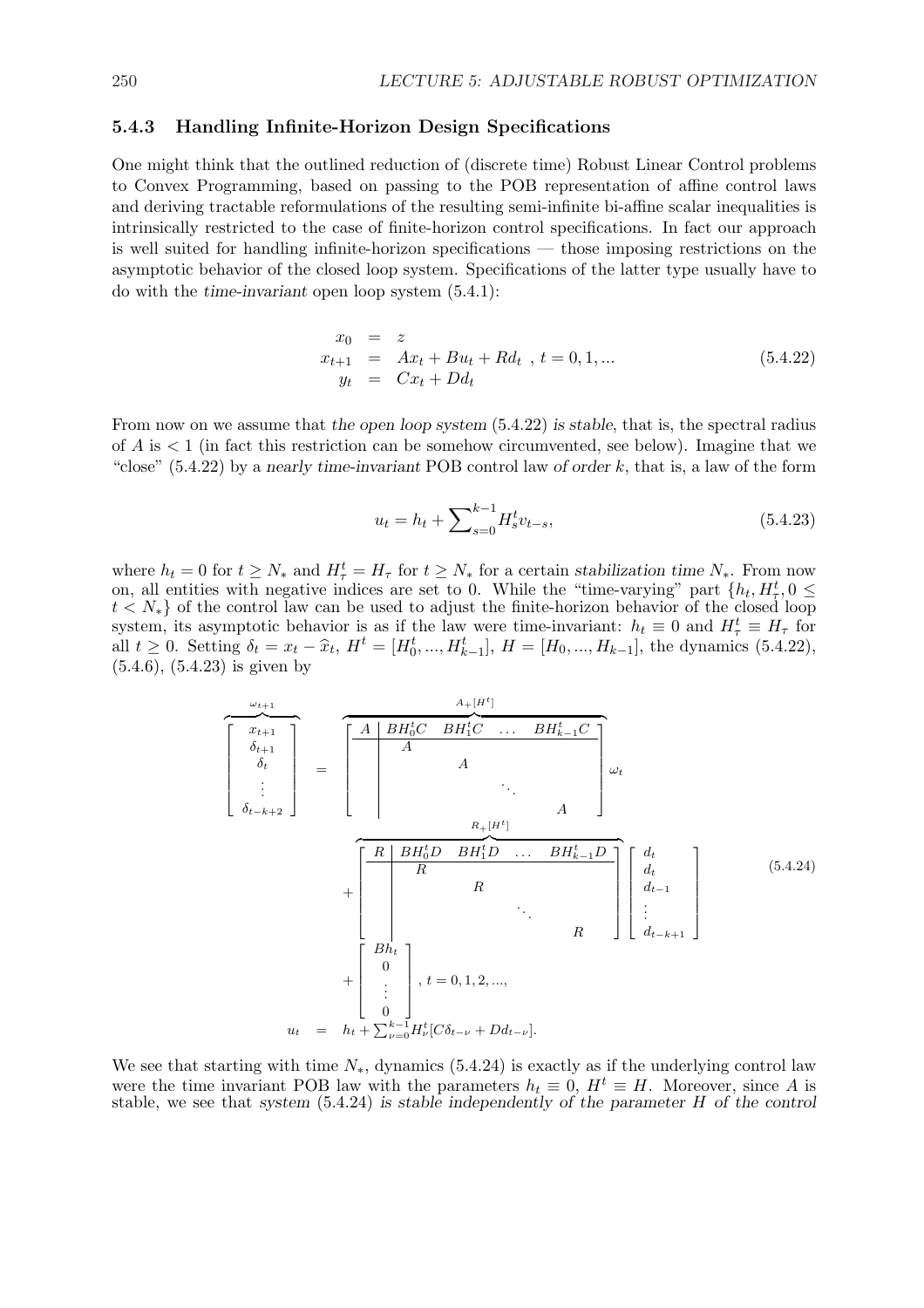law, and the resolvent  $\mathcal{R}_H(s) := (sI - A_+[H])^{-1}$  of  $A_+[H]$  is the affine in H matrix

|  |                    |                    | $\lceil \mathcal{R}_A(s)   \mathcal{R}_A(s) BH_0 C \mathcal{R}_A(s)   \mathcal{R}_A(s) BH_1 C \mathcal{R}_A(s)      \mathcal{R}_A(s) BH_{k-1} C \mathcal{R}_A(s) \rceil$ |          |
|--|--------------------|--------------------|--------------------------------------------------------------------------------------------------------------------------------------------------------------------------|----------|
|  | $\mathcal{R}_A(s)$ |                    |                                                                                                                                                                          |          |
|  |                    | $\mathcal{R}_A(s)$ |                                                                                                                                                                          | (5.4.25) |
|  |                    |                    |                                                                                                                                                                          |          |
|  |                    |                    | $\mathcal{R}_A(s)$                                                                                                                                                       |          |

where  $\mathcal{R}_A(s) = (sI - A)^{-1}$  is the resolvent of A.

Now imagine that the sequence of disturbances  $d_t$  is of the form  $d_t = s^t d$ , where  $s \in \mathbb{C}$  differs from 0 and from the eigenvalues of A. From the stability of (5.4.24) it follows that as  $t \to \infty$ , the solution  $\omega_t$  of the system, independently of the initial state, approaches the "steady-state" solution  $\hat{\omega}_t = s^t \mathcal{H}(s) d$ , where  $\mathcal{H}(s)$  is certain matrix. In particular, the state-control vector  $w_t = \left| \frac{x_t}{u_t} \right|$  $\begin{aligned} \mathbf{x}_t \vert_{u_t} \end{aligned}$  approaches, as  $t \to \infty$ , the trajectory  $\hat{w}_t = s^t \mathcal{H}_{xu}(s)d$ . The associated disturbanceto-state/control transfer matrix  $\mathcal{H}_{xu}(s)$  is easily computable:

$$
\mathcal{H}_{xu}(s) = \left[ \frac{\mathcal{R}_{A}(s) \left[ R + \sum_{\nu=0}^{k-1} s^{-\nu} B H_{\nu} \left[ D + C \mathcal{R}_{A}(s) R \right] \right]}{\left[ \sum_{\nu=0}^{k-1} s^{-\nu} H_{\nu} \right] \left[ D + C \mathcal{R}_{A}(s) R \right]} \right].
$$
\n(5.4.26)

The crucial fact is that the transfer matrix  $\mathcal{H}_{x}u(s)$  is affine in the parameters  $H = [H_0, ..., H_{k-1}]$ of the nearly time invariant control law (5.4.23). As a result, design specifications representable as explicit convex constraints on the transfer matrix  $\mathcal{H}_{xu}(s)$  (these are typical specifications in infinite-horizon design of linear controllers) are equivalent to explicit convex constraints on the parameters H of the underlying POB control law and therefore can be processed efficiently via Convex Optimization.

Example: Discrete time  $H_{\infty}$  control. Discrete time  $H_{\infty}$  design specifications impose constraints on the behavior of the transfer matrix along the unit circumference  $s = \exp{\{\omega\}}$ .  $0 \leq \omega \leq 2\pi$ , that is, on the steady state response of the closed loop system to a disturbance in the form of a harmonic oscillation.<sup>4</sup>. A rather general form of these specifications is a system of constraints

$$
||Q_i(s) - M_i(s)\mathcal{H}_{xu}(s)N_i(s)|| \leq \tau_i \quad \forall (s = \exp\{i\omega\} : \omega \in \Delta_i), \tag{5.4.27}
$$

where  $Q_i(s)$ ,  $M_i(s)$ ,  $N_i(s)$  are given rational matrix-valued functions with no singularities on the unit circumference  $\{s : |s| = 1\}, \Delta_i \subset [0, 2\pi]$  are given segments, and  $\|\cdot\|$  is the standard matrix norm (the largest singular value).

We are about to demonstrate that constraints (5.4.27) can be represented by an explicit finite system of LMIs; as a result, specifications  $(5.4.27)$  can be efficiently processed numerically. Here is the derivation. Both "transfer functions"  $\mathcal{H}_x(s)$ ,  $\mathcal{H}_u(s)$  are of the form  $q^{-1}(s)Q(s,H)$ ,

<sup>&</sup>lt;sup>4</sup>The entries of  $\mathcal{H}_x(s)$  and  $\mathcal{H}_u(s)$ , restricted onto the unit circumference  $s = \exp{\{\omega\}}$ , have very transparent interpretation. Assume that the only nonzero entry in the disturbances is the j-th one, and it varies in time as a harmonic oscillation of unit amplitude and frequency  $\omega$ . The steady-state behavior of *i*-th state then will be a harmonic oscillation of the same frequency, but with another amplitude, namely,  $|(\mathcal{H}_x(\exp{\omega}))_{ij}|$  and phase shifted by  $\arg((\mathcal{H}_x(\exp{\{w\}})_{ij})$ . Thus, the state-to-input frequency responses  $(\mathcal{H}_x(\exp{\{w\}}))_{ij}$  explain the steady-state behavior of states when the input is comprised of harmonic oscillations. The interpretation of the control-to-input frequency responses  $(\mathcal{H}_u(\exp\{i\omega\}))_{ij}$  is completely similar.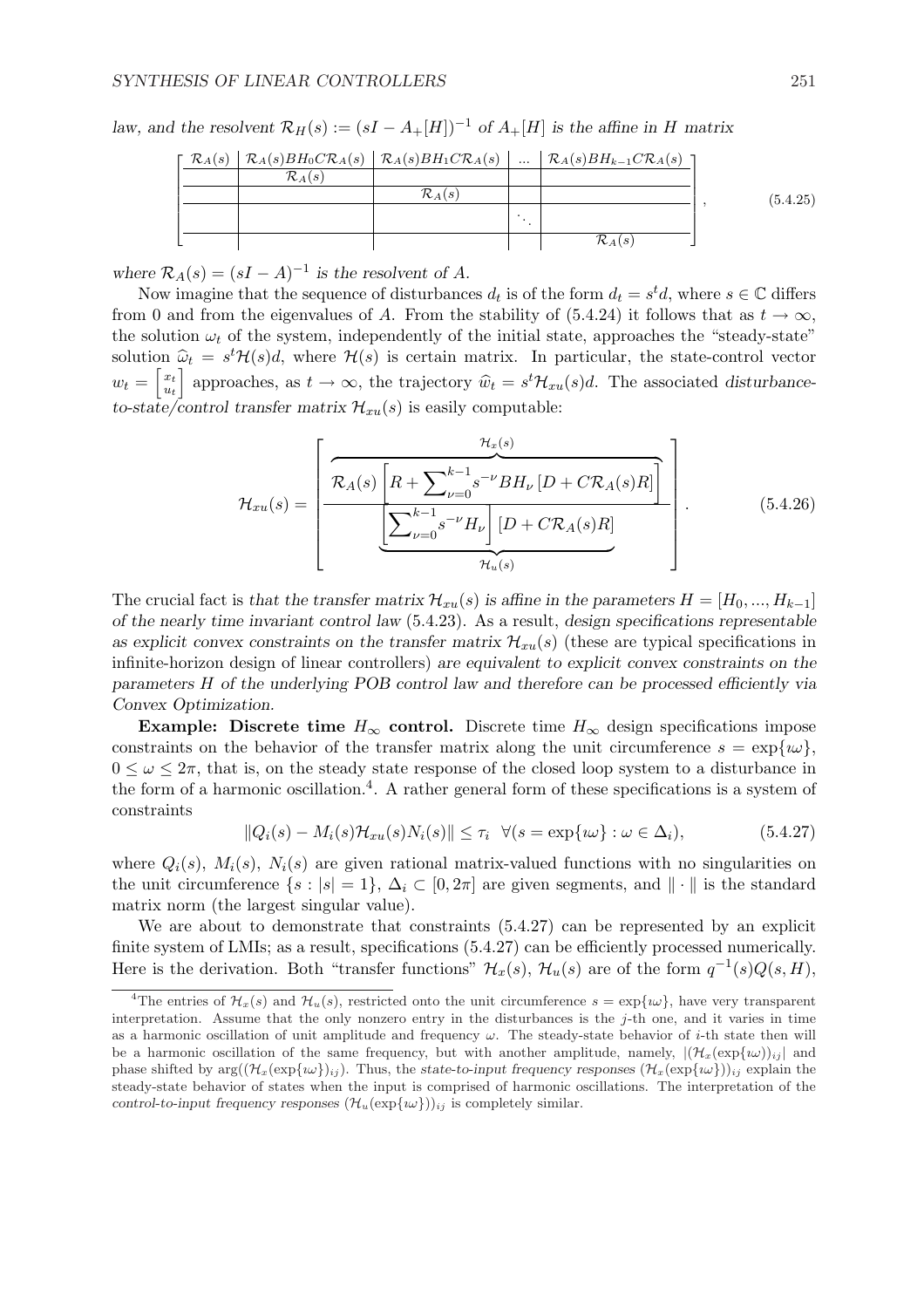where  $q(s)$  is a scalar polynomial independent of H, and  $Q(s, H)$  is a matrix-valued polynomial of s with coefficients affinely depending on  $H$ . With this in mind, we see that the constraints are of the generic form

$$
||p^{-1}(s)P(s,H)|| \le \tau \,\forall (s = \exp\{i\omega\} : \omega \in \Delta),\tag{5.4.28}
$$

where  $p(\cdot)$  is a scalar polynomial independent of H and  $P(s, H)$  is a polynomial in s with  $m \times n$ matrix coefficients affinely depending on  $H$ . Constraint (5.4.28) can be expressed equivalently by the semi-infinite matrix inequality

$$
\begin{bmatrix}\n\tau I_m & P(z,H)/p(z) \\
(P(z,H))^*/(p(z))^* & \tau I_n\n\end{bmatrix} \succeq 0 \,\forall (z = \exp\{i\omega\} : \omega \in \Delta)
$$

(\* stands for the Hermitian conjugate,  $\Delta \subset [0, 2\pi]$  is a segment) or, which is the same,

$$
S_{H,\tau}(\omega) \equiv \begin{bmatrix} \tau p(\exp\{i\omega\}) (p(\exp\{i\omega\}))^* I_m & (p(\exp\{i\omega\}))^* P(\exp\{i\omega\}, H) \\ p(\exp\{i\omega\}) (P(\exp\{i\omega\}, H))^* & \tau p(\exp\{i\omega\}) (p(\exp\{i\omega\}))^* I_n \end{bmatrix}
$$
  
 
$$
\succeq 0 \forall \omega \in \Delta.
$$

Observe that  $S_{H,\tau}(\omega)$  is a trigonometric polynomial taking values in the space of Hermitian matrices of appropriate size, the coefficients of the polynomial being affine in  $H, \tau$ . It is known [49] that the cone  $\mathcal{P}_m$  of (coefficients of) all Hermitian matrix-valued trigonometric polynomials  $S(\omega)$  of degree  $\leq m$ , which are  $\succeq 0$  for all  $\omega \in \Delta$ , is semidefinite representable, i.e., there exists an explicit LMI

 $\mathcal{A}(S, u) \succeq 0$ 

in variables S (the coefficients of a polynomial  $S(.)$ ) and additional variables u such that  $S(.) \in$  $\mathcal{P}_m$  if and only if S can be extended by appropriate u to a solution of the LMI. Consequently, the relation

$$
\mathcal{A}(S_{H,\tau},u) \succeq 0,\tag{*}
$$

which is an LMI in  $H, \tau, u$ , is a semidefinite representation of (5.4.28):  $H, \tau$  solve (5.4.28) if and only if there exists u such that  $H, \tau, u$  solve  $(*)$ .

#### 5.4.4 Putting Things Together: Infinite- and Finite-Horizon Design Specifications

For the time being, we have considered optimization over purified-output-based affine control laws in two different settings, finite- and infinite-horizon design specifications. In fact we can to some extent combine both settings, thus seeking affine purified-output-based controls ensuring both a good steady-state behavior of the closed loop system and a "good transition" to this steady-state behavior. The proposed methodology will become clear from the example that follows.

Consider the open-loop time-invariant system representing the discretized double-pendulum depicted on figure 5.2. The dynamics of the continuous time prototype plant is given by

$$
\dot{x} = A_c x + B_c u + R_c d
$$
  

$$
y = Cx,
$$

where

$$
A_c = \begin{bmatrix} 0 & 1 & 0 & 0 \\ -1 & 0 & 1 & 0 \\ 0 & 0 & 0 & 1 \\ 1 & 0 & -1 & 0 \end{bmatrix}, B_c = \begin{bmatrix} 0 \\ 1 \\ 0 \\ 0 \end{bmatrix}, R_c = \begin{bmatrix} 0 \\ 0 \\ 0 \\ -1 \end{bmatrix}, C = \begin{bmatrix} 1 & 0 & 0 & 0 \\ 0 & 1 & 0 & 0 \\ 0 & 1 & 0 & 0 \end{bmatrix}
$$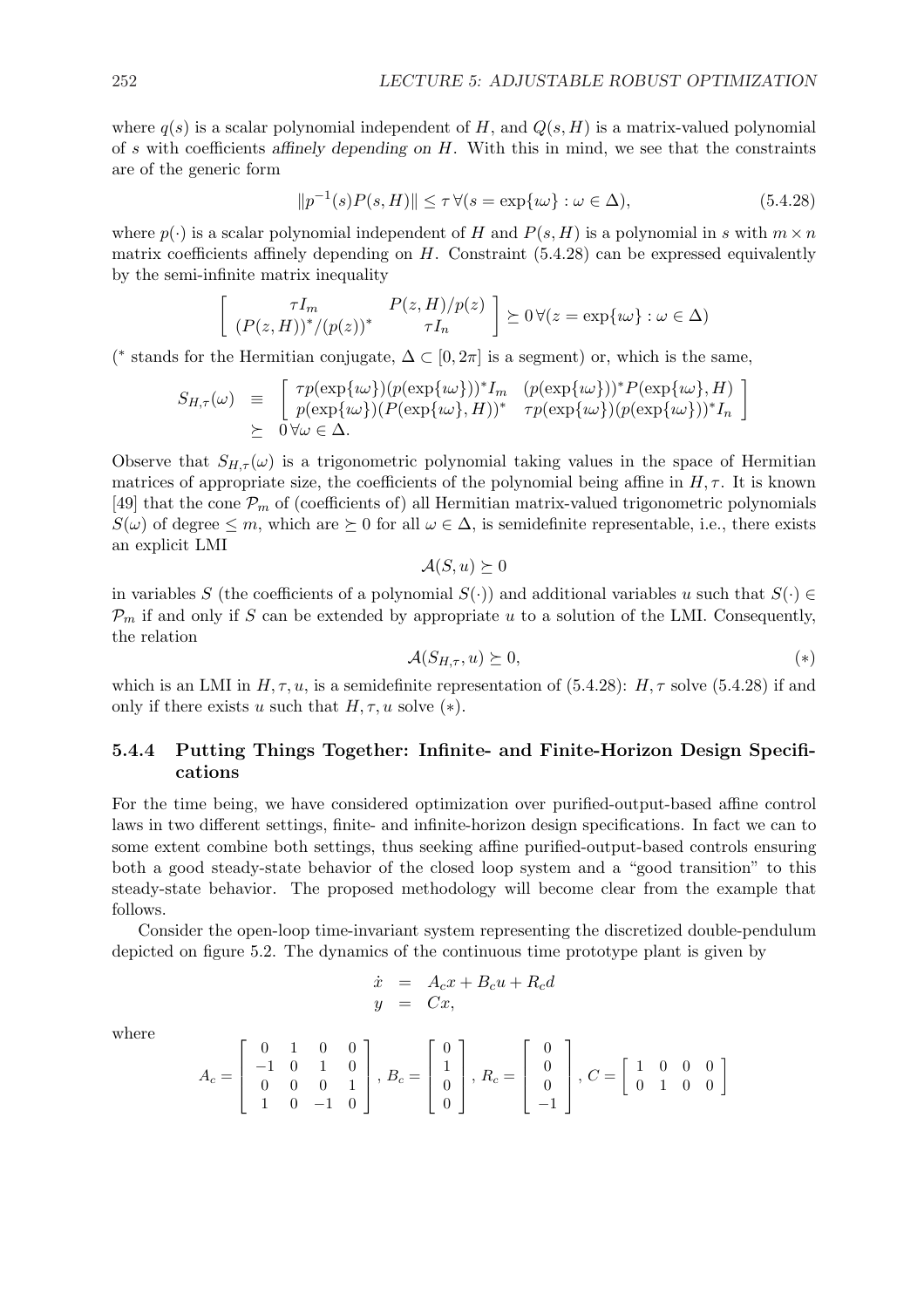

Figure 5.2: Double pendulum: two masses linked by a spring sliding without friction along a rod. Position and velocity of the first mass are observed.

 $(x_1, x_2)$  are the position and the velocity of the first mass, and  $x_3, x_4$  those of the second mass). The discrete time plant we will actually work with is

$$
\begin{array}{rcl}\nx_{t+1} & = & A_0 x_t + B u_t + R d_t \\
y_t & = & C x_t\n\end{array} \n\tag{5.4.29}
$$

where  $A_0 = \exp{\{\Delta \cdot A_c\}}, B =$  $\frac{\Delta}{c}$ 0  $\exp\{sA_c\}B_cds, R=$  $\frac{\Delta}{c}$ 0  $\exp\{sA_c\}R_cds.$  System (5.4.29) is not stable (absolute values of all eigenvalues of  $A_0$  are equal to 1), which seemingly prevents us from addressing infinite-horizon design specifications via the techniques developed in section 5.4.3.

The simplest way to circumvent the difficulty is to augment the original plant by a stabilizing time-invariant linear feedback; upon success, we then apply the purified-output-based synthesis to the augmented, already stable, plant. Specifically, let us look for a controller of the form

$$
u_t = Ky_t + w_t. \tag{5.4.30}
$$

With such a controller, (5.4.29) becomes

$$
x_{t+1} = Ax_t + Bw_t + Rd_t, \quad A = A_0 + BKC
$$
  
\n
$$
y_t = Cx_t.
$$
\n(5.4.31)

If K is chosen in such a way that the matrix  $A = A_0 + BKC$  is stable, we can apply all our purified-output-based machinery to the plant  $(5.4.31)$ , with  $w_t$  in the role of  $u_t$ , however keeping in mind that the "true" controls  $u_t$  will be  $Ky_t + w_t$ .

For our toy plant, a stabilizing feedback  $K$  can be found by "brute force" — by generating a random sample of matrices of the required size and selecting from this sample a matrix, if any, which indeed makes (5.4.31) stable. Our search yielded feedback matrix  $K = [-0.6950, -1.7831]$ , with the spectral radius of the matrix  $A = A_0 + BKC$  equal to 0.87. From now on, we focus on the resulting plant (5.4.31), which we intend to "close" by a control law from  $\mathcal{C}_{8,0}$ , where  $\mathcal{C}_{k,0}$  is the family of all time invariant control laws of the form

$$
w_t = \sum_{\tau=0}^t H_{t-\tau} v_{\tau} \quad \begin{bmatrix} v_t & = & y_t - C\hat{x}_t, \\ \hat{x}_{t+1} & = & A\hat{x}_t + Bw_t, \ \hat{x}_0 = 0 \end{bmatrix}
$$
 (5.4.32)

where  $H_s = 0$  when  $s \geq k$ . Our goal is to pick in  $\mathcal{C}_{8,0}$  a control law with desired properties (to be precisely specified below) expressed in terms of the following 6 criteria:

- the four peak to peak gains z2x, z2u, d2x, d2u defined on p. 248;
- the two  $H_{\infty}$  gains

$$
H_{\infty,x} = \max_{|s|=1,i,j} |(\mathcal{H}_x(s))|_{ij}, \quad H_{\infty,u} = \max_{|s|=1,i,j} |(\mathcal{H}_u(s))|_{ij},
$$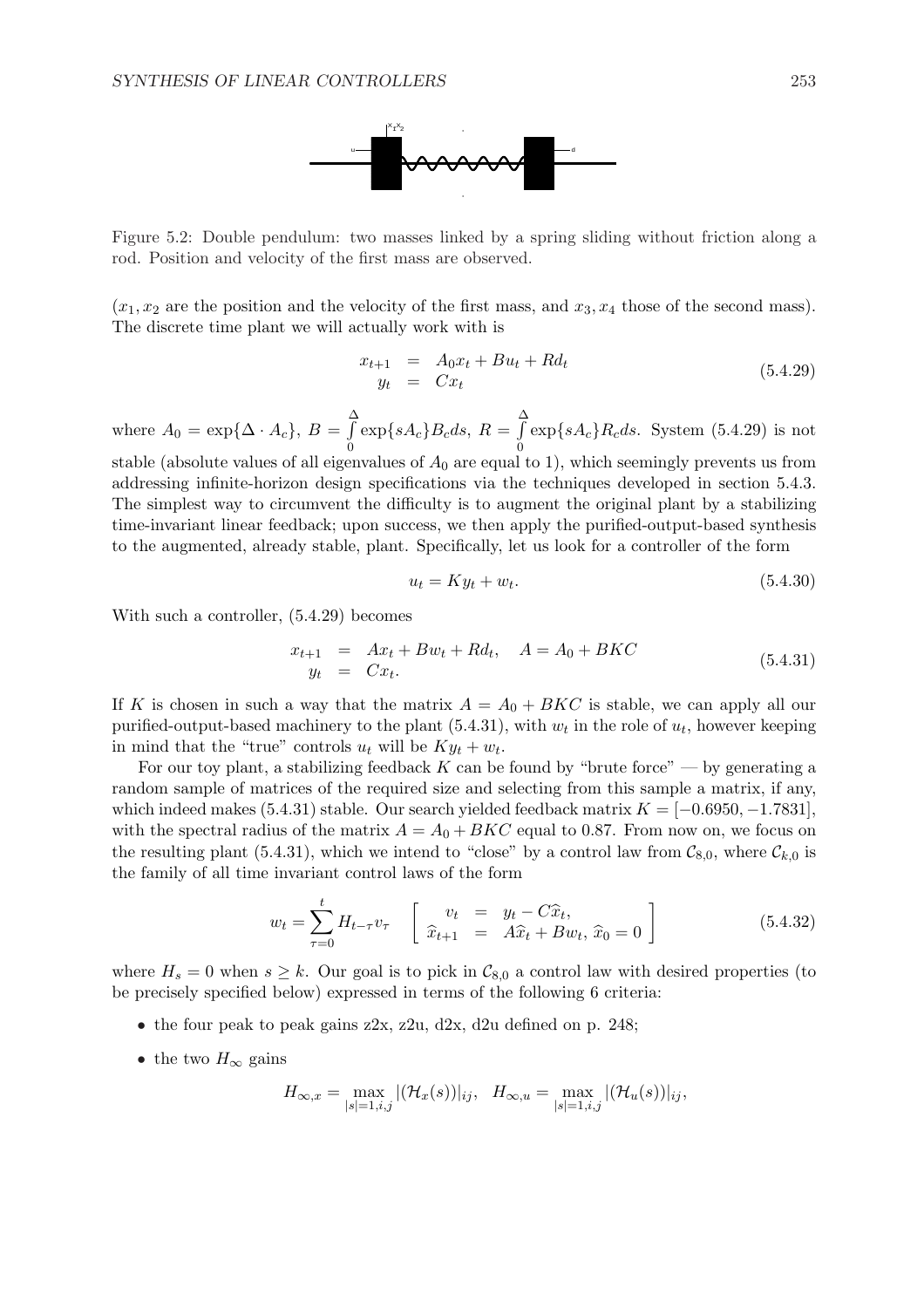| Optimized                    | Resulting values of the criteria |                       |                              |            |                |                |  |
|------------------------------|----------------------------------|-----------------------|------------------------------|------------|----------------|----------------|--|
| criterion                    | $z2x^{40}$                       | $z\overline{2u}^{40}$ | $\mathrm{d}2\mathrm{x}^{40}$ | $d2u^{40}$ | $H_{\infty,x}$ | $H_{\infty,u}$ |  |
| $z\overline{2x^{40}}$        | $25.8\,$                         | 205.8                 | 1.90                         | 3.75       | 10.52          | 5.87           |  |
| $z2u^{40}$                   | 58.90                            | 161.3                 | 1.90                         | 3.74       | 39.87          | 20.50          |  |
| $\mathrm{d}2\mathrm{x}^{40}$ | 5773.1                           | 13718.2               | 1.77                         | 6.83       | 1.72           | 4.60           |  |
| $\overline{d2u^{40}}$        | 1211.1                           | 4903.7                | 1.90                         | 2.46       | 66.86          | 33.67          |  |
| $H_{\infty,x}$               | 121.1                            | 501.6                 | 1.90                         | 5.21       | 1.64           | 5.14           |  |
| $H_{\infty,u}$               | 112.8                            | 460.4                 | 1.90                         | 4.14       | 8.13           | 1.48           |  |
|                              | z2x                              | z2u                   | d2x                          | d2u        | $H_{\infty,x}$ | $H_{\infty,u}$ |  |
| (5.4.34)                     | 31.59                            | 197.75                | 1.91                         | 4.09       | 1.82           | 2.04           |  |
| (5.4.35)                     | 2.58                             | 0.90                  | 1.91                         | 4.17       | 1.77           | 1.63           |  |

Table 5.2: Gains for time invariant control laws of order 8 yielded by optimizing, one at a time, the criteria  $z 2x^{40}$ ,..., $H_{\infty,u}$  over control laws from  $\mathcal{F} = \{\eta \in \mathcal{C}_{8,0} : d2x^{40}[\eta] \leq 1.90\}$  (first six lines), and by solving programs (5.4.34), (5.4.35) (last two lines).

where  $\mathcal{H}_x$  and  $\mathcal{H}_u$  are the transfer functions from the disturbances to the states and the controls, respectively.

Note that while the purified-output-based control  $w_t$  we are seeking is defined in terms of the stabilized plant (5.4.31), the criteria z2u,d2u,  $H_{\infty,u}$  are defined in terms of the original controls  $u_t = Ky_t + w_t = KCx_t + w_t$  affecting the actual plant (5.4.29).

In the synthesis we are about to describe our primary goal is to minimize the global disturbance to state gain d2x, while the secondary goal is to avoid too large values of the remaining criteria. We achieve this goal as follows.

Step 1: Optimizing d2x. As it was explained on p. 248, the optimization problem

$$
Opt_{d2x}(k, 0; N_{+}) = \min_{\eta \in \mathcal{C}_{k,0}} \max_{0 \le t \le N_{+}} d2x_{t}[\eta]
$$
(5.4.33)

is an explicit convex program (in fact, just an LO), and its optimal value is a lower bound on the best possible global gain d2x achievable with control laws from  $\mathcal{C}_{k,0}$ . In our experiment, we solve (5.4.33) for  $k = 8$  and  $N_+ = 40$ , arriving at  $Opt_{d2x}(8, 0; 40) = 1.773$ . The global d2x gain of the resulting time-invariant control law is 1.836 — just 3.5% larger than the outlined lower bound. We conclude that the control yielded by the solution to (5.4.33) is nearly the best one, in terms of the global d2x gain, among time-invariant controls of order 8. At the same time, part of the other gains associated with this control are far from being good, see line " $d2x^{40}$ " in table 5.2.

Step 2: Improving the remaining gains. To improve the "bad" gains yielded by the nearly d2x-optimal control law we have built, we act as follows: we look at the family  $\mathcal F$  of all time invariant control laws of order 8 with the finite-horizon d2x gain  $d2x^{40}[\eta] = \max_{0 \le t \le 40} d2x_t[\eta]$  not exceeding 1.90 (that is, look at the controls from  $\mathcal{C}_{8,0}$  that are within 7.1% of the optimum in terms of their  $d2x^{40}$  gain) and act as follows:

A. We optimize over F, one at a time, every one of the remaining criteria  $z2x^{40}[\eta] =$  $\max_{0 \le t \le 40} z2x_t[\eta], z2u^{40}[\eta] = \max_{0 \le t \le 40} z2u_t[\eta], d2u^{40}[\eta] = \max_{0 \le t \le 40} d2u_t[\eta], H_{\infty,x}[\eta], H_{\infty,u}[\eta]$ , thus obtaining "reference values" of these criteria; these are lower bounds on the optimal values of the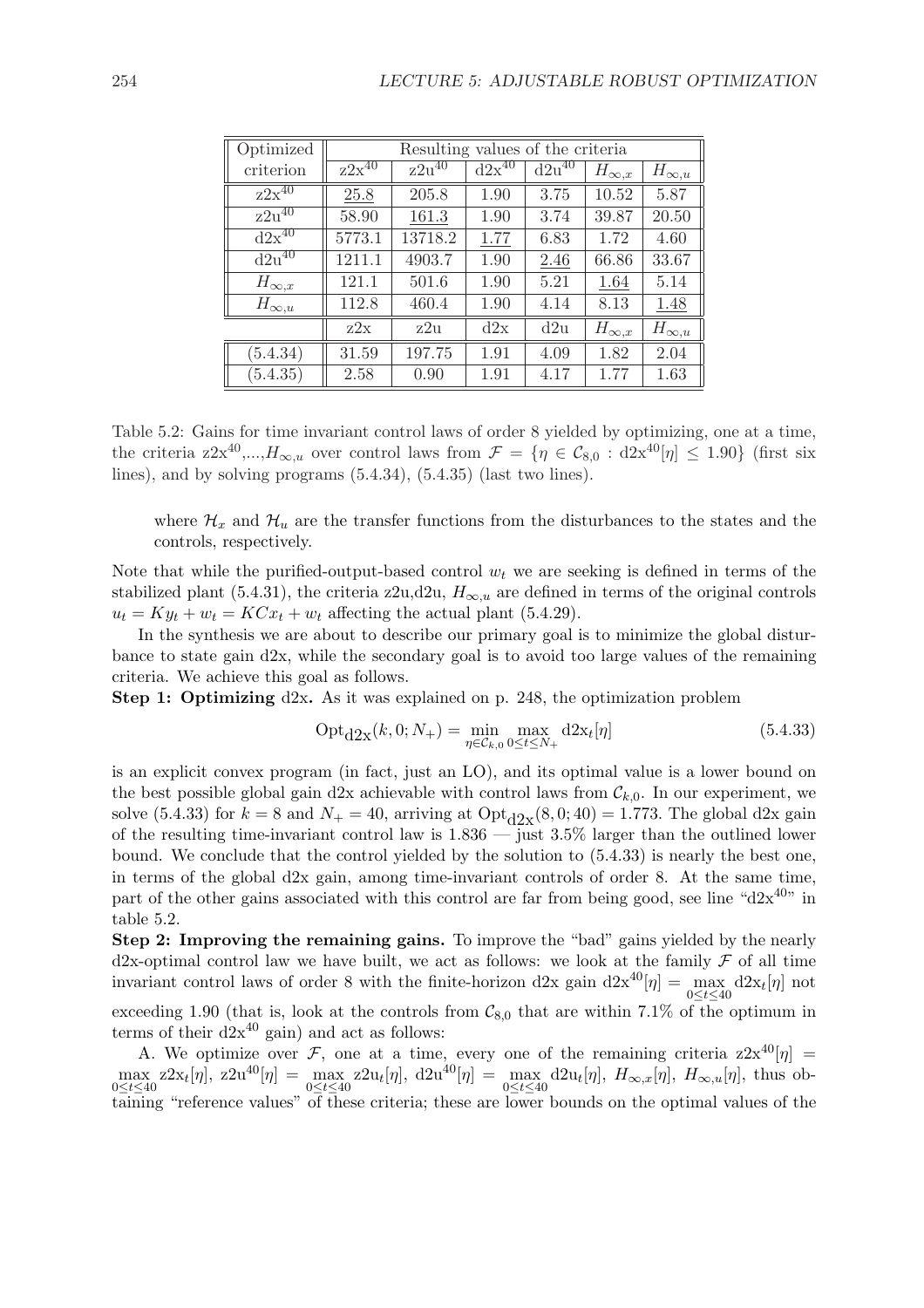corresponding global gains, optimization being carried out over the set  $\mathcal F$ . These lower bounds are the underlined data in table 5.2.

B. We then minimize over  $\mathcal F$  the "aggregated gain"

$$
\frac{z2x^{40}[\eta]}{25.8} + \frac{z2u^{40}[\eta]}{161.3} + \frac{d2u^{40}[\eta]}{2.46} + \frac{H_{\infty,x}[\eta]}{1.64} + \frac{H_{\infty,u}[\eta]}{1.48}
$$
(5.4.34)

(the denominators are exactly the aforementioned reference values of the corresponding gains). The global gains of the resulting time-invariant control law of order 8 are presented in the " $(5.4.34)$ " line of table 5.2.

Step 3: Finite-horizon adjustments. Our last step is to improve the  $z2x$  and  $z2u$  gains by passing from a time invariant affine control law of order 8 to a nearly time invariant law of order 8 with stabilization time  $N_* = 20$ . To this end, we solve the convex optimization problem

$$
\min_{\eta \in \mathcal{C}_{8,20}} \left\{ 22x^{50}[\eta] + z2u^{50}[\eta] : \begin{array}{l} d2x^{50}[\eta] \leq 1.90 \\ d2u^{50}[\eta] \leq 4.20 \\ H_{\infty,x}[\eta] \leq 1.87 \\ H_{\infty,u}[\eta] \leq 2.09 \end{array} \right\}
$$
(5.4.35)

(the right hand sides in the constraints for d2u<sup>50</sup>[·],  $H_{\infty,x}[\cdot]$ ,  $H_{\infty,u}[\cdot]$  are the slightly increased (by 2.5%) gains of the time invariant control law obtained in Step 2). The global gains of the resulting control law are presented in the last line of table 5.2, see also figure 5.3. We see that finite-horizon adjustments allow us to reduce by orders of magnitude the global z2x and z2u gains and, as an additional bonus, result in a substantial reduction of  $H_{\infty}$ -gains.

Simple as this control problem may be, it serves well to demonstrate the importance of purified-output-based representation of affine control laws and the associated possibility to express various control specifications as explicit convex constraints on the parameters of such laws.

#### 5.5 Exercises

Exercise 5.1 Consider a discrete time linear dynamical system

$$
x_0 = z
$$
  
\n
$$
x_{t+1} = A_t x_t + B_t u_t + R_t d_t, t = 0, 1, ...
$$
\n(5.5.1)

where  $x_t \in \mathbb{R}^n$  are the states,  $u_t \in \mathbb{R}^m$  are the controls, and  $d_t \in \mathbb{R}^k$  are the exogenous disturbances. We are interested in the behavior of the system on the finite time horizon  $t =$  $0, 1, \ldots, N$ . A "desired behavior" is given by the requirement

$$
||Pw^N - q||_{\infty} \le R \tag{5.5.2}
$$

on the state-control trajectory  $w^N = [x_0; ...; x_{N+1}; u_0; ...; u_N]$ .

Let us treat  $\zeta = [z; d_0; ...; d_N]$  as an uncertain perturbation with perturbation structure  $(\mathcal{Z}, \mathcal{L}, \|\cdot\|_r)$ , where

$$
\mathcal{Z} = \{ \zeta : ||\zeta - \bar{\zeta}||_s \le R \}, \ \mathcal{L} = \mathbb{R}^L \qquad [L = \dim \zeta]
$$

and  $r, s \in [1, \infty]$ , so that (5.5.1), (5.5.2) become a system of uncertainty-affected linear constraints on  $w^N$ . We want to process the Affinely Adjustable GRC of the system, where  $u_t$  are allowed to be affine functions of the initial state z and the vector of disturbances  $d^t = [d_0; ...; d_t]$ up to time t, and the states  $x_t$  are allowed to be affine functions of z and  $d^{t-1}$ . We wish to minimize the corresponding global sensitivity.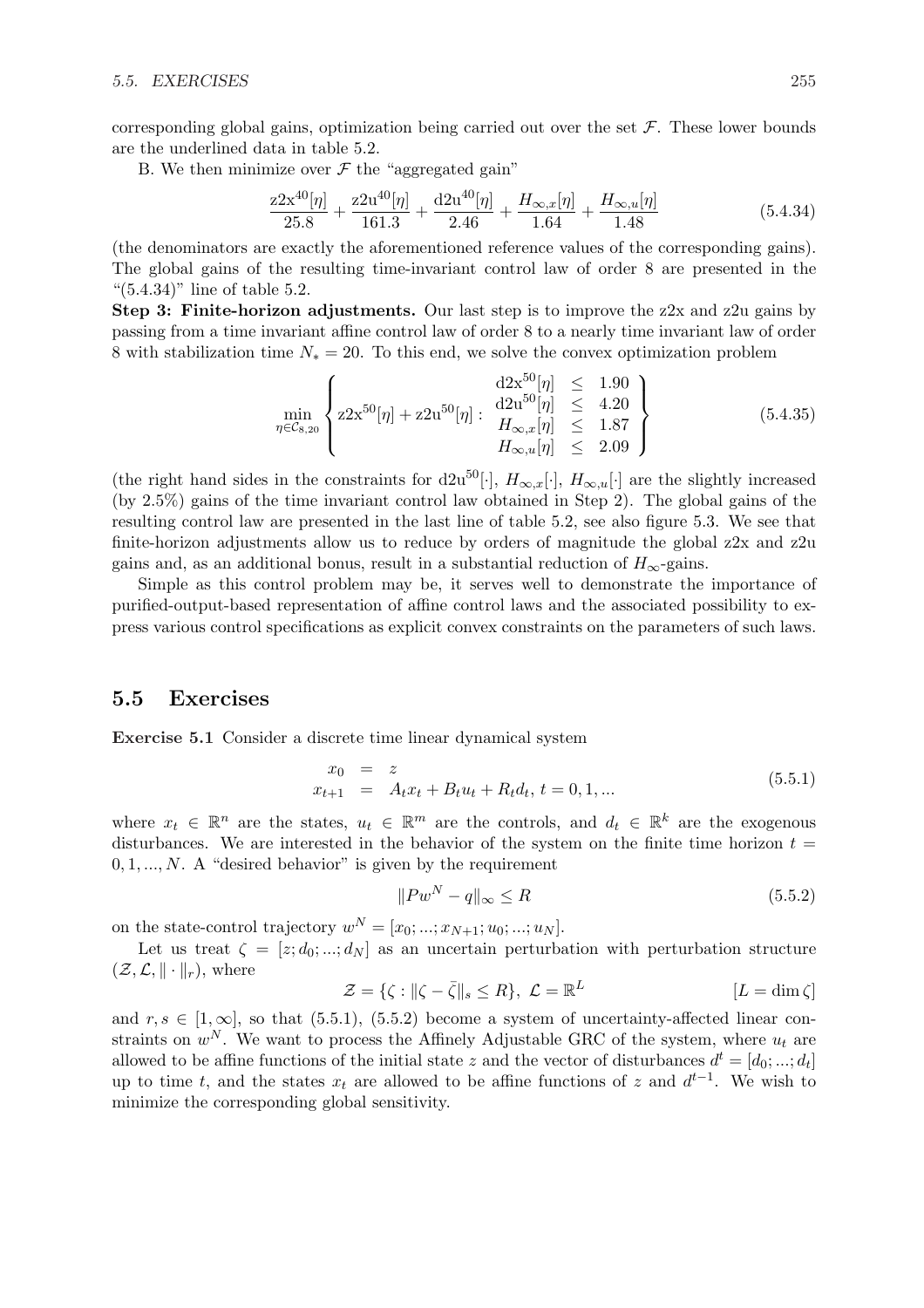

Figure 5.3: Frequency responses and gains of control law given by solution to (5.4.35).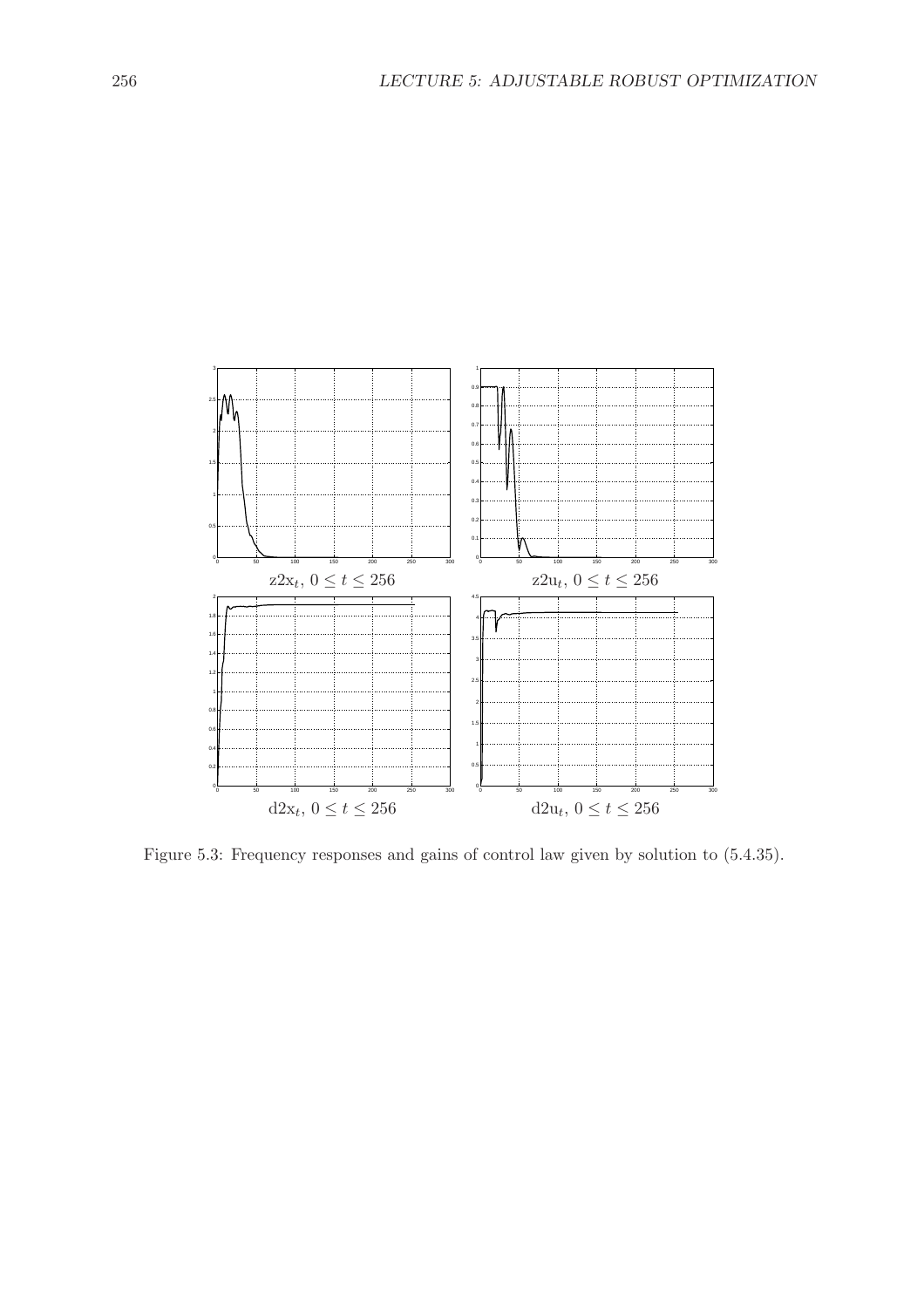In control terms: we want to "close" the open-loop system (5.5.1) with a non-anticipative affine control law

$$
u_t = U_t^z z + U_t^d d^t + u_t^0
$$
\n(5.5.3)

based on observations of initial states and disturbances up to time  $t$  in such a way that the "closed loop system"  $(5.5.1)$ ,  $(5.5.3)$  exhibits the desired behavior in a robust w.r.t. the initial state and the disturbances fashion.

Write down the AAGRC of our uncertain problem as an explicit convex program with efficiently computable constraints.

**Exercise 5.2** Consider the modification of Exercise 5.1 where the cone  $\mathcal{L} = \mathbb{R}^L$  is replaced with

$$
\mathcal{L} = \{ [0; d_0; ...; d_N] : d_t \ge 0, 0 \le t \le N \},\
$$

and solve the corresponding version of the Exercise.

Exercise 5.3 Consider the simplest version of Exercise 5.1, where (5.5.1) reads

$$
x_0 = z \in \mathbb{R}
$$
  

$$
x_{t+1} = x_t + u_t - d_t, t = 0, 1, ..., 15,
$$

(5.5.2) reads

$$
|\theta x_t| = 0, t = 1, 2, ..., 16, |u_t| = 0, t = 0, 1, ..., 15
$$

and the perturbation structure is

$$
\mathcal{Z} = \{ [z; d_0; ...; d_{15}] = 0 \} \subset \mathbb{R}^{17}, \mathcal{L} = \{ [0; d_0; d_1; ...; d_{15}] \}, ||\zeta|| \equiv ||\zeta||_2.
$$

Assuming the same "adjustability status" of  $u_t$  and  $x_t$  as in Exercise 5.1,

- 1. Represent the AAGRC of (the outlined specializations of) (5.5.1), (5.5.2), where the goal is to minimize the global sensitivity, as an explicit convex program;
- 2. Interpret the AAGRC in Control terms;
- 3. Solve the AAGRC for the values of  $\theta$  equal to 1.e6, 10, 2, 1.

**Exercise 5.4** Consider a communication network — an oriented graph  $G$  with the set of nodes  $V = \{1, ..., n\}$  and the set of arcs Γ. Several ordered pairs of nodes  $(i, j)$  are marked as "sourcesink" nodes and are assigned traffic  $d_{ij}$  — the amount of information to be transmitted from node *i* to node *j* per unit time; the set of all source-sink pairs is denoted by J. Arcs  $\gamma \in \Gamma$  of a communication network are assigned with capacities — upper bounds on the total amount of information that can be sent through the arc per unit time. We assume that the arcs already possess certain capacities  $p_{\gamma}$ , which can be further increased; the cost of a unit increase of the capacity of arc  $\gamma$  is a given constant  $c_{\gamma}$ .

1) Assuming the demands  $d_{ij}$  certain, formulate the problem of finding the cheapest extension of the existing network capable to ensure the required source-sink traffic as an LO program.

2) Now assume that the vector of traffic  $d = \{d_{ij} : (i,j) \in \mathcal{J}\}\$ is uncertain and is known to run through a given semidefinite representable compact uncertainty set  $Z$ . Allowing the amounts  $x_{\gamma}^{ij}$  of information with origin i and destination j traveling through the arc  $\gamma$  to depend affinely on traffic, build the AARC of the (uncertain version of the) problem from 1). Consider